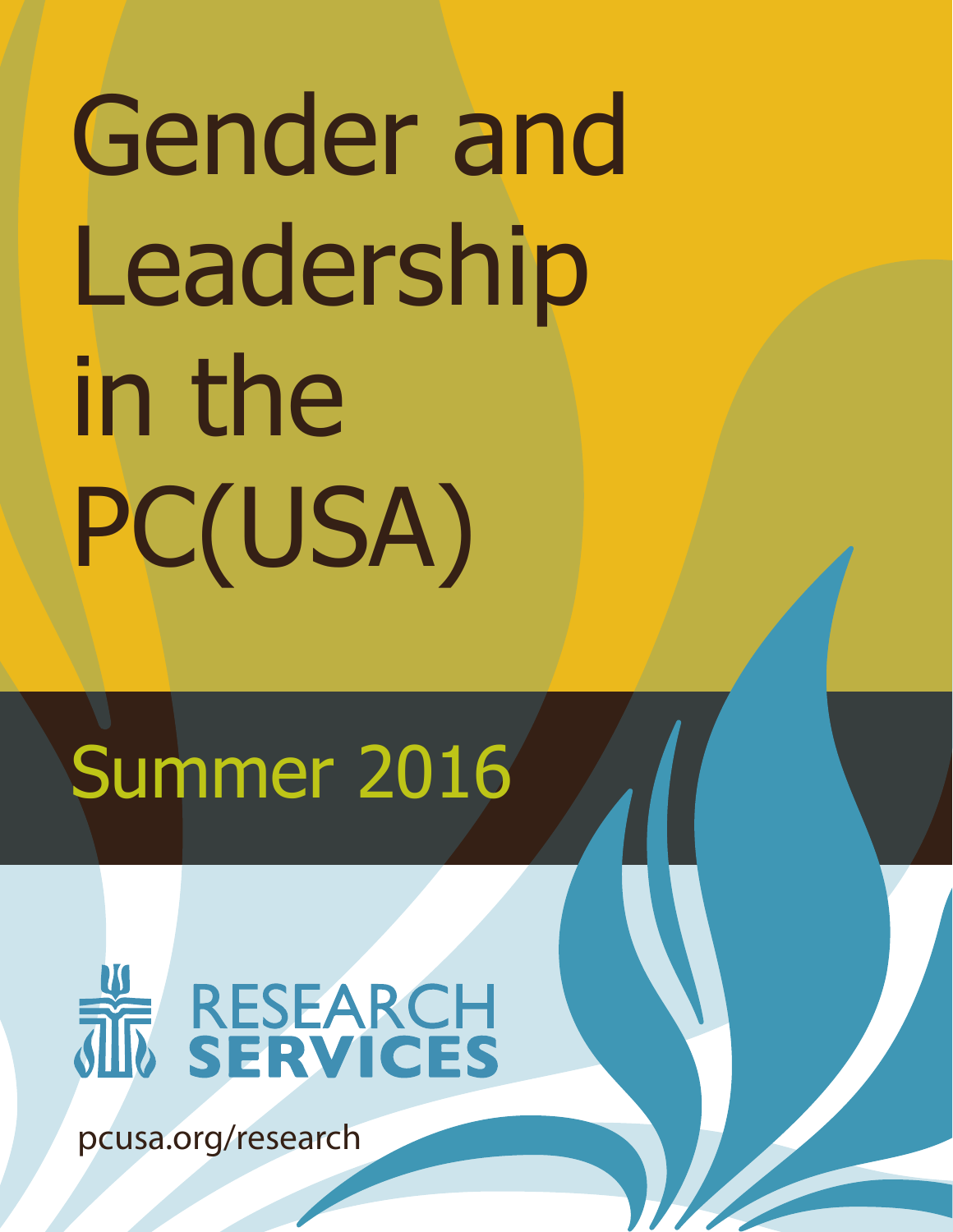## **About This Report**

This study is part of a larger research project assessing the status of women at all levels of the church and conducted in two main research areas: theological and sociological. This study is the sociological portion of the research, and contains two nearly-identical surveys: one representative sample of Presbyterians (Presbyterian Panel) and one convenience sample of leaders within the denomination. In total, 2,871 Presbyterians were surveyed (345 male members, 823 female members, 741 male teaching elders, and 804 female teaching elders). Findings from the resulting convenience sample will not be as generalizable as findings would be if they had been taken from a (random) probability sample. However, the results from the convenience sample do not often significantly differ from the representative sample of panelists. For more information on the sampling and methodology, see Appendix A.

This research was conducted in partnership with Racial Ethnic & Women's Ministries of the Presbyterian Mission Agency and the Study on the Status of Women Team, created by the Advocacy Committee for Women's Concerns (ACWC). The goals of this broader study are to (1) learn more about how women participate in leadership within the PC(USA); (2) gain a keener grasp of what factors support or constrain women's ministry; and (3) gain deeper insight into the varying experiences of men and women in ministry, including similarities and differences in compensation, career trajectories, and decisions to leave ministry.

Research Services helps the Presbyterian Church (U.S.A.) make data-informed decisions through the use of surveys, focus groups and interviews, demographic analysis, and program evaluations. We are social scientists with backgrounds in sociology, public policy, economics, and Christian education. We serve congregations, presbyteries and synods, PC(USA) national agencies, and other denominations. Research Services is a division of the Presbyterian Mission Agency.

Principle Investigators

Angie Andriot, PhD Deborah Coe, PhD

Co-Investigator Perry Chang, PhD

## Client

Sera Chung, Associate for Gender & Racial Justice Racial Ethnic & Women's Ministries Presbyterian Mission Agency Presbyterian Church (U.S.A.)

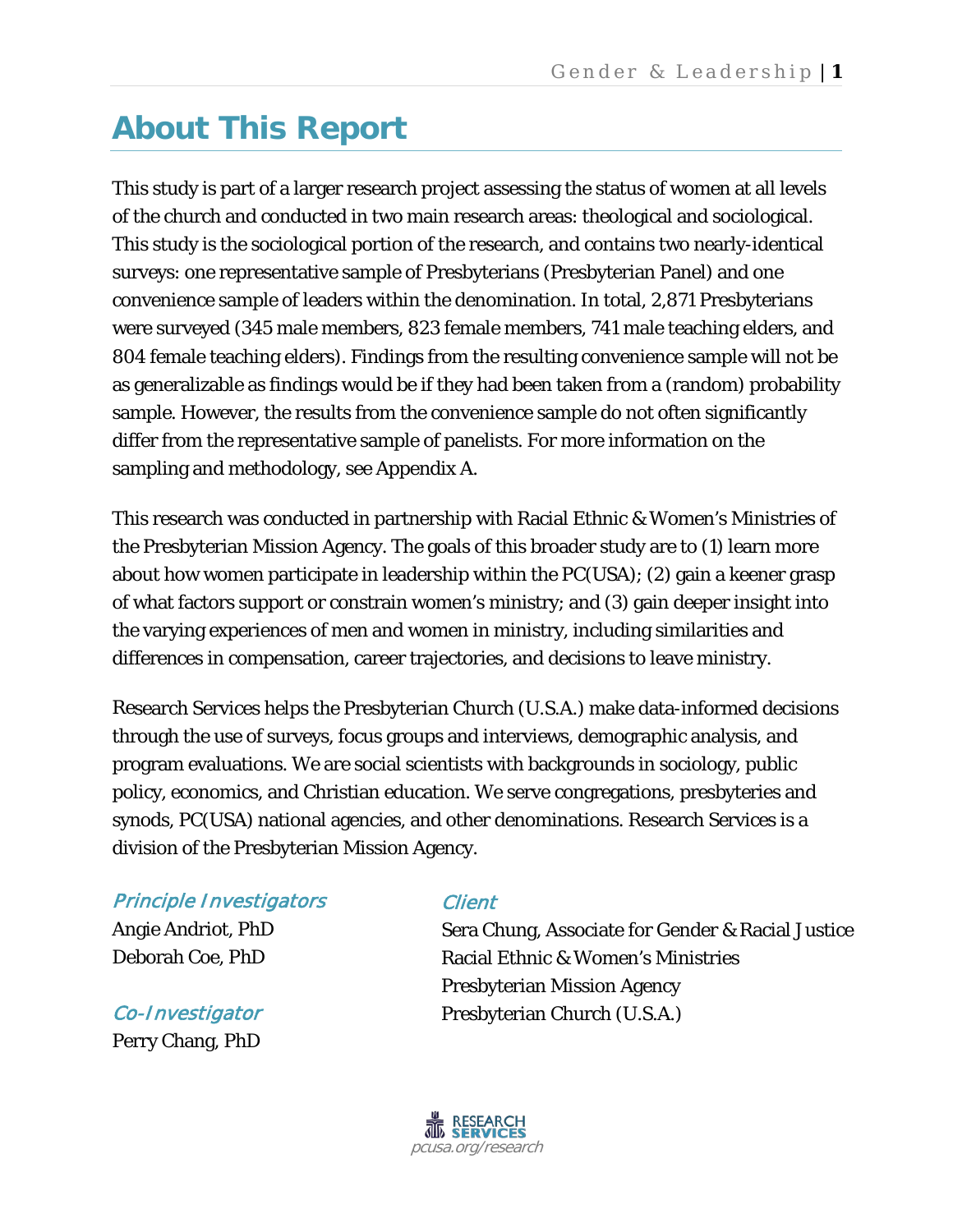## **Table of Contents**

|                                                 | page |
|-------------------------------------------------|------|
| Overview                                        | 3    |
| Gender and Leadership in the PC(USA)            | 5    |
| Opinions and Beliefs about Gender               | 9    |
| <b>Beliefs about Gender</b>                     | 9    |
| <b>Beliefs about Female Pastors</b>             | 11   |
| <b>Beliefs about Existing Gender Equality</b>   | 16   |
| Specific Positions within the PC(USA)           | 19   |
| Personal Experiences with Gender Discrimination | 22   |
| Responses to Open-Ended Questions               | 27   |
| Appendix A: Methodology                         | 34   |
| Appendix B: Survey Questions and Responses      | 38   |
| Appendix C: Qualitative Coding Scheme           | 52   |

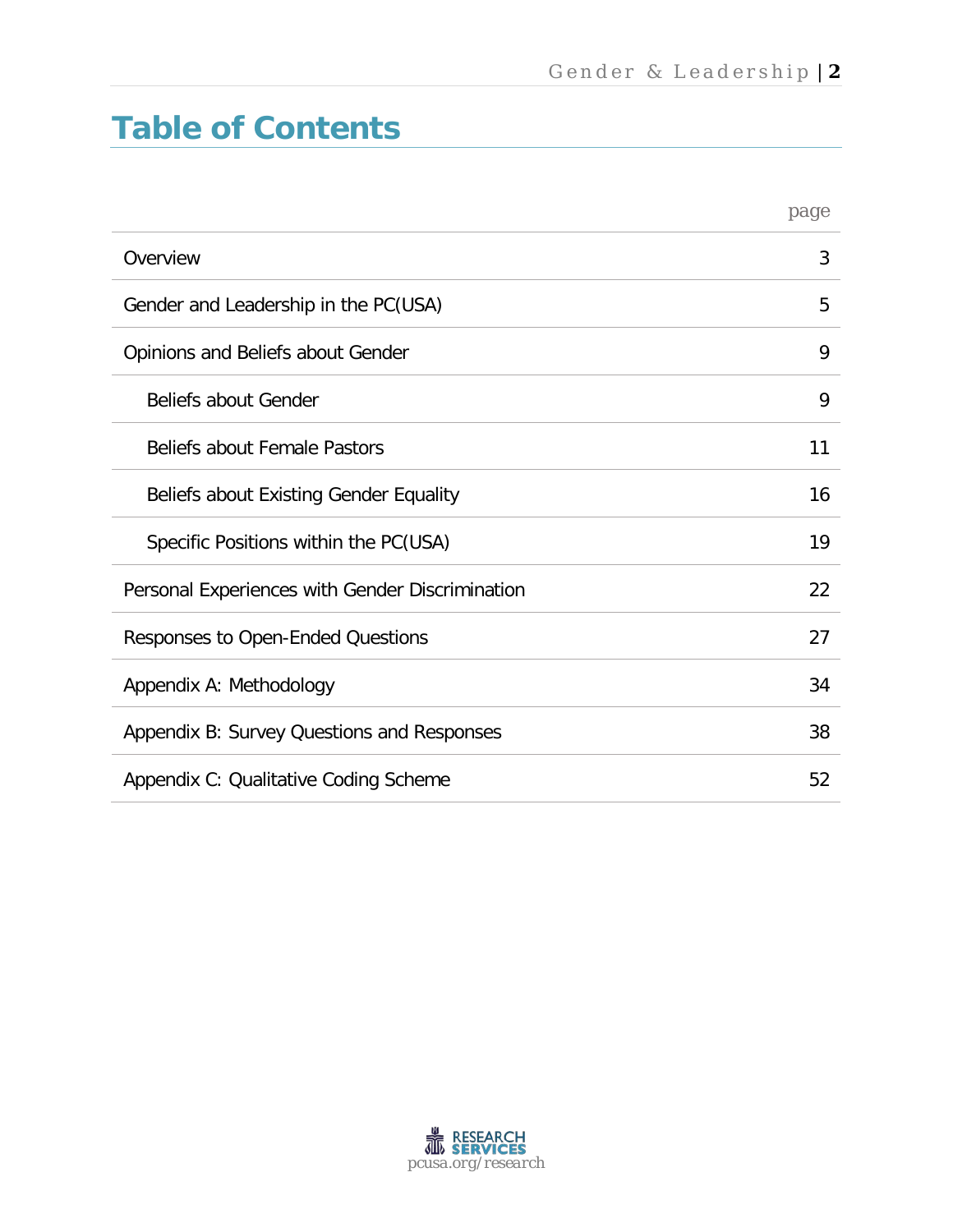## **Overview**

There are two main findings from this research. First, gender discrimination is still pervasive within the PC(USA). And second, almost half of members are not particularly aware of it.

Eight out of ten female teaching elders have experienced discrimination, harassment, and/or prejudicial comments due to their gender, and four out of ten feel that they have experienced gender bias in hiring, promotion, or selection for an official position within the PC(USA).



report experiencing discrimination, prejudice, or harassment based on their  $\bf GEMDER$ 



However, almost half of members disagree with the statement that "gender inequality is still a problem in the PC(USA)." This is likely because, among members, the problem is less pervasive: only 30% of women and 13% of men report experiencing gender discrimination, harassment, or prejudice.

Gender inequality does still exist among members, and can be seen in the fact that female members are less likely than male members to hold official leadership positions. Gender parity in leadership is only evident once unofficial leadership positions held in a volunteer capacity are entered into the equation. And then once that leadership position is attained, women tend to struggle more than men with various issues related to being in leadership.

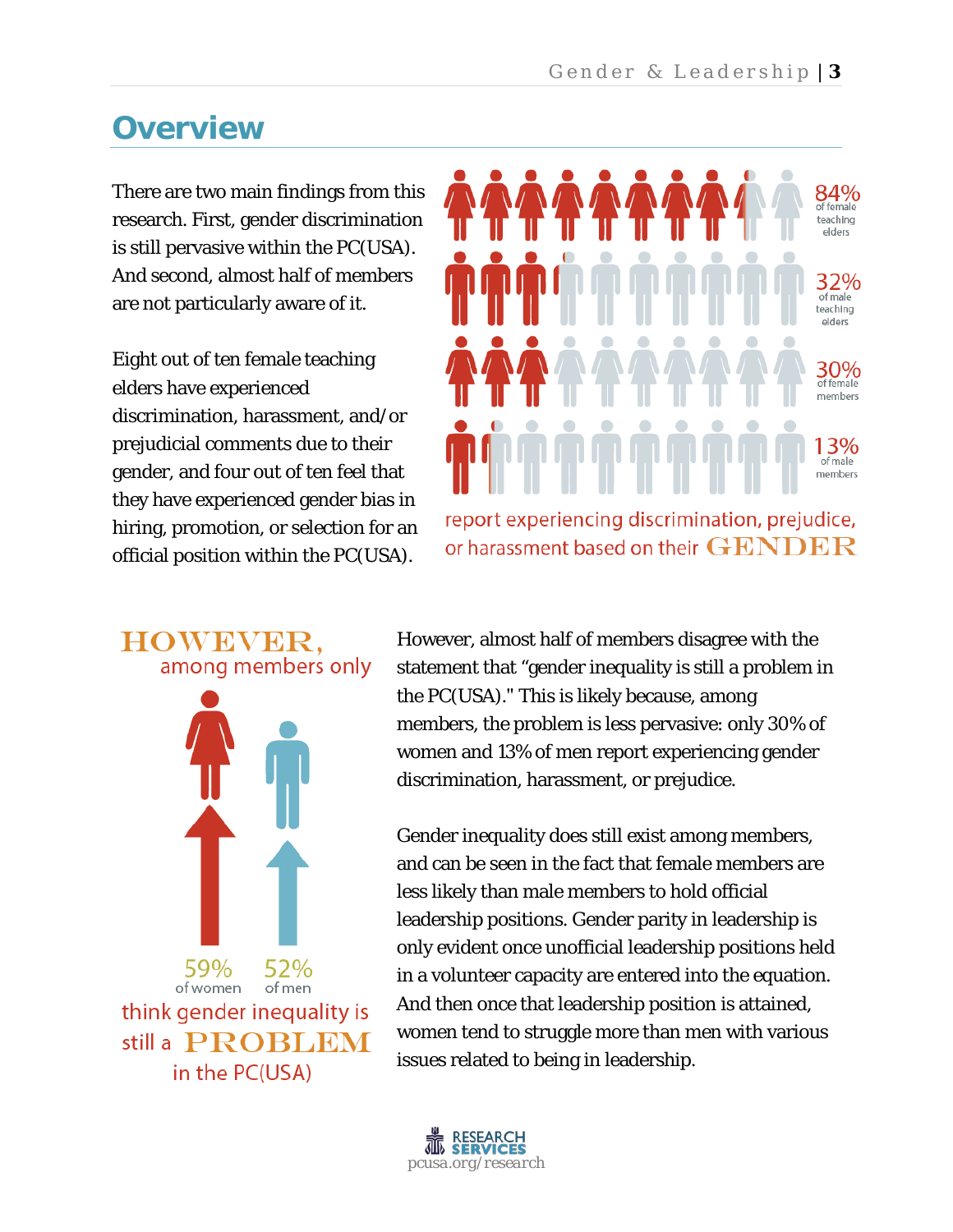#### Where are women doing the work of leadership?

- **o** Although male and female members are equally likely to be asked to serve in a leadership role, the nature of that role varies by gender. Men are more likely to hold an **Official** leadership role, in which they have an official title and/or receive a paycheck, and women are more likely to be heavily involved in a **voluntary** capacity.
- **O** Women still comprise only about  $38\%$  of all active PC(USA) teaching elders, and only  $29\%$  of teaching elders overall. These percentages are slowly increasing. If the rate remains the same, we won't achieve gender parity among active teaching elders until  $2027$ .
- **o** More is expected of women than of men in similar roles. For example, female teaching elders are asked more often than male teaching elders to lead workshops, programs, or other activities, and are more often asked to serve in childcare and kitchen roles.

#### To what extent are women accepted as leaders in the PC(USA)?

- **O** Although  $89\%$  of men and  $93\%$  of women agree that men and women should have equal opportunities to be a pastor, only 73% also feel that same way about *their* pastor. Those with a preference tend to prefer a pastor who matches their own gender identity.
- **o** Most Presbyterians feel that men still have a better chance than women of being called to the position of head pastor, which suggests that while most Presbyterians think women and men *should* have equal opportunities for leadership, they recognize that this is not the reality.
- **o** When presented with a list of essential pastoral traits and asked if they are a greater strength of men or women, slightly less than half decline to apply a gender stereotype. Of the small majority who feel that these pastoral traits are gendered, women tended to think of the traits as greater strengths of women, and men tended to think of them as greater strengths of men.

#### How are women in leadership positions treated compared to men?

- **o** Eight out of ten female teaching elders in the denomination have experienced gender bias in the form of discrimination, sexual harassment, and/or prejudicial statements.
- **o** Almost three out of four female teaching elders have had a harder time in being accepted in leadership roles within the denomination due to their gender.
- **o** Four out of ten female teaching elders feel that their gender has contributed to their being overlooked for a promotion to a higher-status position within the PC(USA).
- **o** Men are not completely free from experiences of gender bias: 32% of male teaching elders and 13% of male members report experiencing some form of gender bias against them.

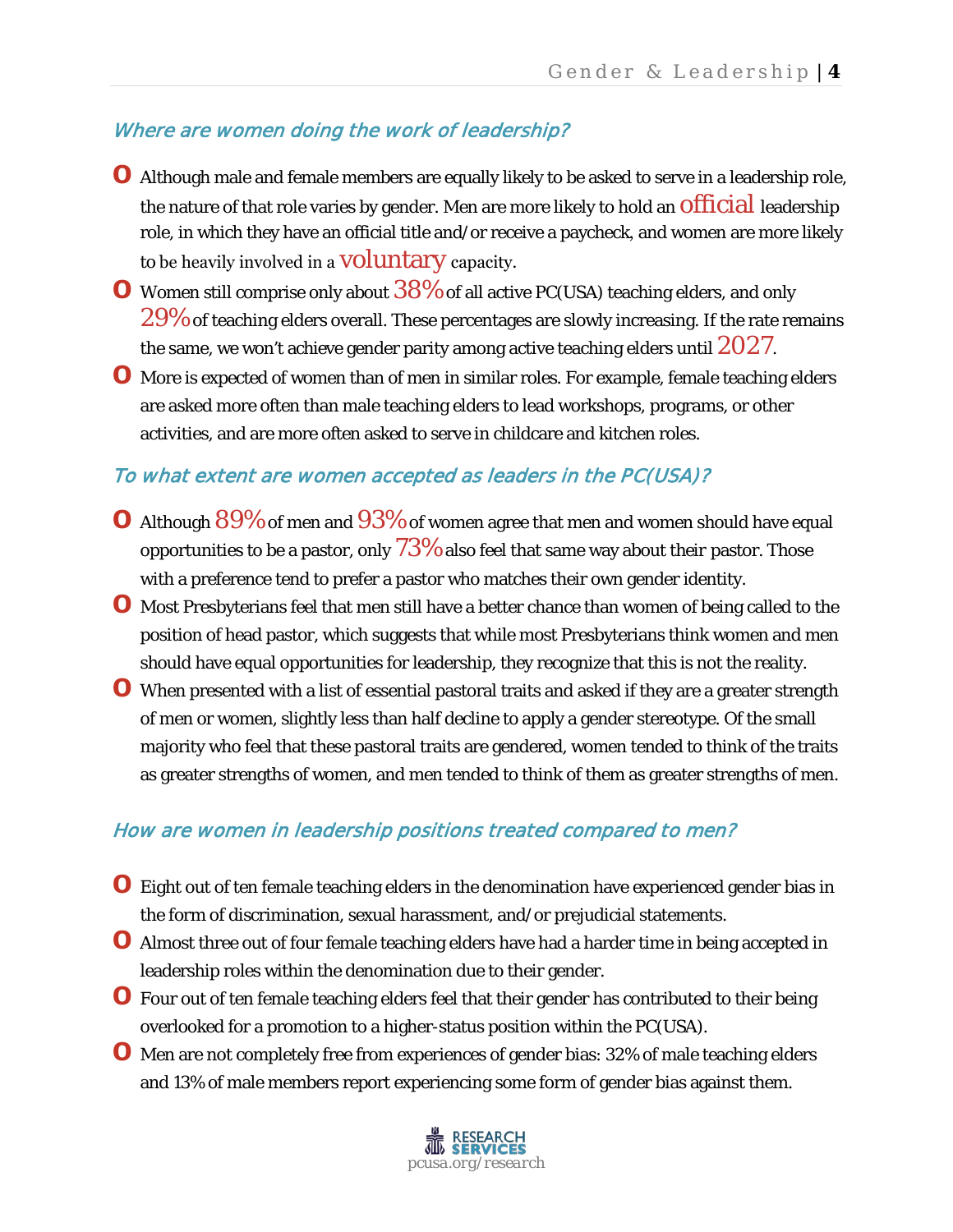## **Gender and Leadership in the PC(USA)**



Source: OGA 2015 Session Annual Statistical Report

Even though most Presbyterians are women, most teaching elders are men. In addition, although slightly more than half of ruling elders are women, they still are not representative of the percentage of women in the denomination.

In 2015, women made up 38% of all active teaching elders in the PC(USA), and 29% of teaching elders overall (including those who are retired or otherwise inactive).

This is an increase from ten years before, when women made up 29% of active teaching elders and 21% of teaching elders overall. The rate of increase has been fairly steady in the last ten years; if the percentage increase in female teaching elders continues at this rate, the PC(USA) will reach gender parity among active teaching elders (i.e., 50% male and 50% female) in about 11 years (2027).

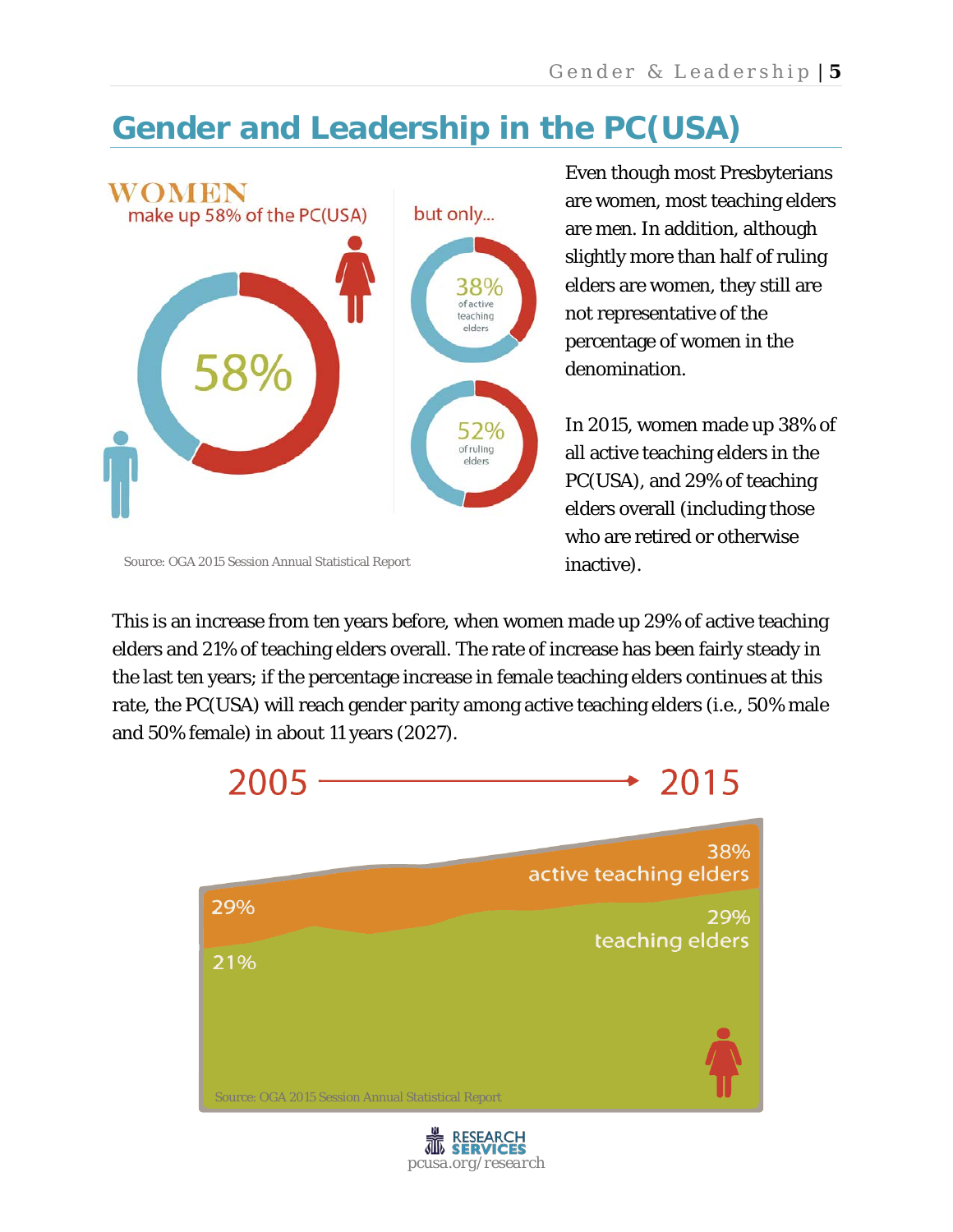#### Overall,  $76\%$  of members in this study state that they act as a leader within the denomination Men are more likely than women to have an official leadership role



42% I have an official leadership role

unofficial leadership roles

Although there is not gender parity among teaching elders, there is gender parity within lay leadership; when asked in what ways they act as a leader in the PC(USA), an equal percentage of men and women (76%) answer that they act as a leader in the PC(USA).[1](#page-6-0)

However, there are differences in the type of leadership roles men and women report performing. Male members are more likely to state that they have an *official* leadership role, whereas female members are more likely to state that they are heavily involved in a *volunteer* capacity.

When we look specifically at teaching elders, the only gender difference is that female teaching elders are more likely than male teaching elders to be asked to lead workshops, activities, or programs.



**AMONG TEACHING ELDERS** 

are often asked to lead workshops, activities, or programs

<span id="page-6-0"></span><sup>&</sup>lt;sup>1</sup> We limited analysis on items regarding who acts as a leader only to the Presbyterian Panel data (n=1,752). Panelists are representative of the Presbyterian population, and the other survey was specifically a convenience sample of leaders, so it follows that only leaders answered the survey. Regardless, it is interesting to note that most panelists also consider themselves leaders in the PC(USA). It's quite possible that leaders in the denomination are more likely to agree to be panelists.



## official leadership role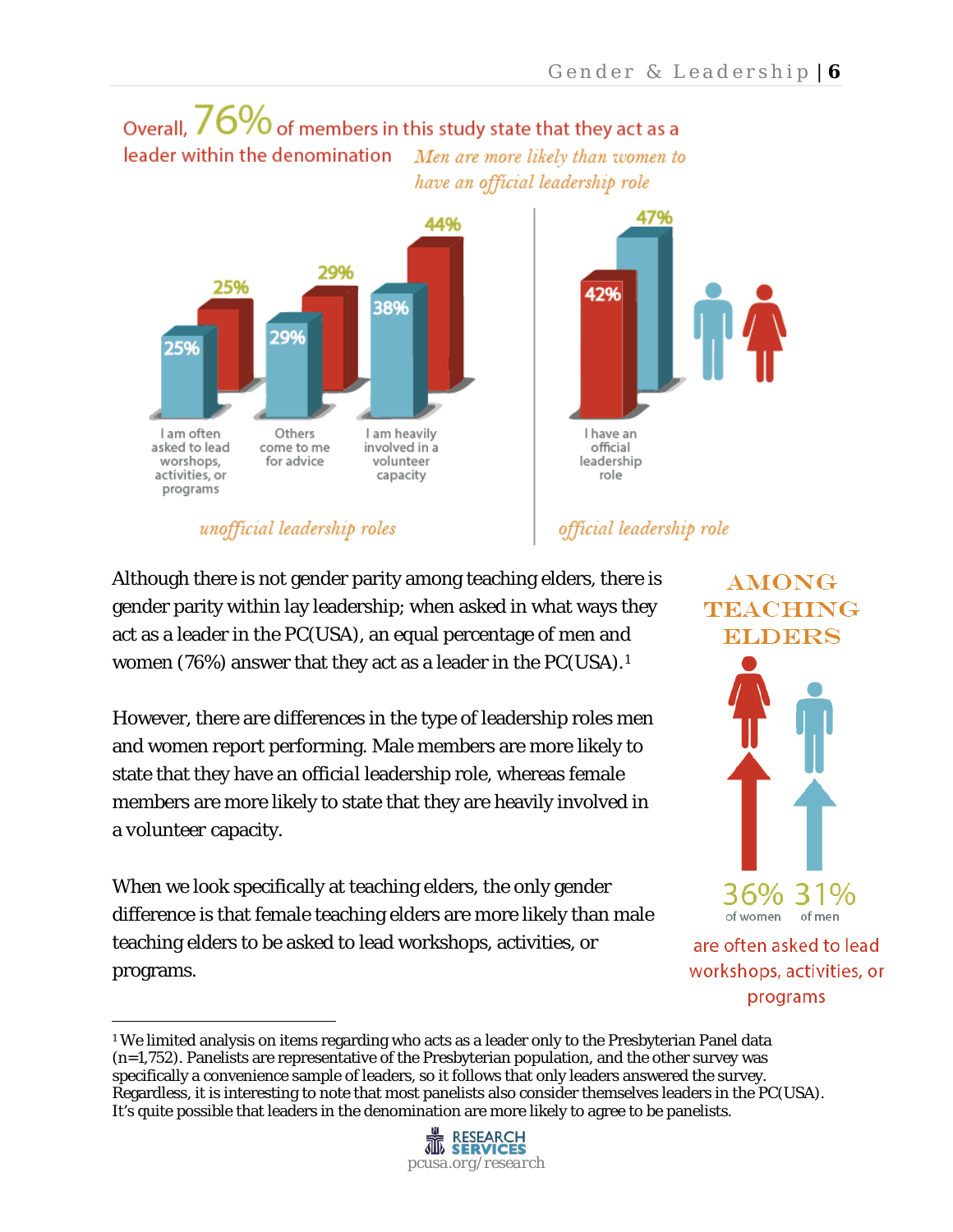## Why do members turn down leadership opportunities?



The most common reason members turn down a leadership role is that it would require too much of their time. There is no gender difference in either the likelihood of being asked to serve in a leadership capacity, in the likelihood a person will turn it down, or in the reasons offered for turning down such an offer.

However, with 46% of members turning down leadership roles because it would require too much of their time, it made us wonder, what are people doing with their time instead? As it turns out, there are some interesting gender differences in how other life roles affect church leadership roles.

We know from past research that women often bear greater familial responsibilities, so we examined whether being married or having kids affects men and women differently in terms of their tendency to fill official lay leader roles within the church. We found that it does, on both counts.

## **AMONG MALE CHURCH MEMBERS**



have official leadership roles in the Church

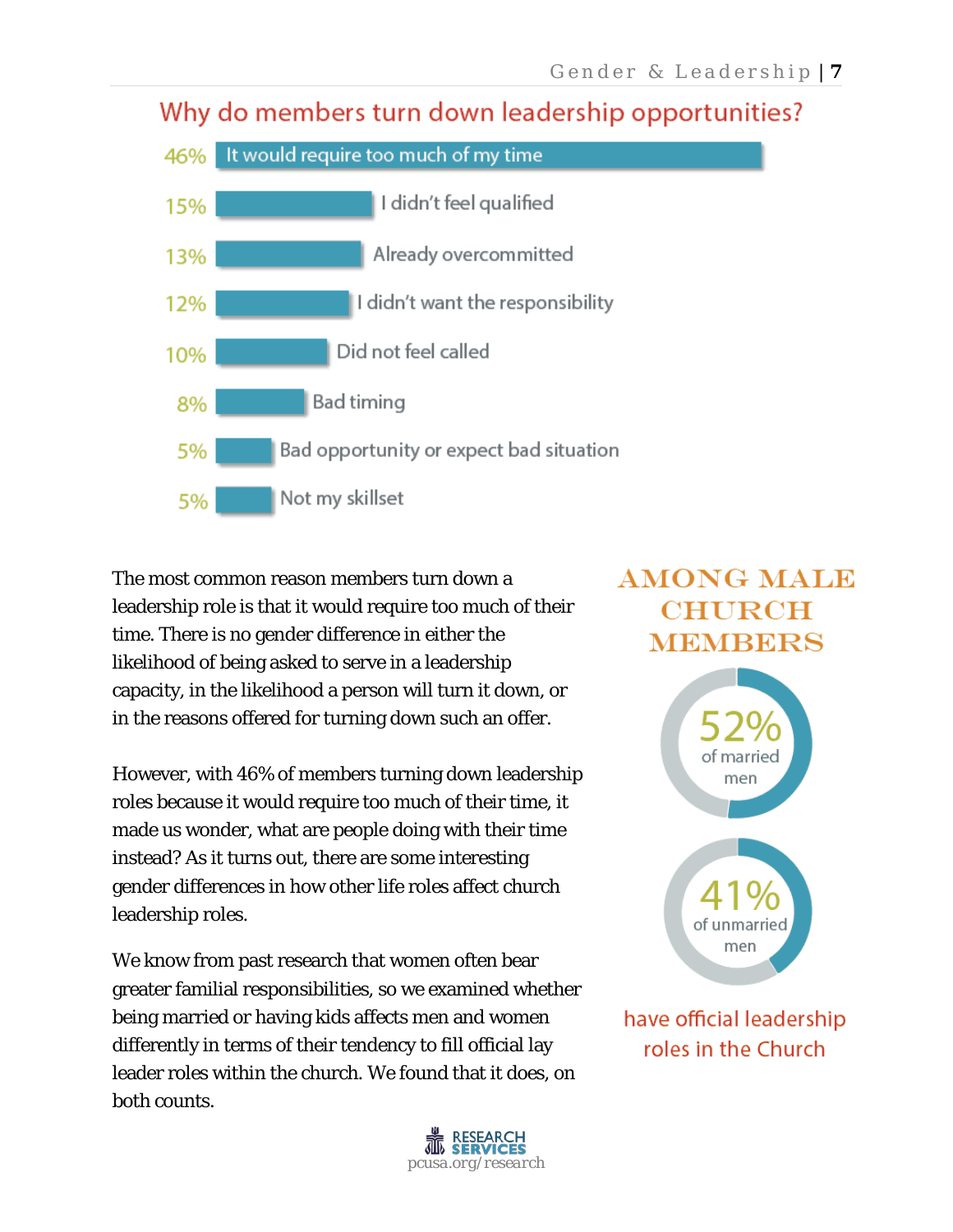

Women with children at home are less likely to have an official leadership role; for men, it is the opposite. Also, married men are more likely than unmarried men to have an official leadership role in the church. For women, no connection is found between marital status and leadership status.

What we cannot know from these data is whether having children and a spouse causes the men to take on or be offered official leadership roles, or if men with official leadership roles are more likely to get married and have children. Likely, it's a little bit of both.

There is also a gender difference in hours spent volunteering. Among members, women spend more hours volunteering each month than men; women average 21.5 hours per month, whereas men average 19.5 hours per month.

## Women spend more hours volunteering per month

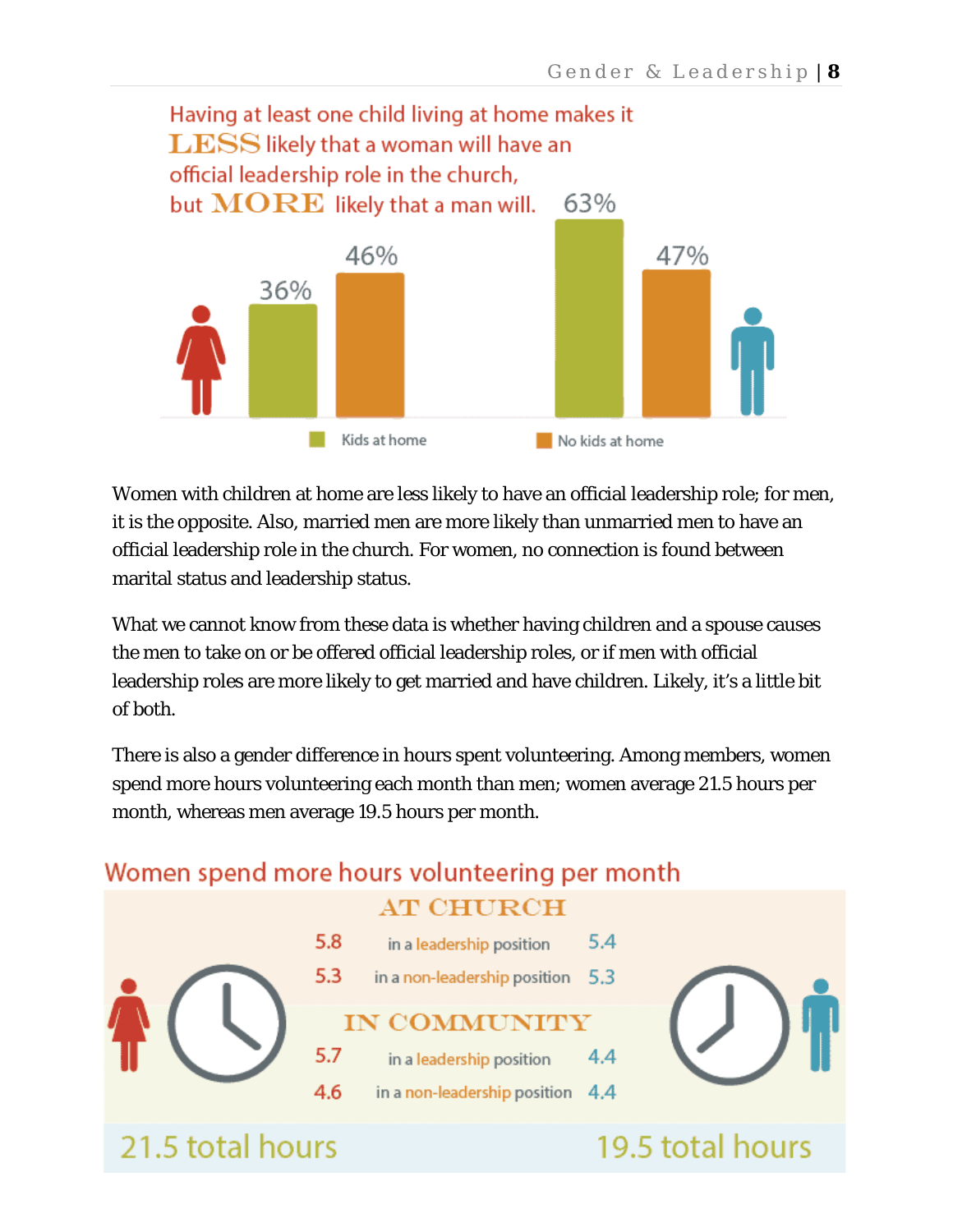## **Opinions and Beliefs about Gender**

## Beliefs about Gender

*Does sexism still exist within our denomination?* This question is difficult to answer with a survey. We cannot simply ask people "How sexist are you?" because most people holding sexist beliefs do not think of themselves as sexist. Psychologists have addressed this problem by developing sets of questions that research shows are indicative of sexism without necessarily being sexist on their own. One of the most well-respected of these inventories is Glick & Fisk's (1996) Ambivalent Sexism Inventory.[2](#page-9-0) Our survey included items from their benevolent sexism scale.

**Benevolent sexism** refers to beliefs about gender that may *appear* positive, but actually have damaging societal outcomes in terms of gender equality.

Even though benevolent sexism suggests a subjectively positive view of women, it shares common assumptions with hostile sexist beliefs: that women inhabit restricted domestic roles and are the "weaker" sex...benevolent sexism provides a comfortable rationalization for confining women to domestic roles… ("I am not exploiting women; I love, protect, and provide for them") (Glick & Fisk 1009).

We focus on two forms of benevolent sexism: protective paternalism and complementary gender differentiation.



<span id="page-9-0"></span> 2 Glick, Peter, and Susan T. Fiske. "The ambivalent sexism inventory: differentiating hostile and benevolent sexism." *Journal of Personality and Social Psychology* 70.3 (1996): 491.

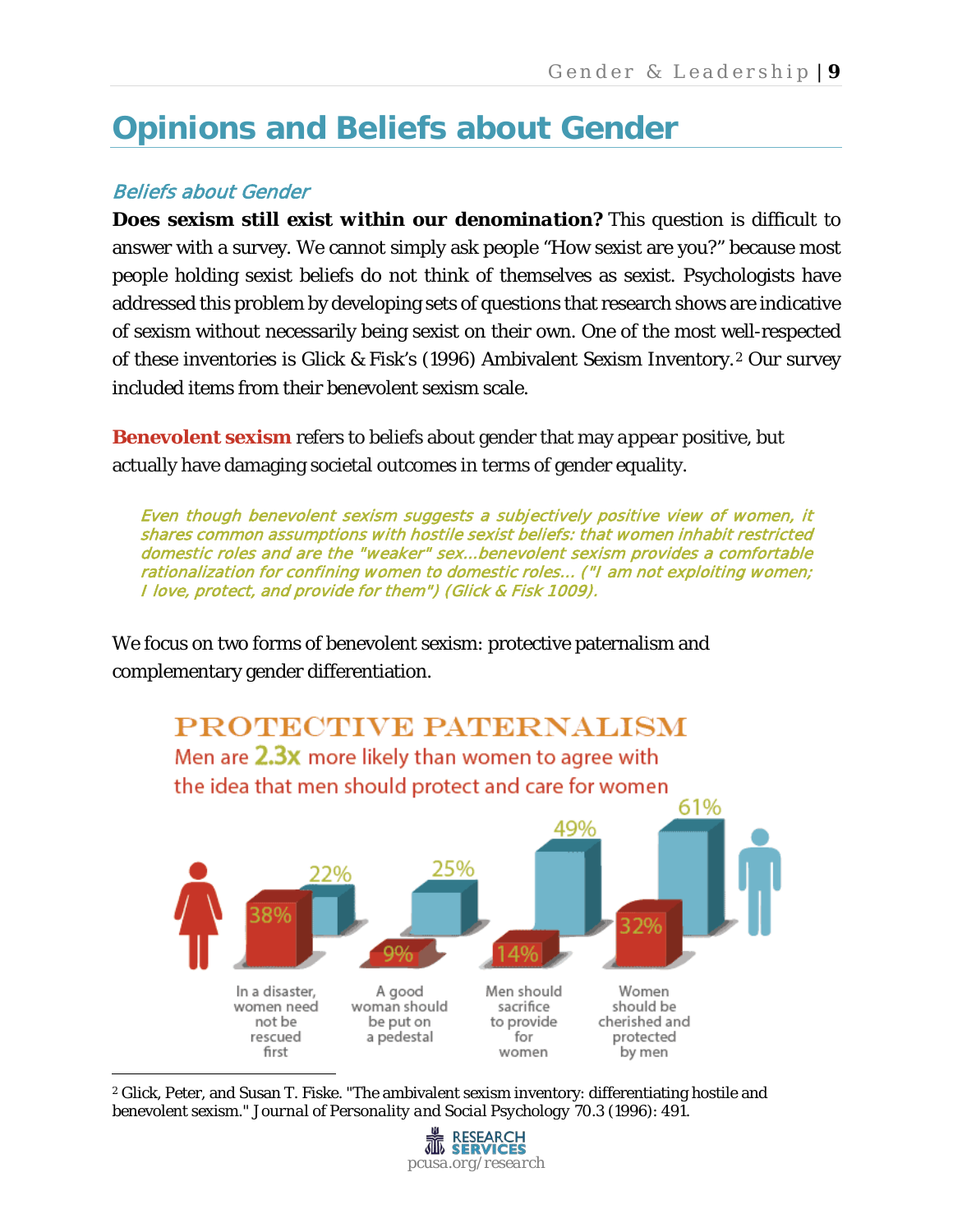## **COMPLEMENTARY GENDER DIEEERENTIATION** Men are 1.6X more likely than women to agree that men and women have different personalities, strengths, and roles 20% 14%



To the extent that these measures do indicate sexism, we can conclude that sexism is still somewhat of a problem in the denomination, and that it is more prevalent among men than women. Men more often engage in protective paternalism, and slightly more often in complementary gender differentiation, than do women.[3](#page-10-0) Also, for both genders, protective paternalism is more prevalent than is complementary gender differentiation.

In comparing teaching elders to members, we found that teaching elders tend to exhibit fewer sexist beliefs, according to these measures. Although overall benevolent sexism scores are lower for teaching elders, male teaching elders are still more likely than their female counterparts to agree with all of these measures except the following: "Women have a superior moral sensibility."

Teaching elders are less likely than members to agree with the following:

- A good woman should be put on a pedestal
- Women should be cherished and protected by men
- Women have a superior moral sensibility
- Women have a quality of purity few men possess
- Women have a more refined sense of culture, taste

<span id="page-10-0"></span> <sup>3</sup> However, one potential issue with the protective paternalism questions is that some respondents may answer affirmatively to statements such as "women should be cherished and protected by men," but not actually agree with the gendered nature of the statement; rather, they selected "agree" because they feel that *people* should protect and cherish each other. To the extent that men and women were equally likely to have this interpretation of the question, the gender differences in responses still carry meaning, even if the overall percentages of respondents agreeing with the statement are slightly elevated.

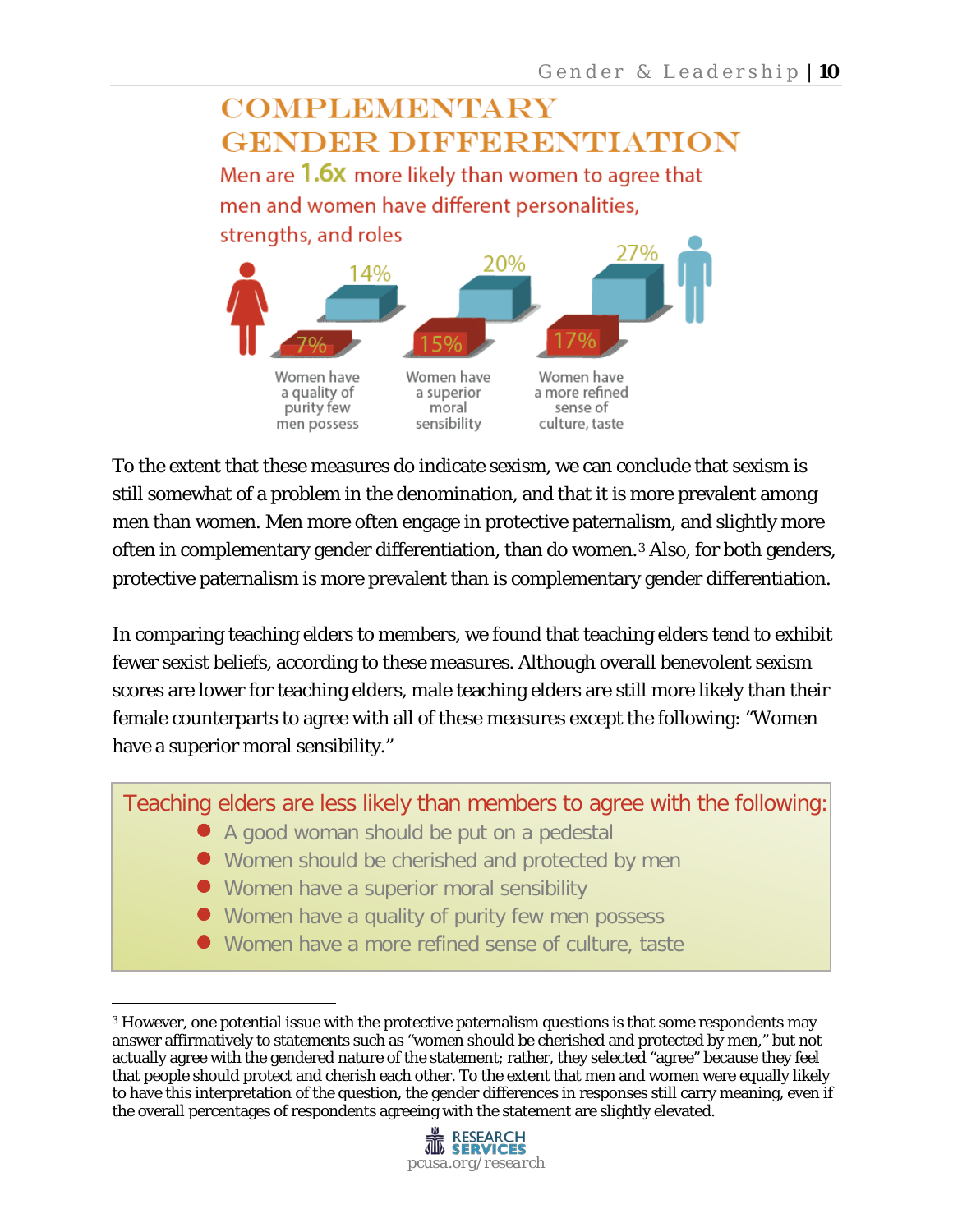## Beliefs about Female Pastors

Another goal of this study was to examine beliefs about women as pastors. The first thing we wanted to know was whether preferences for male or female pastors can be explained by beliefs about whether men or women are better equipped for such a call.

Much like with measuring sexism, social desirability bias may lead people to be less than forthright about their thoughts on this issue. As such, we started by presenting a basic list of traits, and asking people whether they think these traits are generally a greater strength of women or of men, or if there's no difference. What respondents were not told is that these are the traits that a past group of Presbyterians rated as "essential" for pastors to have or demonstrate.[4](#page-11-0)

Most Presbyterians (58%) feel active listening is a greater strength of women. With that exception, most Presbyterians do not believe that these traits are gender-specific. However, among those who believe that a particular trait is gendered, they more often think it is a greater strength of women. The biggest exception to this is confidence, which 29% of respondents feel is a greater strength of men, compared to 6% who feel it is a greater strength of women.

## Many Presbyterians do not feel that the traits of a good pastor are gendered. Of those who do...

active listening is most likely to be considered a greater strength of women, whereas confidence is more likely to be attributed to men



<span id="page-11-0"></span> 4 Research Services, Presbyterian Church (U.S.A.). *Congregational Leadership: The Report of the November 2010 Presbyterian Panel Survey*. Louisville, 2012.

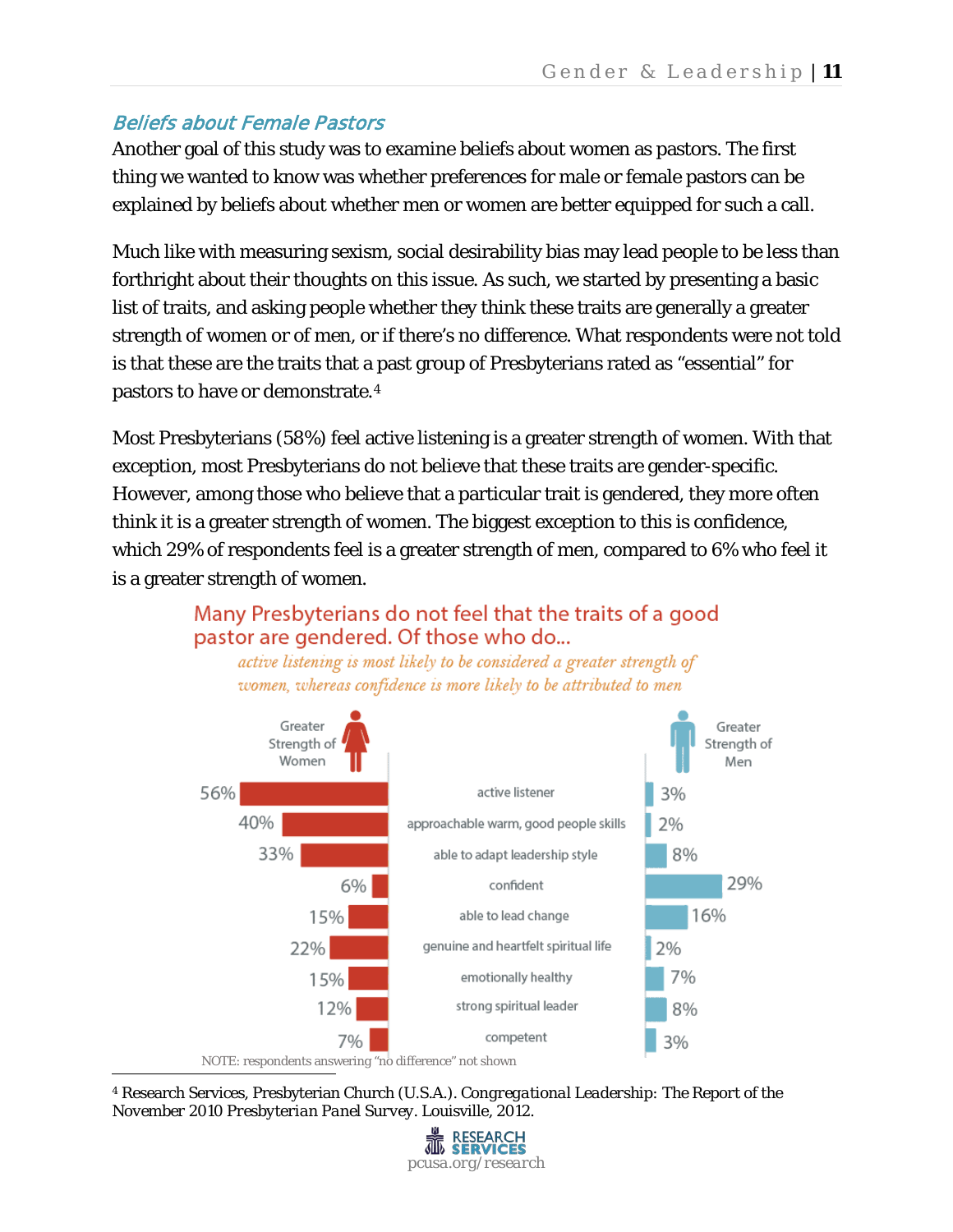We also broke down responses by gender, and found that whereas women are more likely to think they are stronger in most of these traits, men are more likely to think that *they* are stronger in most of these traits. It is also noteworthy that men are *less* likely than women to believe that any of these traits are gendered; more men than women selected "no difference" on six of the nine traits. The three traits women were less likely to consider gendered are the ability to lead change, having a genuine and heartfelt spiritual life, and being a strong spiritual leader.



The bottom of this graph shows what percentage of men and women think that these pastoral traits are a greater strength of  $\mathbf{MEMN}$ 

NOTE: respondents answering "no difference" not shown

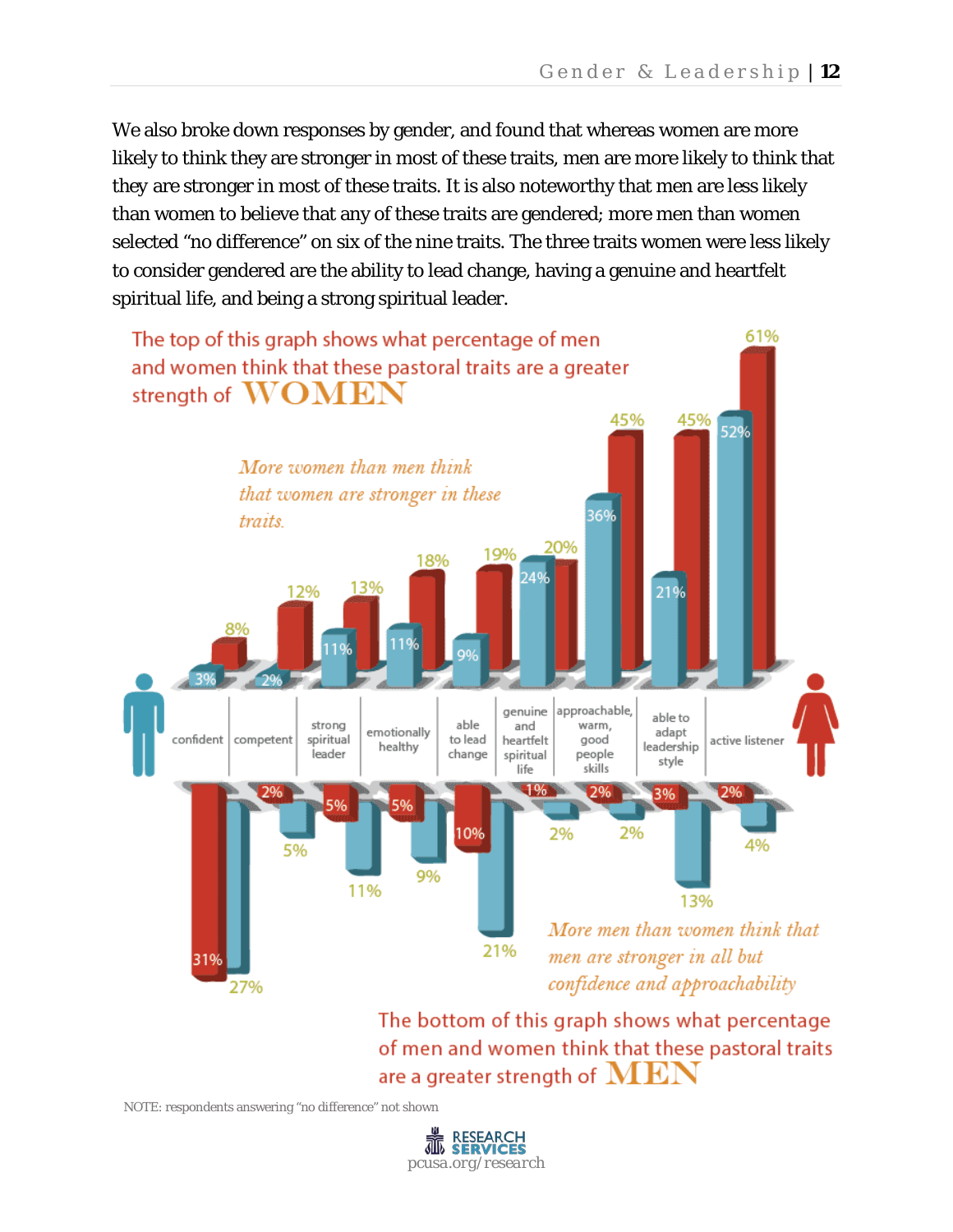We also compared teaching elders to members on their beliefs about whether these essential pastor traits are a greater strength of men or women.

### **Teaching elders are less likely than members to think that the following traits are gender-specific:**

- able to adapt leadership style
- able to lead change
- active listener
- **•** strong spiritual leader

**However, teaching elders are** more **likely than members to believe that:**

- men have more confidence
- **•** women are more emotionally healthy

Next we ask whether men and women should have an equal opportunity to be a pastor. Since Presbyterians tend to be justiceoriented, it is not surprising that the vast majority of Presbyterians do, in fact, believe women and men should have an equal opportunity to be a pastor.

There is, however, a small gender difference among members, wherein women are 4% more likely than men to agree with this sentiment. Among teaching elders, on the other hand, there is no gender difference in response – 94% believe there should be equal opportunity by gender.

**AMONG MEMBERS** 

93% 89% of women of men agree that men and women should have an

**EQUAL** 

**OPPORTUNIAY** 

to be a pastor

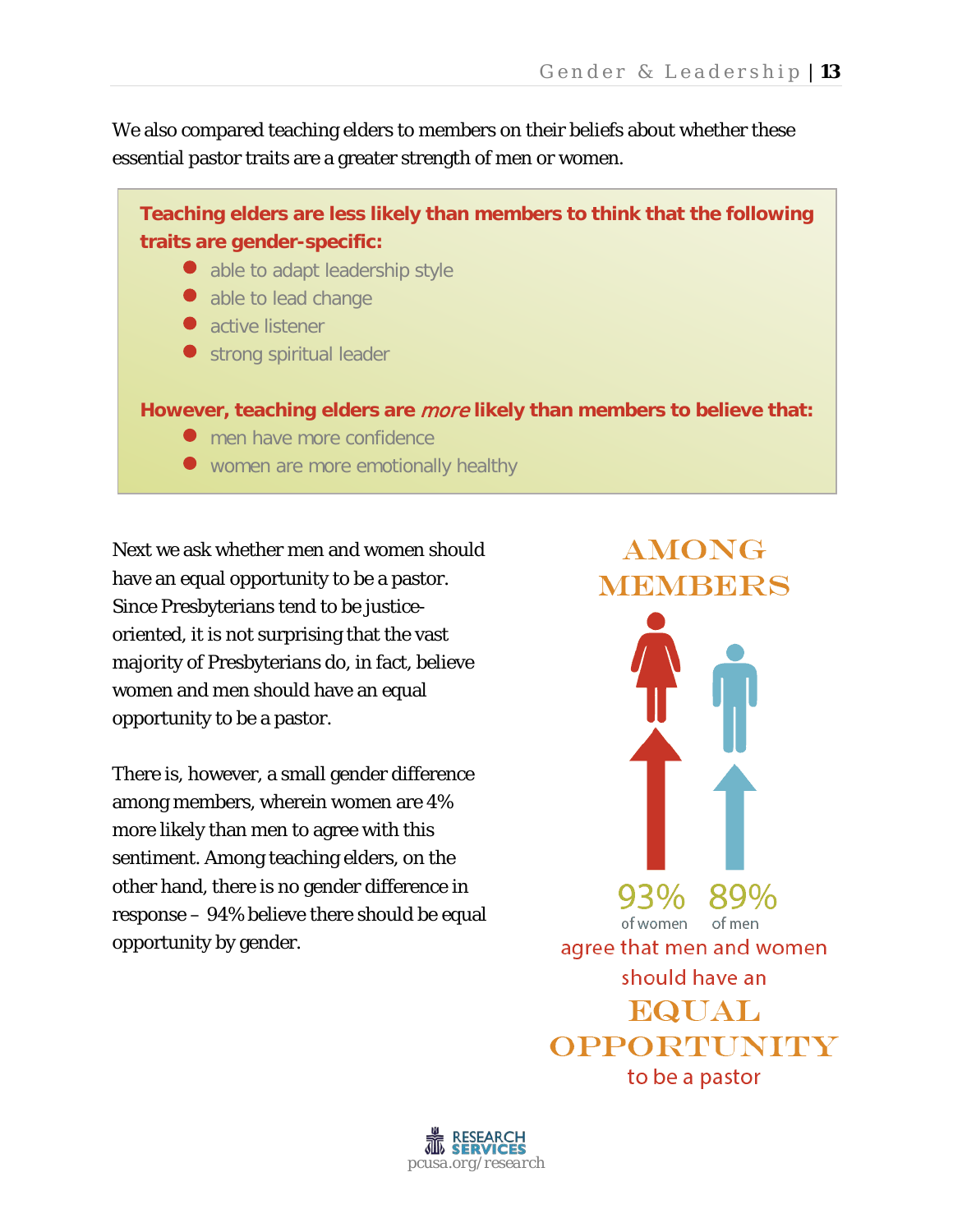

Although about 9 in 10 members think men and women should have an equal opportunity to be a pastor, only about 3 in 10 think that we need more female pastors. This is despite the fact that women are underrepresented as pastors as it is.

What this indicates is that while members believe there should be equal *opportunity,* they either are not as concerned about equal *representation*, or they just don't realize the extent of the current gender discrepancy*.* 

There is no statistically significant gender difference among members in the belief that we need more female pastors, but there is among teaching elders. Female teaching elders are more likely than male teaching elders to think we need more female teaching elders in the PC(USA).

Even among female teaching elders, only about 4 in 10 state that we need more female pastors in the PC(USA), whereas more than twice that amount agree that there should be equal opportunity by gender.

This indicates that teaching elders, like members, may feel it is more important that there is equality of opportunity than equality of outcome, or teaching elders are also unaware of the gender imbalance within their call. Further research would be needed in order to know which is true, or if something else underlies the difference in how these questions are answered.

But what about personal pastor preference? Since women are more likely to think *they* are stronger in the traits of a good pastor, and men are more likely to think *they* are stronger in these same traits, we could expect that women will generally prefer a female pastor and men will generally prefer a male pastor. And this is exactly what we found.

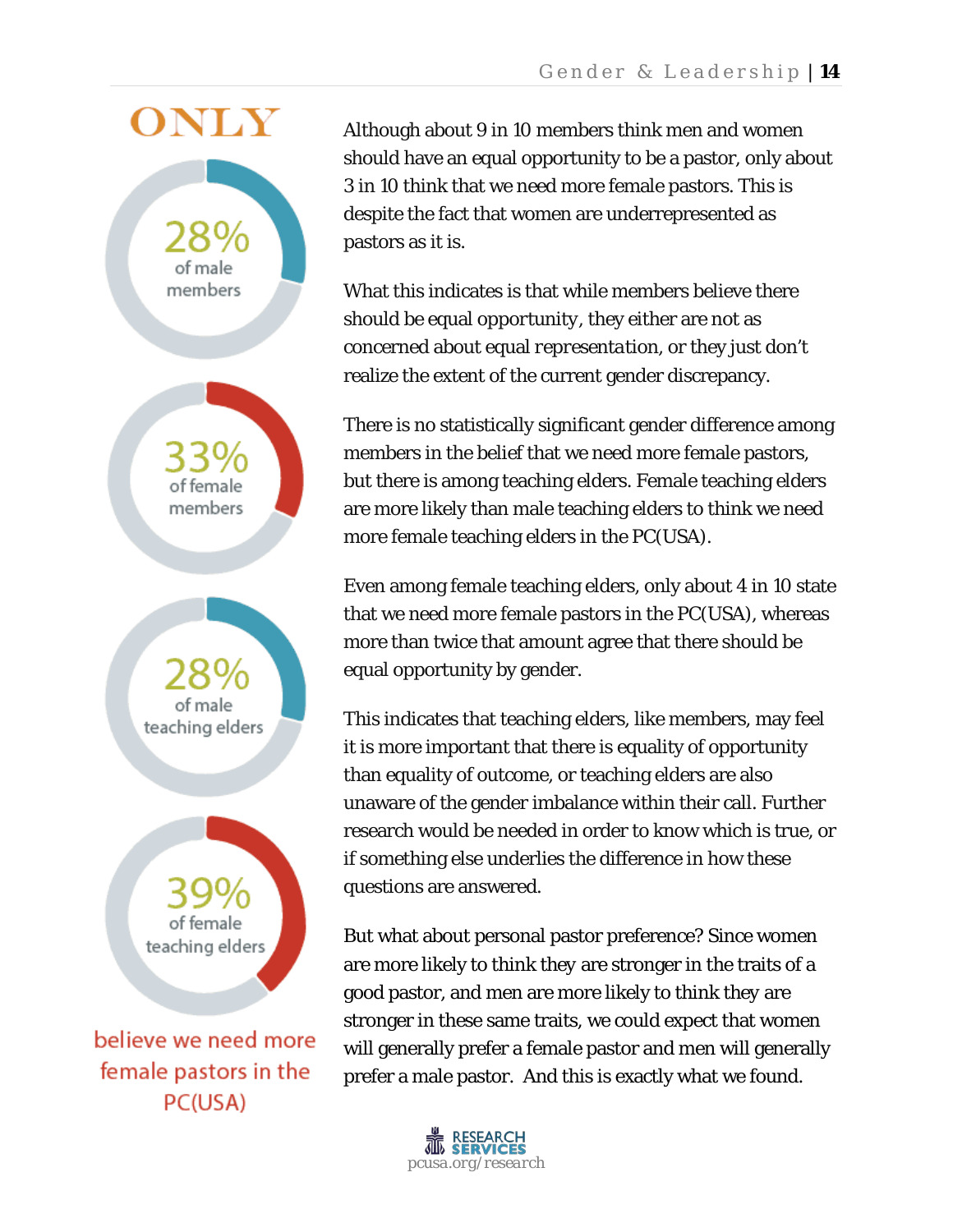## $27\%$  of Presbyterians state that they care about their pastor's gender

Although most Presbyterians feel men and women should have an equal chance at being a pastor, there is also a tendency for men to prefer male pastors and women to prefer female pastors



We dug a bit deeper and examined how member preferences about the gender of their own pastor compared to their statement about whether we need more female pastors in the PC(USA).

- Of the 31 individuals who stated that men are better pastors, **none** of them believe we need more female pastors
- **6%** of those who prefer a man to be their pastor do feel we need more female pastors—just not in their congregation
- **33%** of those who said men and women should have an equal opportunity to be a pastor also agreed that we need more female pastors
- **70%** of those who prefer a female pastor also feel we need more female pastors
- Of the 22 individuals who stated that women make better pastors, **59%** also believe we need more female pastors

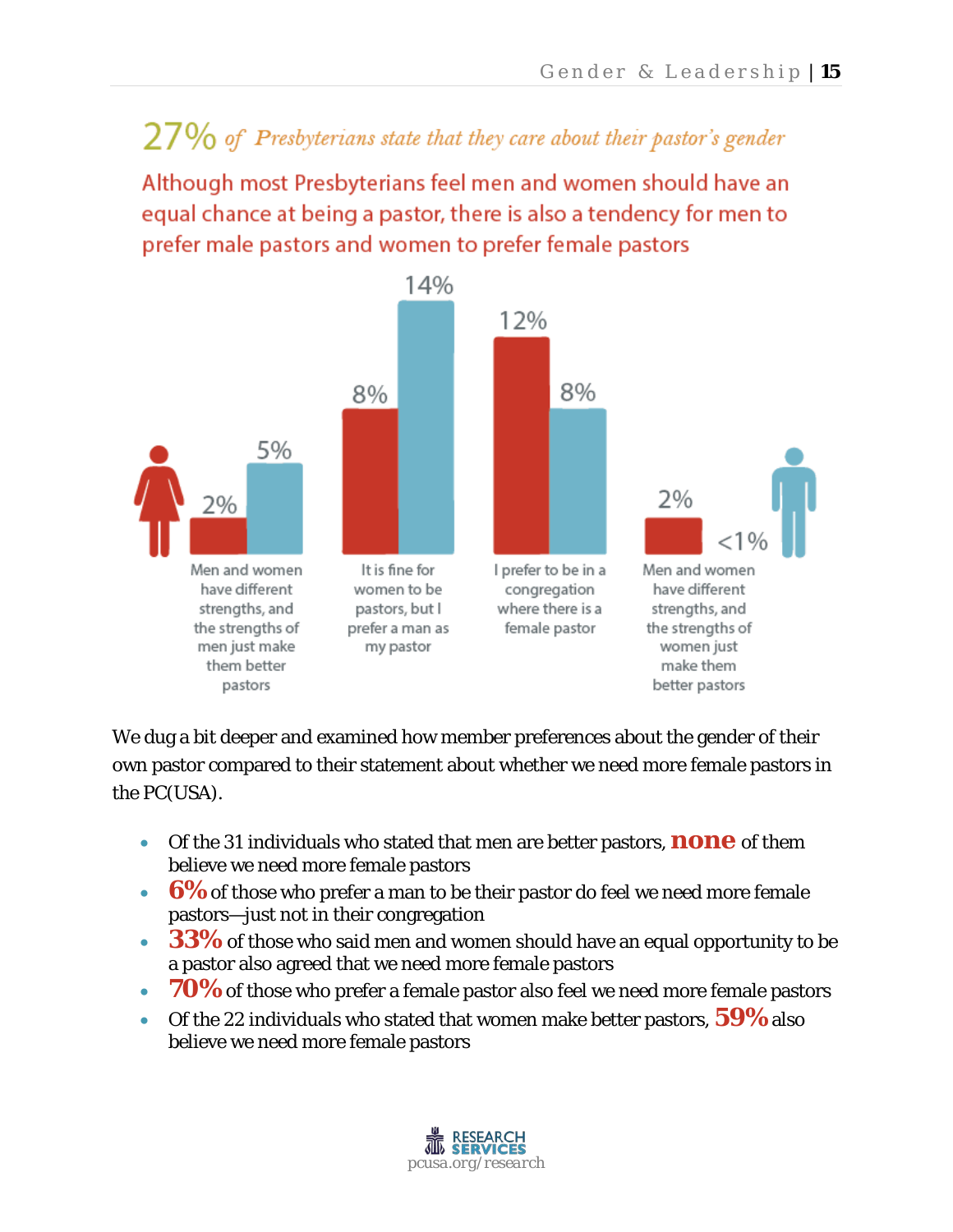## Beliefs about Existing Gender Equality



Now we are going to turn to general beliefs about the state of gender equality both in the United States and in the PC(USA), and compare the two.

Presbyterians generally feel that discrimination against women is a greater problem in the United States than it is in the PC(USA). This indicates that those within the PC(USA) feel that the denomination is more favorable toward women than the country is.

In comparison, an August 2016 Pew report found that about half (53%) of Americans say there are "still significant obstacles that make it harder for women to get ahead than men," while somewhat fewer (45%) say "the obstacles that once made it harder for women than men to get ahead are now largely gone."[5](#page-16-0) So, Presbyterians are less convinced than Americans as a whole that the United States has achieved gender equality.

We then compared men to women, and teaching elders to members.

<span id="page-16-0"></span> <sup>5</sup> Fingerhut, Hannah. 2016. "In both parties, men and women differ over whether women still face obstacles to progress." *Fact Tank: News in the Numbers*, Pew Research Center. [http://www.pewresearch.org/fact-tank/2016/08/16/in-both-parties-men-and-women-differ-over](http://www.pewresearch.org/fact-tank/2016/08/16/in-both-parties-men-and-women-differ-over-whether-women-still-face-obstacles-to-progress/)[whether-women-still-face-obstacles-to-progress/](http://www.pewresearch.org/fact-tank/2016/08/16/in-both-parties-men-and-women-differ-over-whether-women-still-face-obstacles-to-progress/)

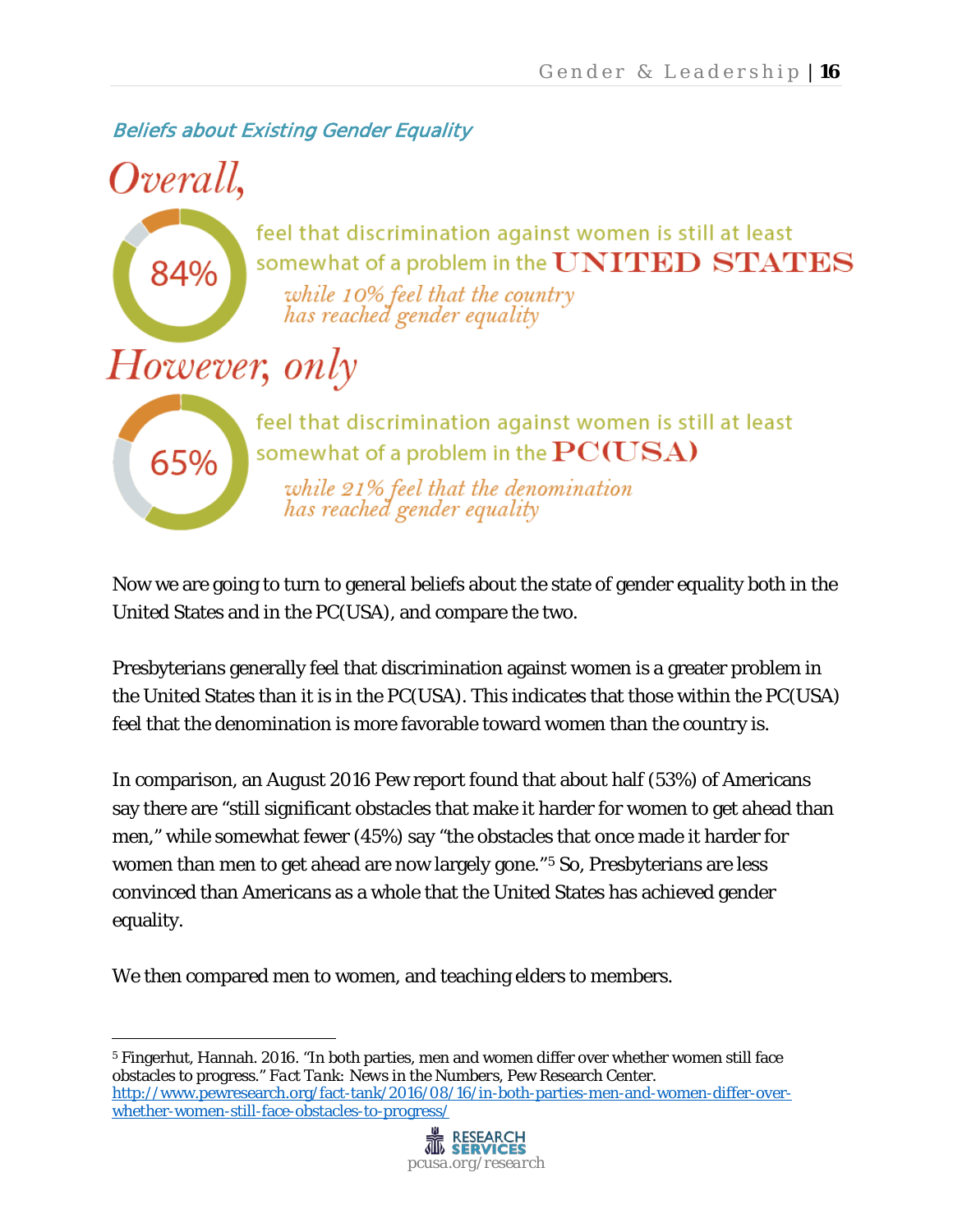## Out of the four groups, male members are least likely to feel there is still gender discrimination in the UNITED STATES



There are differences in the beliefs about discrimination against women within each of these four groups:

- For both members and teaching elders, women are more likely than men to feel there is still gender discrimination, both in the United States and in the PC(USA).
- Teaching elders are more likely than members to feel there is still gender discrimination in the United States and in the PC(USA).
- Members are more likely than teaching elders to remain neutral on questions of gender discrimination in the PC(USA).

## Out of the four groups, male members are also least likely to feel there is still gender discrimination in the  $\rm PC(USA)$

However, among each of the four groups, fewer people think it is a problem in the denomination than in the country as a whole.



NOTE: respondents answering "no difference" not shown

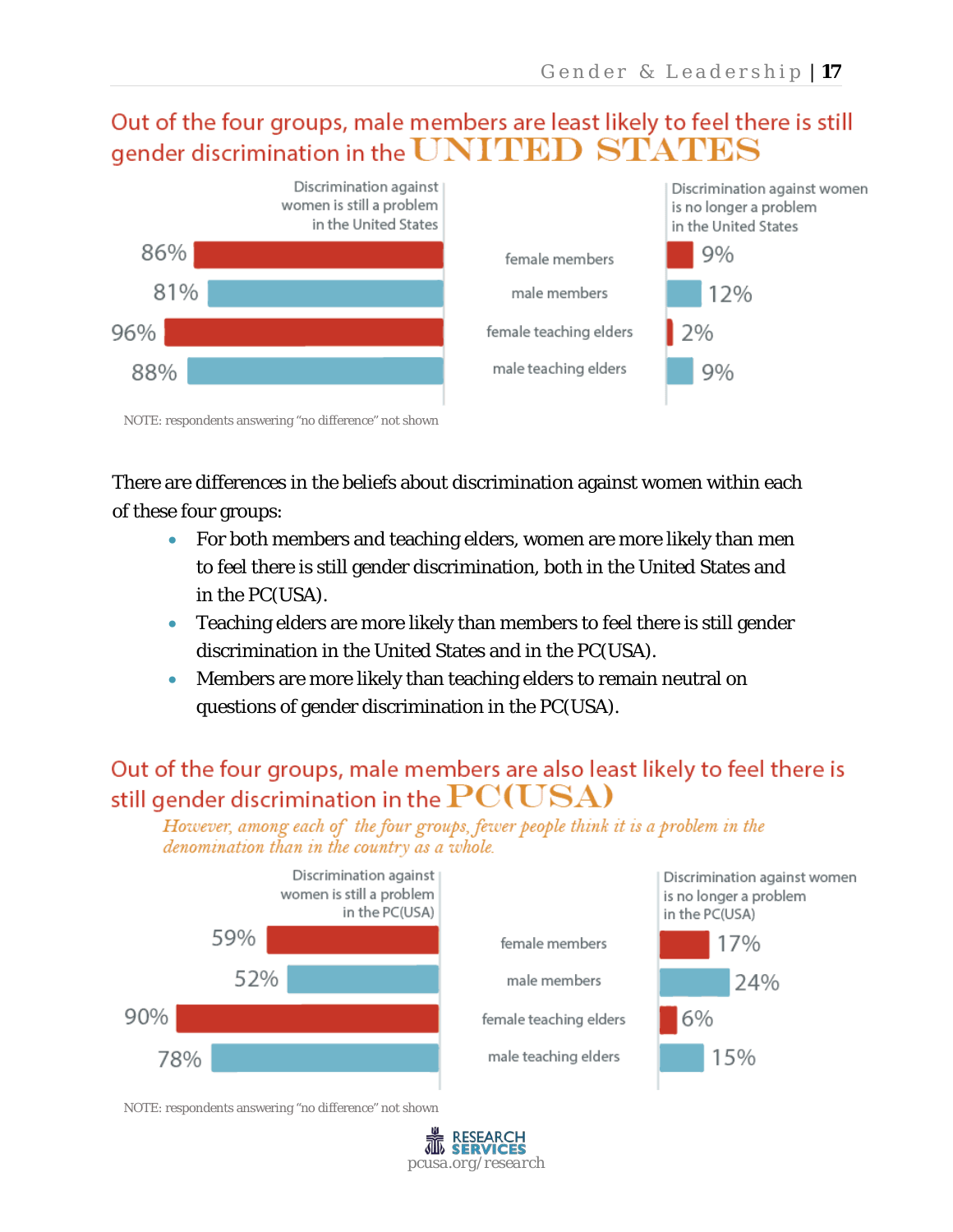## Overall,

of members feel that women often miss out on good jobs in the PC(USA) due to gender discrimination while 29% disagree with this statement

of members feel that the PC(USA) has not reached the point where women and men have equal opportunities for achievement while 25% feel that we have reached this level of equality

There is no gender difference in whether *members* think that women often miss out on good jobs in the PC(USA) due to discrimination, or whether the PC(USA) has reached the point where men and women have equal opportunities for achievement.

27%

41%

However, there is a gender difference among *teaching elders* regarding these beliefs.

Teaching elders are generally more likely than members to think that the PC(USA) still has some work to do regarding gender equality. Additionally, among teaching elders, women are more likely to think so than men.

## **AMONG TEACHING ELDERS**





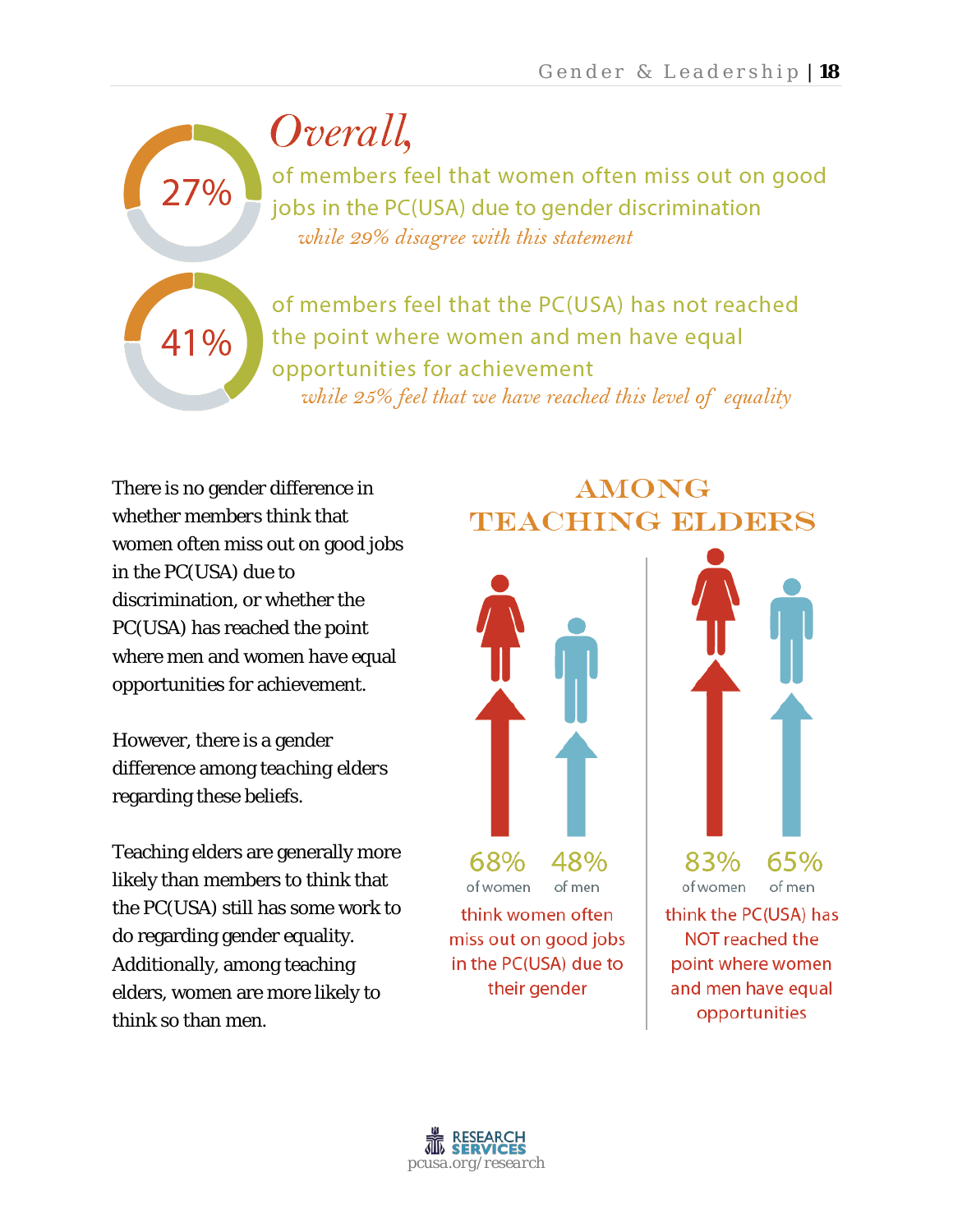## Specific Positions within the PC(USA)

Next we asked people more specifically about what they think the relative chances are of men or women getting or being elected to a position within the PC(USA) for which they are qualified.

Most members feel that  $\textbf{MEN}$  have a better chance of being called as head pastor, whereas  $WOMEN$  have a better chance of being called as Sunday school teacher



NOTE: respondents answering "no difference" not shown

For all but two positions, about half or more of members believe that there is equal access for men and women. There are two positions for which members feel a particular gender is favored: Members feel men have a better chance than women of being called to the position of head pastor and that women have a better chance of being called to a position of Sunday school teacher.

Interestingly, about an equal percentage of members feel that *women* have a better chance than men at getting hired as an associate pastor as do feel that *men* have a better chance than *women*.

We also compared teaching elders to members. Teaching elders are more likely than members to feel that men are favored for head pastor (90% of teaching elders and 76% of members) and trustee (54% of teaching elders and 48% of members), and they are more likely than members to feel that women are favored for deacon (54% of teaching elders and 33% of members, Sunday school teacher (70% of teaching elders and 59% of members), and associate pastor (30% of teaching elders and 22% of members).

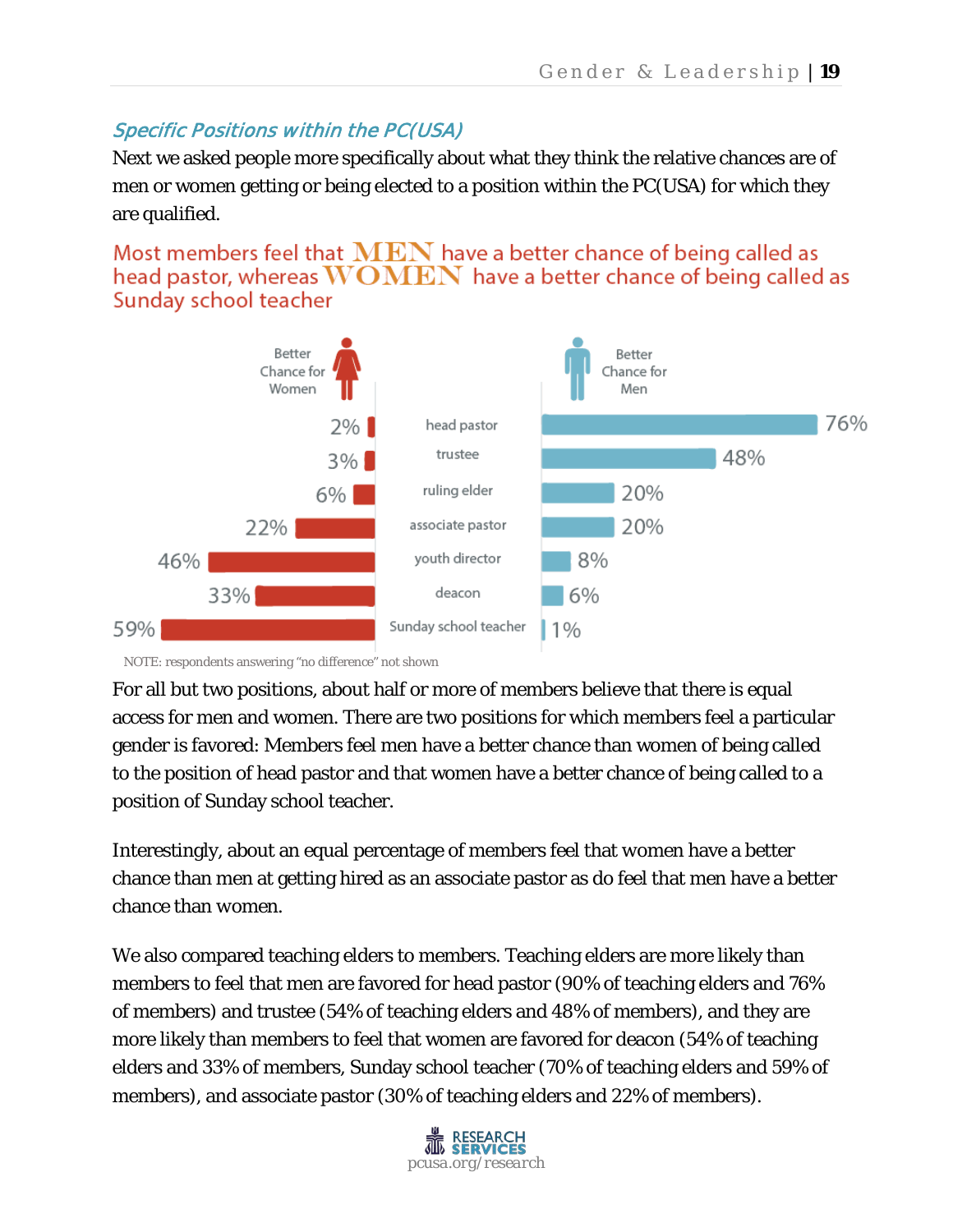Next we looked at gender differences in responses. There is no gender difference among members in beliefs about the extent to which men and women have equal access to positions within the PC(USA); however, there is a gender difference among teaching elders regarding beliefs about the extent to which there is equal access to four of the seven positions.

Among teaching elders, women are more likely than men to think that men have a better chance at being head pastor or ruling elder, and that women have a better chance being deacon or Sunday school teacher



NOTE: respondents answering "no difference" not shown

elders.

So we've established that there is some perception of gender inequality in opportunities to achieve certain leadership positions within the PC(USA). The perception is that men are favored for some roles, but women are favored for others. This brings us to our next question: once in a position of leadership, do women have a harder time being accepted?

Overall, 91% of members and 94% of teaching elders think it is at least somewhat harder for women than men in the PC(USA) to be accepted in leadership roles. There is no gender difference in response among members; however, there is among teaching

## Among teaching elders, women are 2.7 times more likely than men to state that it is a lot harder for women in the PC(USA) to be accepted in leadership roles

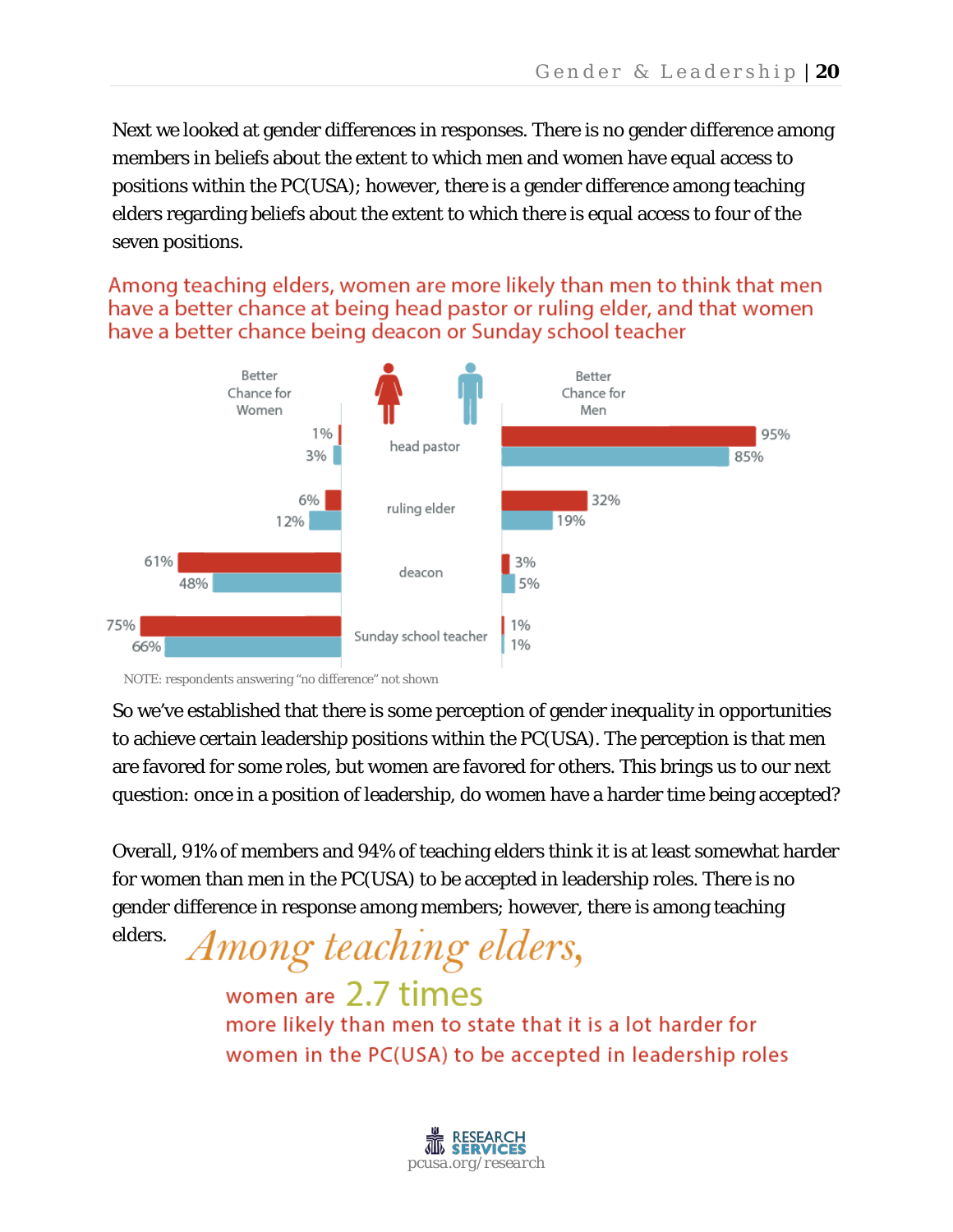## Most TEACHING ELDERS think it is at least somewhat harder for women than for men in the PC(USA) to be accepted in leadership roles.

Also, female teaching elders are more likely than male teaching elders to think it is a lot harder for women



NOTE: Responses were provided on a 7-point scale with 1 being "not at all harder for women and 7 being "a lot harder for women." Answers from 2-7 were coded as "at least somewhat harder."

In addition to the general perception that women have a harder time obtaining leadership positions, and—once obtained—being accepted in their leadership positions, there is also a general belief that people in leadership positions within the PC(USA) are treated at least somewhat differently based on gender.

Female teaching elders feel the most strongly that people in leadership positions in the PC(USA) are treated differently based on their gender



NOTE: Responses were provided on a 7-point scale. The numbers above are average responses.

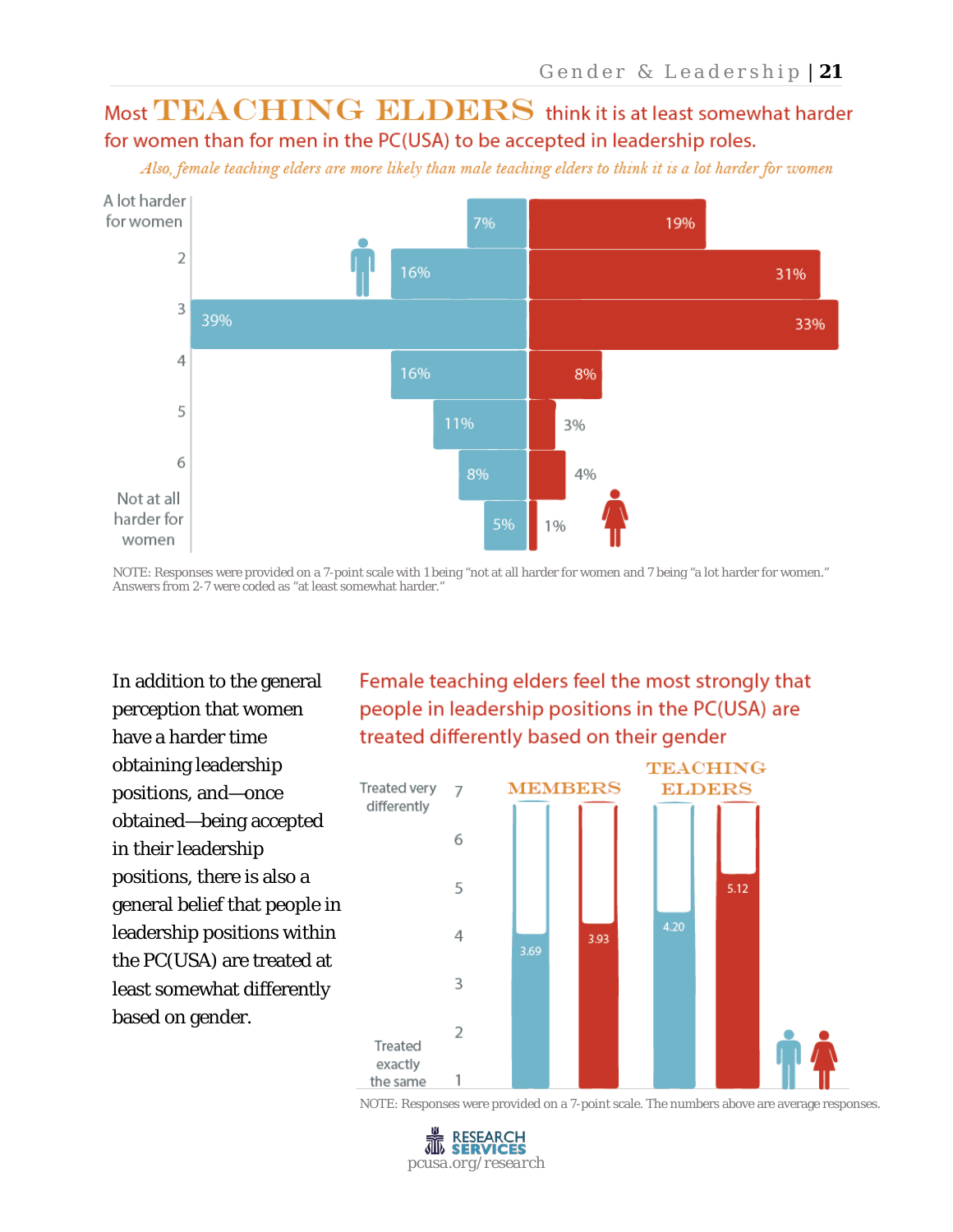## **Personal Experiences with Gender Discrimination**

In the previous section, we covered *general* perceptions of gender bias within the PC(USA). In this section, we explore *personal* experiences of gender bias within the PC(USA). We start by asking respondents whether they have ever experienced discrimination, harassment, or prejudicial statements within the PC(USA) because of their gender.

> $Overall$ , experiencing gender bias is much more common among women than men, and is particularly common for female teaching elders



NOTE: Total gender bias indicates the percentage of people who state they have experienced at least one of these forms of gender bias.

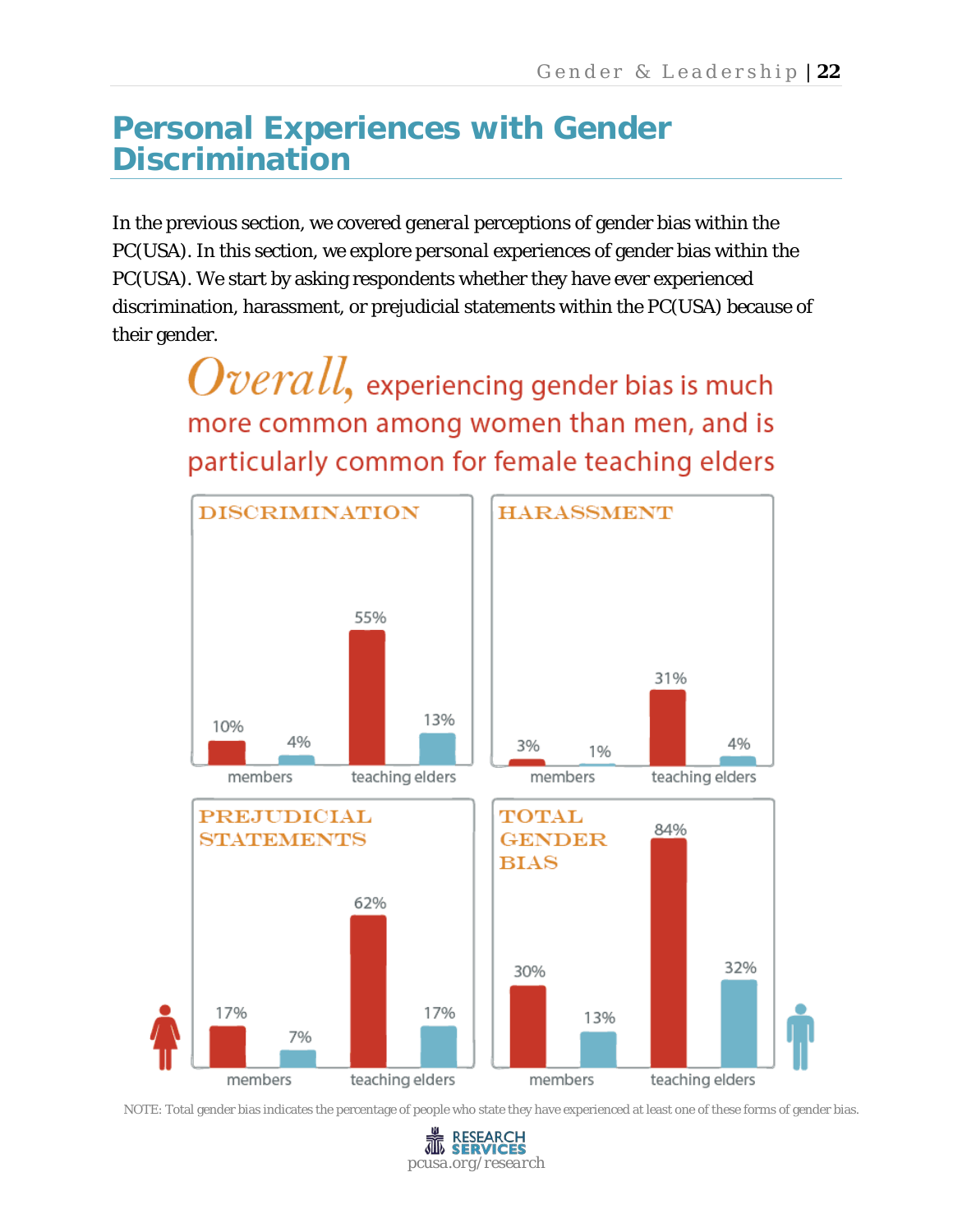of female teaching elders have experienced some form of gender-based bias in the PC(USA)

Prejudicial statements are the most common form of gender bias, and harassment is the least common. When given the opportunity to share their experiences, many did. In total, there were 635 write-in comments; 74% of these comments are from women, and 77% are from teaching elders. Some comments are about women being treated sexually:

**As a seminary student interviewing at a church where members were permitted to give anonymous sermon feedback, I would get written comments like, "Nice legs" and "How do you keep such a nice figure?"**

**Male church members and staff staring at my chest; creepy comments about my personal life (which I keep very private); statements about my clothing ("what do you have on under your robe -- a bikini?"; inappropriate touching (lingering hugs, kisses, pats on the behind); requests for dates; notes citing scripture that say women should not speak in church… especially in the six years since I became a head of staff.**

However, many are about women having a hard time breaking out of stereotypes:

**My husband receives all the information [from the church] for finances and I receive all the information for children's ministry addressed to me. Also, little things like asking the men if they will volunteer in the nursery, while expecting the women to volunteer.**

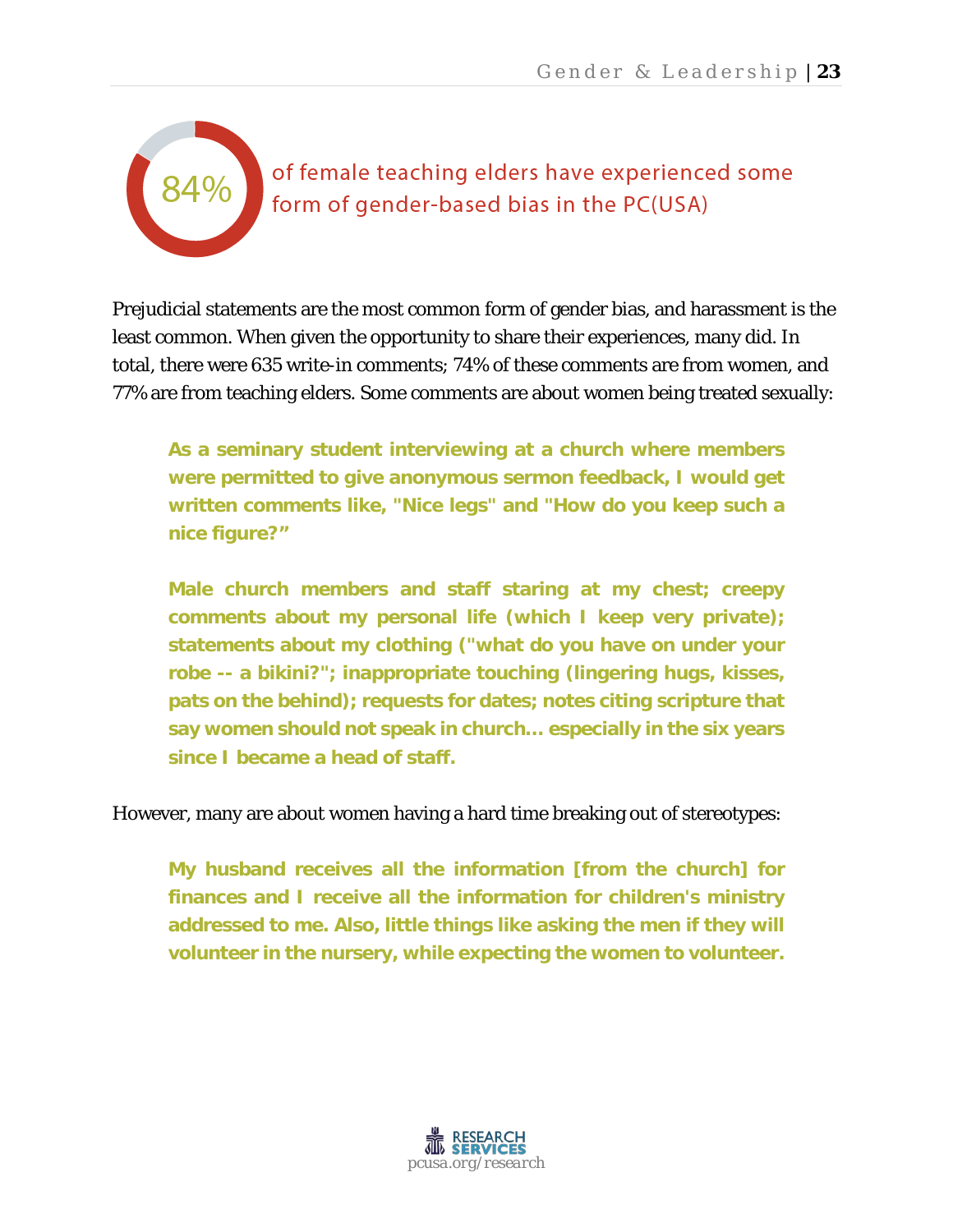Many respondents also note that it is sometimes difficult to pinpoint the reason they are discriminated against, due to intersecting categories like gender, age, race, and sexual orientation. For example, one female member shares:

**Though my ideas are not always taken seriously as a ruling elder or deacon I cannot tell if that is bias against women or just bias against young people in general.**

Such mentions of intersecting categories are especially prevalent among the men who describe their experiences with gender bias. In particular, many focus on their status as a white male:

**Being a white male, you are last for everything. Women of all races and non-white men always get chosen first.**

We followed up by asking about specific types of discrimination people within the PC(USA) have faced, starting with being overlooked for a promotion or a higher status position within the PC(USA). Overall, 4% of members and 24% of teaching elders feel that their gender has contributed to their being overlooked for a promotion or a higher status position within the PC(USA).



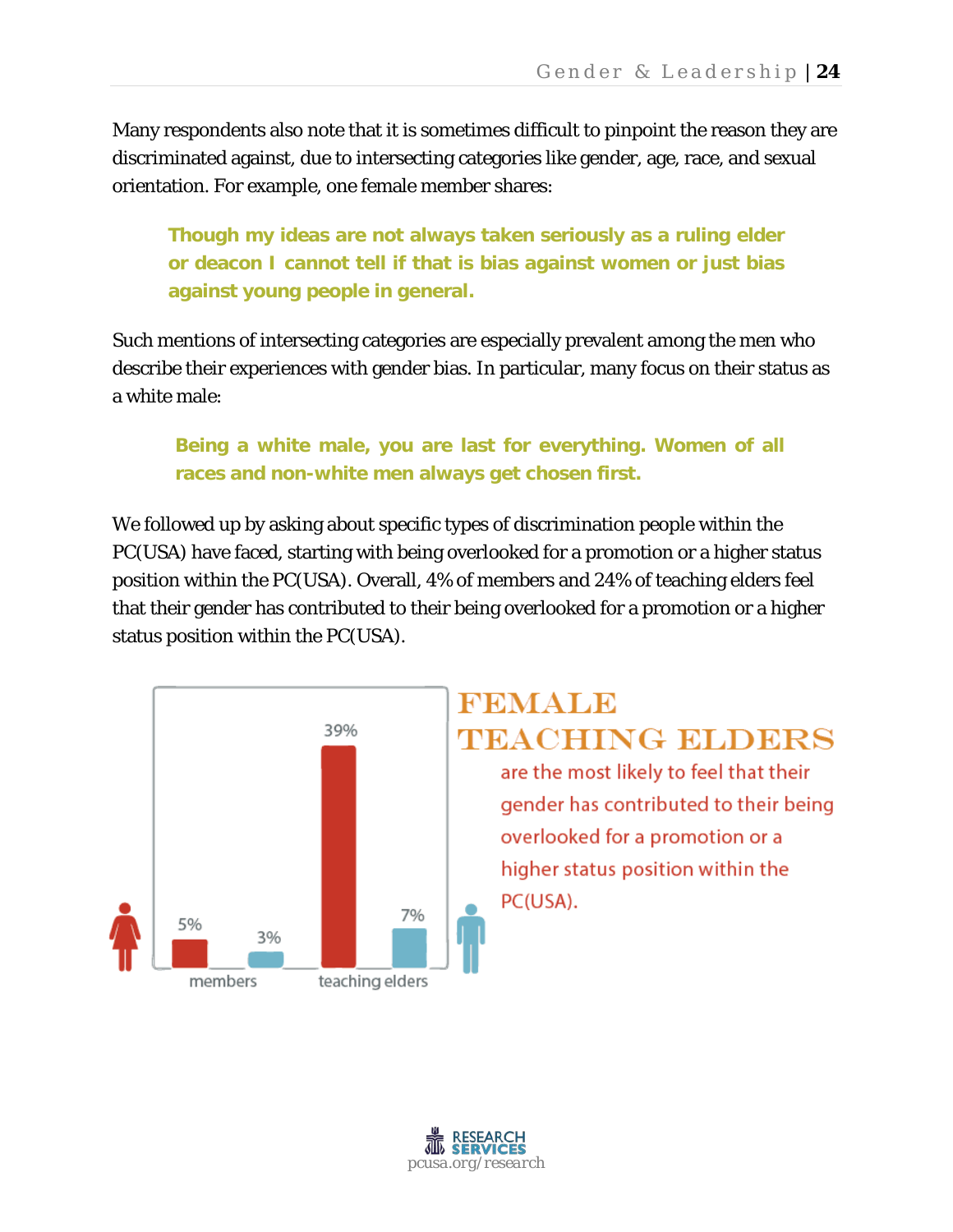

have had a harder time being accepted in a leadership role in the PC(USA) due to their **GENDER** 

We asked those who selfidentified in the survey as leaders within the PC(USA) whether they have ever *personally* had a harder time being accepted in their leadership role because of their gender. Most female teaching elders state that they have. However, 14% or less of any other group has experienced similar challenges.

Those who identified themselves as leaders within the PC(USA) were also asked to what extent they have personally struggled, as

a leader in the PC(USA), with nine issues. For members, the only issue for which there is a gender difference is low pay; women are more likely than men to say they have to deal with low pay. Among teaching elders, there is a gender difference for all nine issues.



## **FEMALE TEACHING ELDERS**

NOTE: Responses were provided on a 7-point scale. The numbers above are average responses.

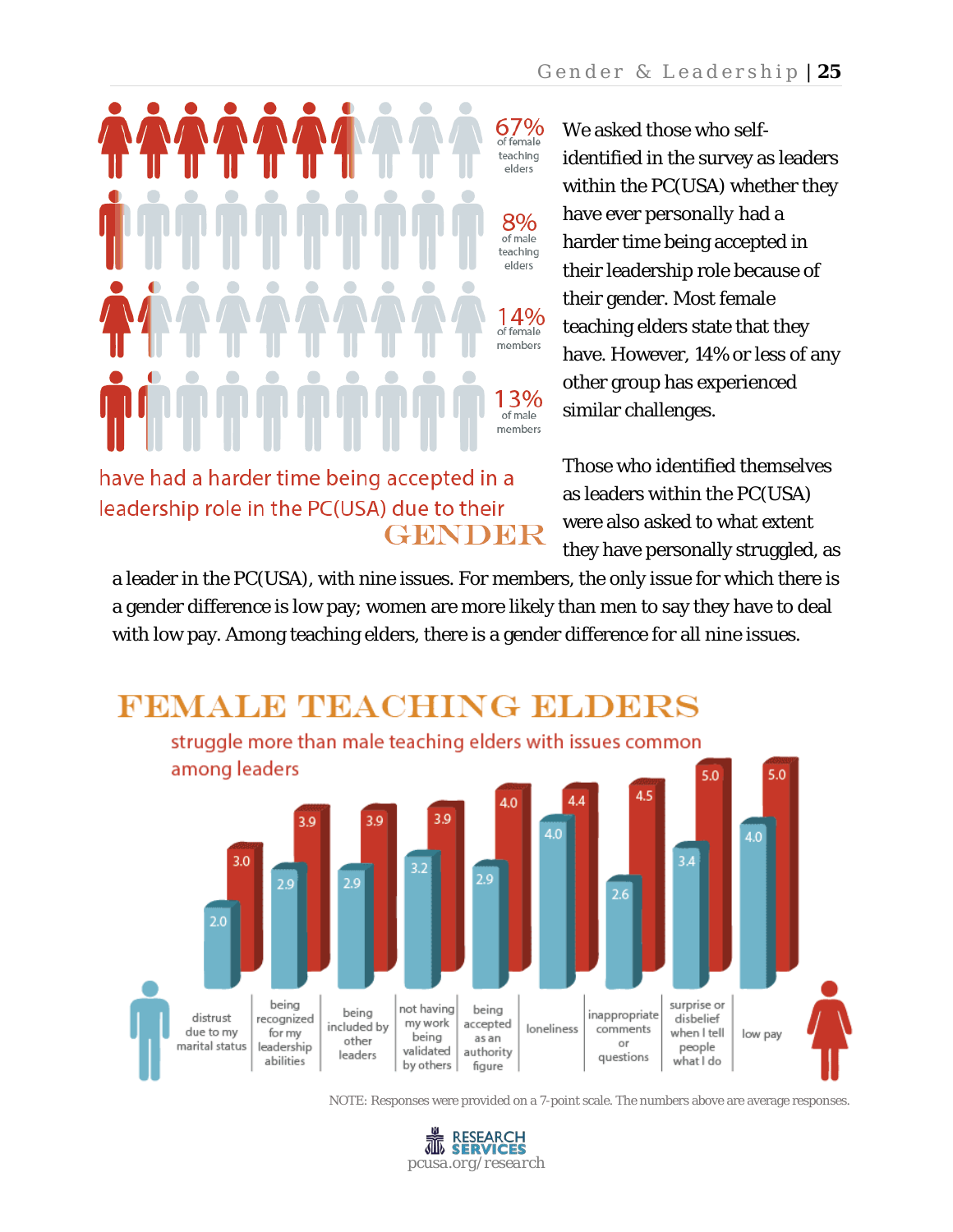Each gender has some similarities and differences in which issues they struggle with the most. For female teaching elders, the top three are:

- 1. Low pay
- 2. Surprise or disbelief when telling people what they do
- 3. Inappropriate comments or questions

For male teaching elders, the top three issues are:

- 1. Loneliness
- 2. Low pay
- 3. Surprise or disbelief when they tell people what they do

Although these are the top three issues male teaching elders struggle with, it is important to keep in mind that female teaching elders still struggle with each of these issues more. In fact, men do not struggle with any of these nine issues more than women.

When asked if they feel these issues (or lack thereof) have anything to do with their gender, female teaching elders are more likely than the other groups to answer "Yes, definitely" and "Yes, somewhat." Also, female members are more likely than male members to say "for some issues but not others."

## $86\%$  of female teaching elders feel that their gender contributes to<br>86% at least some of the issues they face as leaders



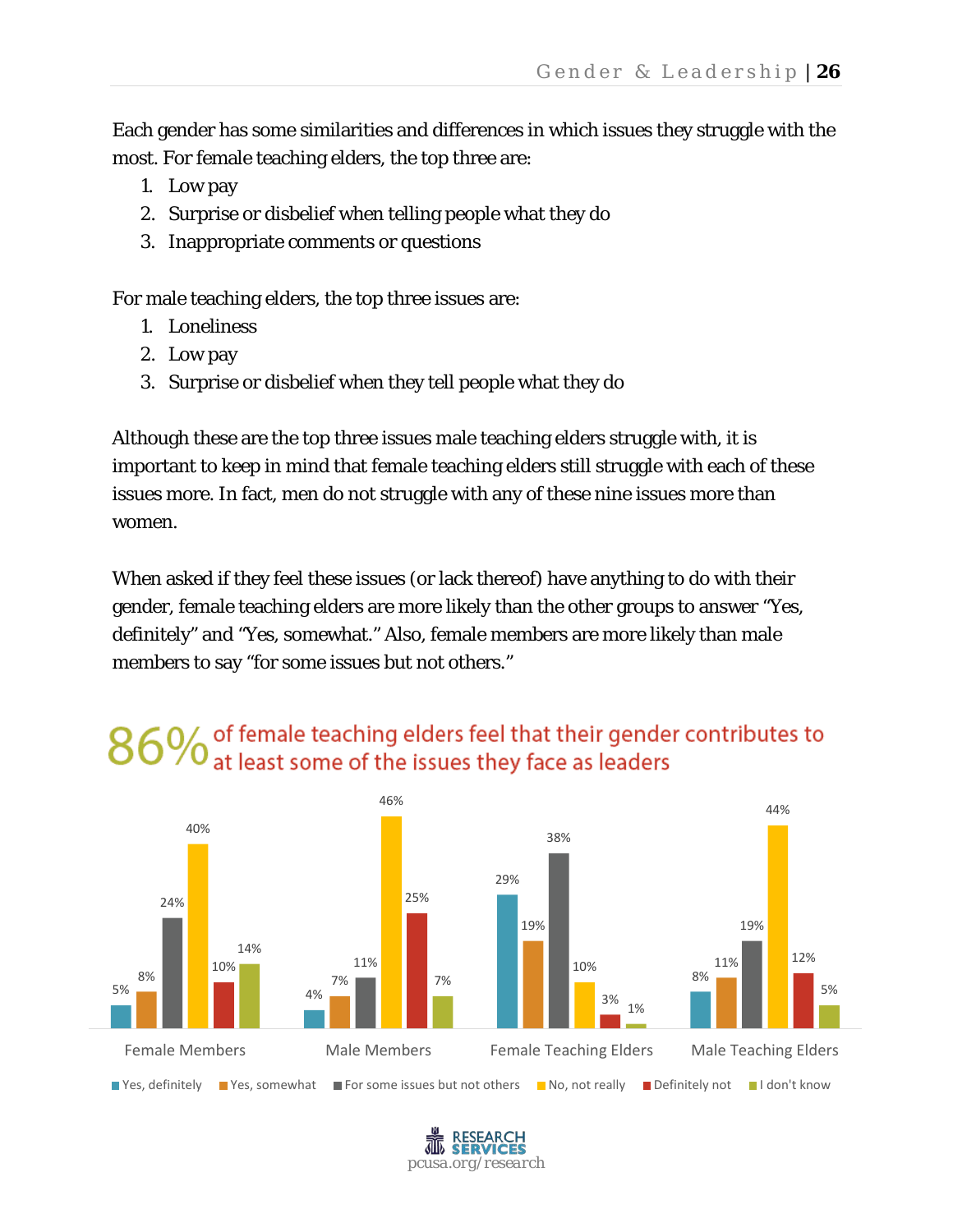## **Responses to Open-Ended Questions**

After asking respondents whether they have ever experienced discrimination, harassment, or prejudicial statements based on their gender, and whether they had a harder time being accepted in a leadership role in the PC(USA) because of their gender, we asked respondents to *explain* their responses. We did the same after asking respondents whether they think any issues they face as leaders within the PC(USA) have anything to do with their gender. A final open-ended question asked respondents for any additional comments.

An examination of responses to these four questions showed that themes in the responses overlap, with the exception of comments in response to Panel survey questions about the suitability of a fictional candidate for pastor, based on the gender of the fictional candidate. For this reason, the responses to these four questions were pooled, except for the comments about the fictional candidate, which were analyzed separately.

A team of four researchers (Angie Andriot, Perry Chang, Deb Coe, and Bethany Simon) developed a list of the themes that emerged in the pooled data, and then identified how many responses contain each of those themes (researchers call this "coding").

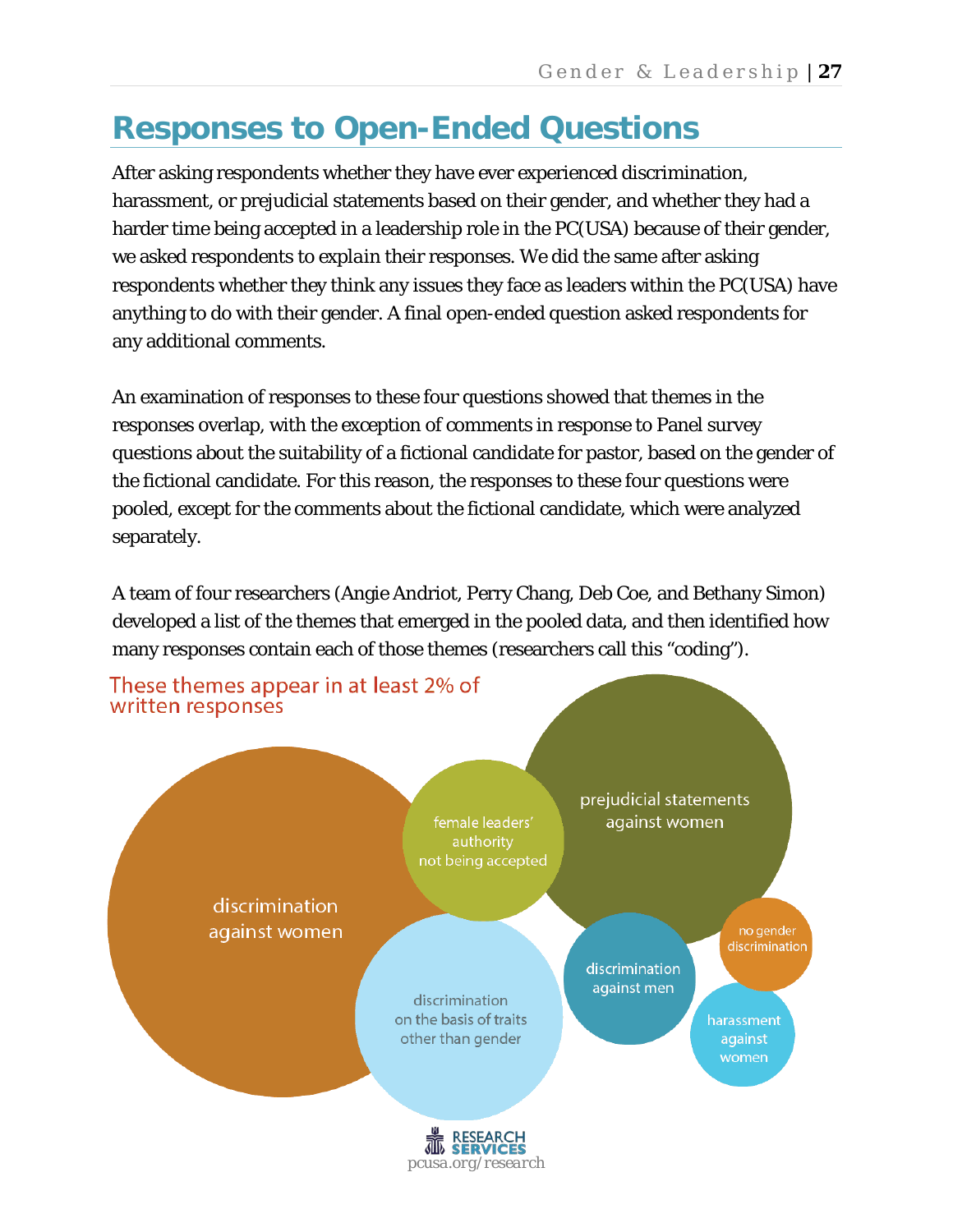#### Discrimination Against Women

The theme that respondents communicate the most is that they as women, their wives, or (other) women they know have faced discrimination (both in general and in their pay) in the church because of their gender.

A number of women decry discrimination that they have faced, including as teaching elders seeking calls as pastors:

**I'm a female solo pastor, but I have been turned down for interviews for jobs before because the congregation prefers a male pastor. I find this is particularly common in smaller churches. I have members of my congregation who openly say they would prefer a man. I have been heavily recruited for children's ministry positions even though I do not have the necessary experience. This is often because a wellmeaning male head of staff wants to balance their staff with a female perspective instead of picking the best person for the job.**

**I was turned down by a PNC [pastor nominating committee] because "we don't think it's possible to be both a pastor and a mother." I regularly encounter people who imply that as a woman I am more emotional/less capable of rational thinking. Plus there are countless "micro-aggressions" within our system. Small ways women are slighted all the time. Additionally, I'm tired of seeing the young-ish, white, male pastor with the stay at home wife and two kids get the tall steeple jobs. It's crushing to me as a pastor. I really do think about leaving the church because I'm tired of having to fight an uphill battle because of my gender.**

**The hierarchy of leadership within my presbytery and, most particularly, within my congregation is dominated by men in nearly all of the upper tiers of leadership church-wide. Even our professional male soloists in our choir are paid significantly more than our professional female soloists (of course their job descriptions vary slightly in order to justify the discrepancy but it is nonetheless appalling). Women lead in the Sunday school and youth group realm, of course but, even there, male volunteer voices are dominant. The message is clear.**

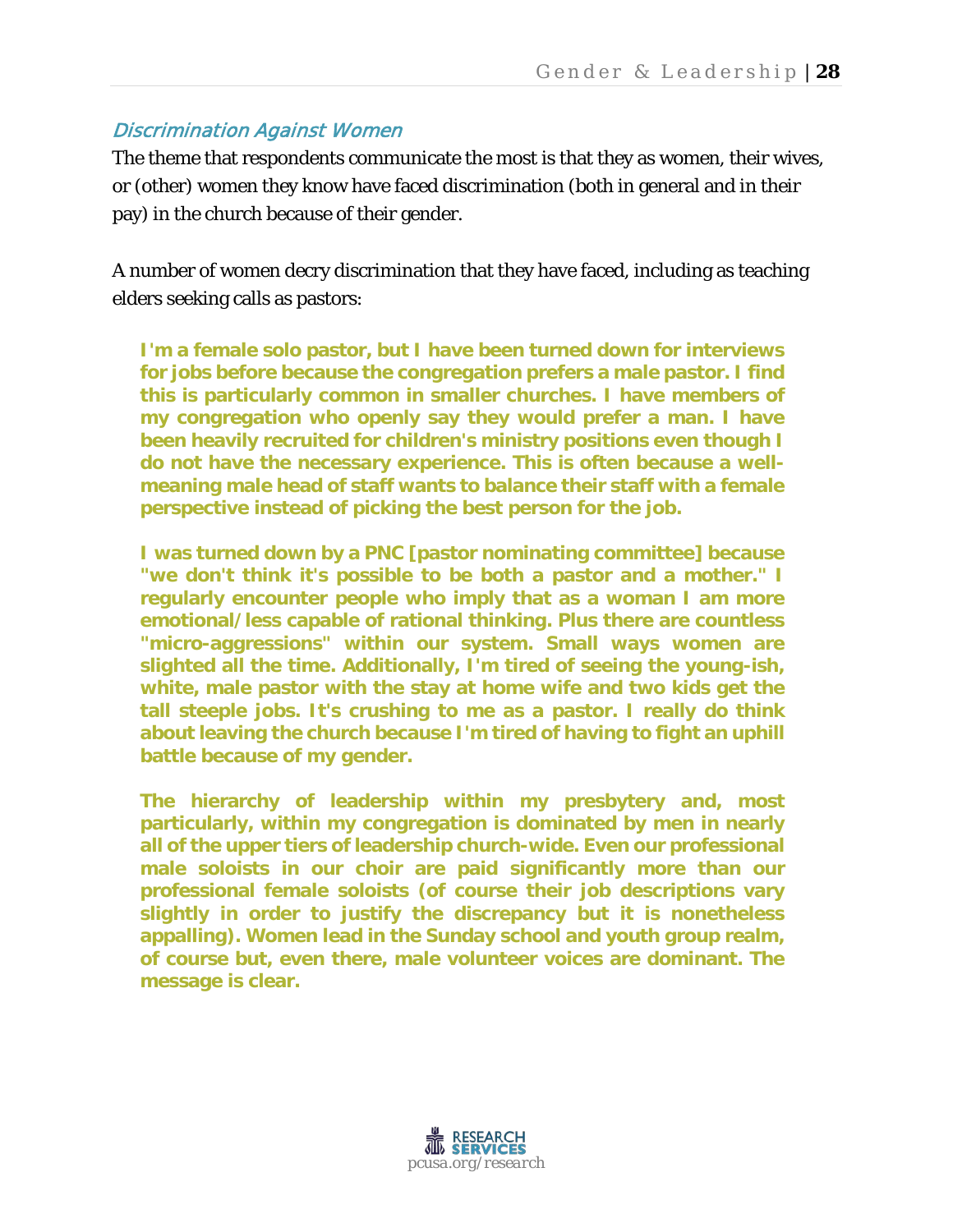**An EP [Executive Presbyter] tried to steer me into a part-time position that had always been filled by a woman (and for which I was significantly over-qualified) and away from applying for a full-time ministry position. Also declined to help me make connections to lead a retreat on a topic I had recently published a book on, but jumped at the chance to create such opportunities for a new male pastor moving into the presbytery.**

**I think the church has tried to pretend that the gender issue is no longer an issue when in reality I think it is more of an issue today than ever before. Churches don't want the female head of staff, or the married woman; they want a male with a wife and 2.5 kids and a white picket fence and instead of exposing this lie and helping equip churches to openly deal with the fact that the gender issue isn't solved—we simply pretend. Seminaries do nothing to prepare pastors to navigate these issues, nor do they do anything to help pastors with understanding and negotiating the terms of call and so women automatically are at a disadvantage as statistics show time and again women find it hard to advocate for themselves. Also the hierarchy of Senior Pastor/Associate Pastor for some churches sets up a dichotomy that makes the associate pastor lesser of a pastor and then if that person is a woman it creates another layer of complication and hurt.**

**"How do you expect to lead a congregation and raise children? Do you really think you can pull that off?" "Wow! You sound really talented but we have a lot of people who aren't used to women in leadership. What will you do with them? They'll be more content with a male pastor." - actual statement from a PNC. "This is a 24/7 job. I'm really sorry you can't get it all done in the 50 hours a week you say you're willing to give.... What part of your job should I take away and give to someone else?" - from head of staff to me in an associate pastor role (after I tried to advocate for a little family time and a shift from 80-hour weeks as the norm). "I get that your kids are unhappy about your work hours and the demands of the church ... but if they're not happy in youth group it reflects poorly on you."**

Among the concerns raised by female church leaders are discrepancies in pay between female and male pastors.

**In seeking a call to ministry churches always hope to find a man. They will accept a woman if qualified men don't apply. Women are forced to work for less money in small churches.**

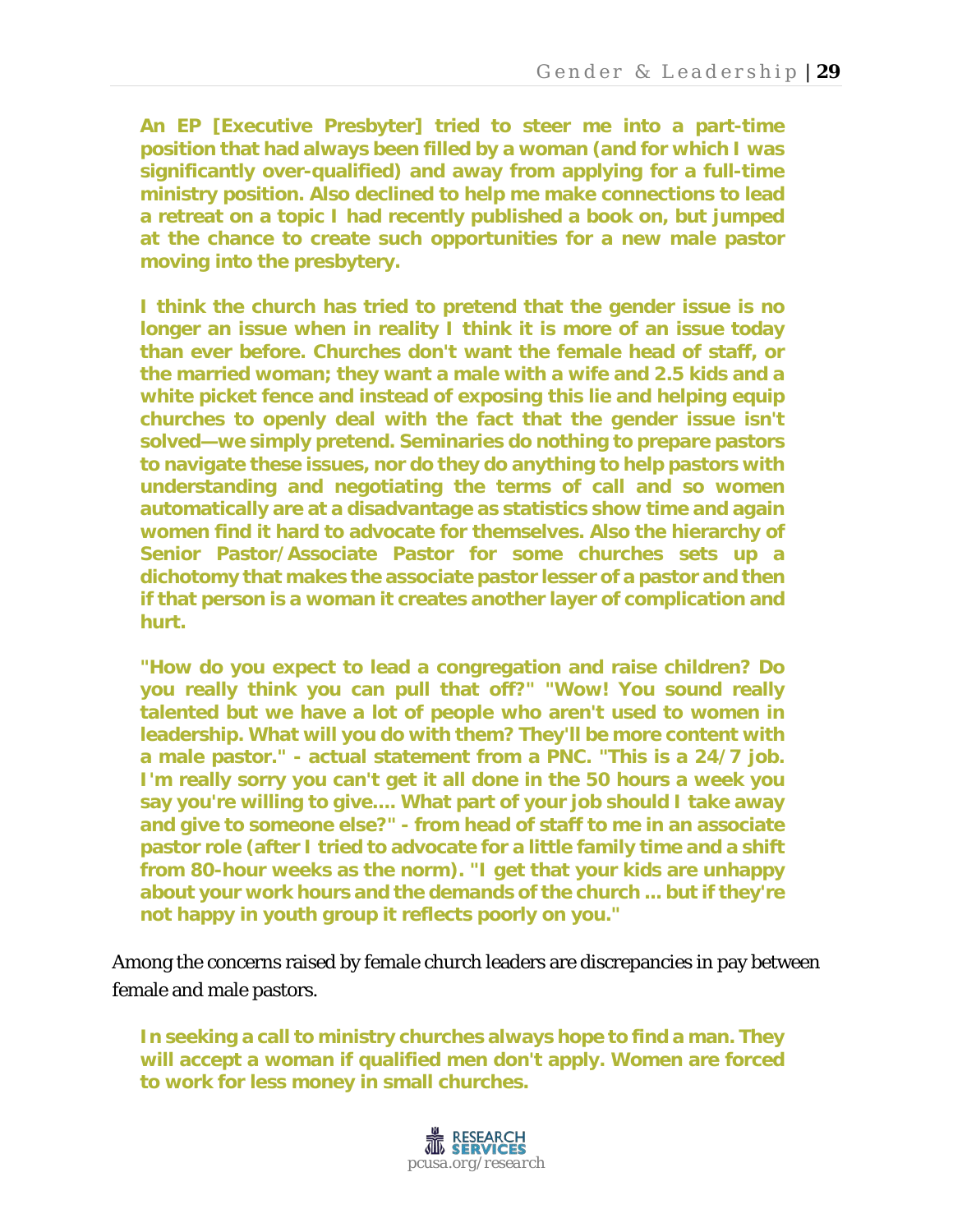**Every pastorate I have had, the church said they could not pay me any more than the presbytery minimum and that I did not need more money because "You aren't the breadwinner of your family." Funny thing, my husband is disabled and has been since 1999. My successor in each church was a man and the church paid them much more than the presbytery minimum. In addition, at every church I have served I have been bullied by a male leader. In two churches the bullying began on my first day. Not one person stood up to the bully and I became so unhappy that I had to leave. My children were raised in all those churches and neither of them want anything to do with any church of any denomination. They will only attend church for special occasions.**

Male respondents, too, argue that the deck is stacked in their favor:

**As a man, I have unjustly received promotions, trust, and privileges merely for my gender.**

#### Prejudicial Statements Against Women

In addition to experiencing discrimination, many women also report having to listen to prejudicial statements against them as women.

**I am a woman pastor and have heard comments like "people prefer a penis in the pulpit" or "I thought our church was on its last legs when we hired a woman pastor, but you have done a great job."**

**I have been solo presiding in my robe at a funeral and called the pastor's wife. In committees a male who says the same thing as I 10 minutes later will be considered innovative and brilliant. I have been dismissed at an all-women's retreat in preference for a male pastor because "the women are just more used to a male."** 

**I have been told by a personnel committee chair that my clothing is embarrassing (a hat). I have been told by congregation members that I look prettier when I wear make-up.**

**My name was suggested for ruling elder. The pastor said, "No, she has small children. Let's ask her husband." The first time I preached, I was called a whore. I have had comments from people when I have served as pastor and when I have been the pastor's wife.**

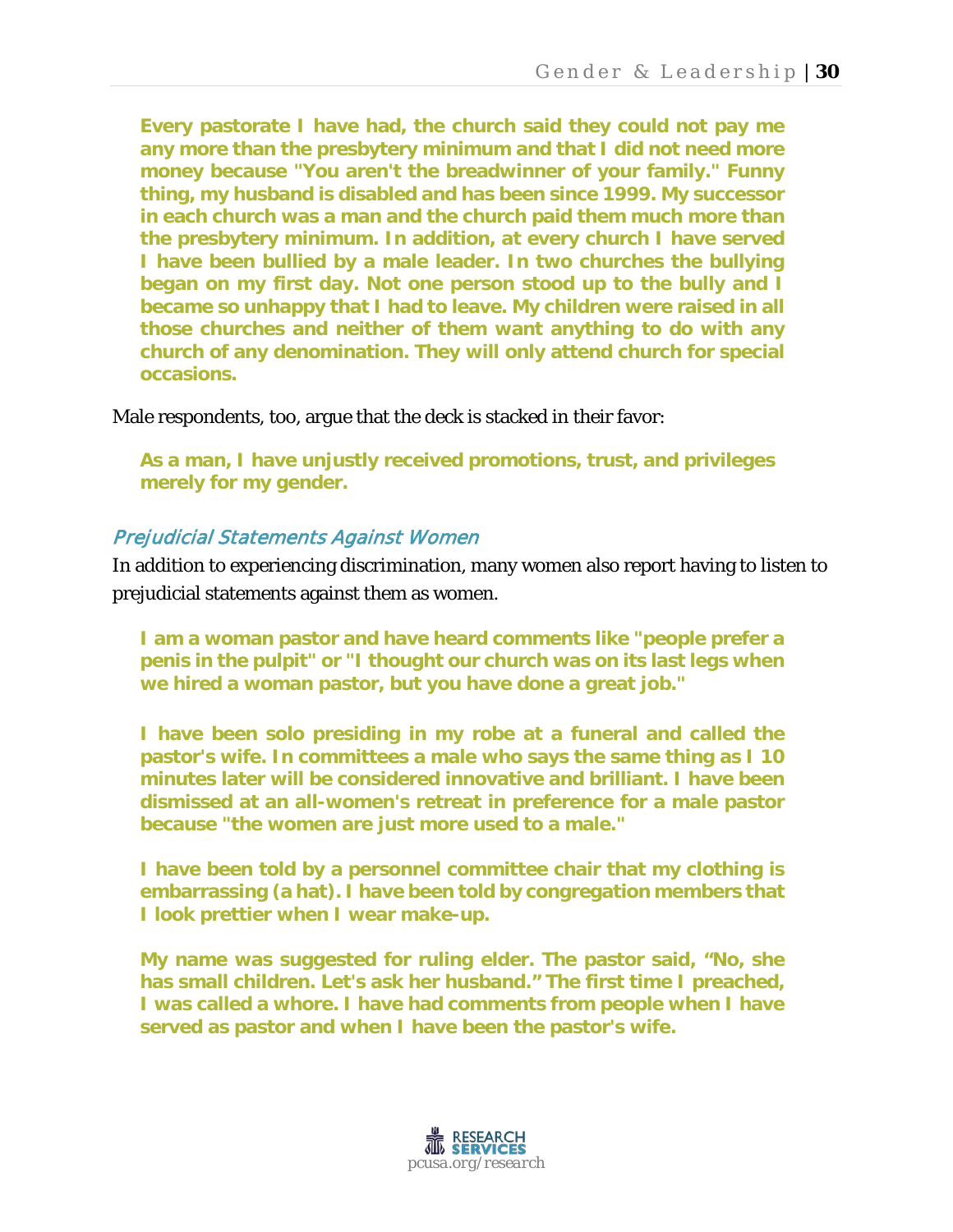**I have been looked down upon as being "less of a pastor" because I am a woman. My head of staff who is a male calls me "honey" and other unprofessional words. I am seen as being "too emotional and irrational" at meetings when I have expressed myself and my male head of staff who cusses in meetings is never seen as being emotional or irrational. I have been accused of being a "bitch" when I get passionate about things. My clothes and style of hair have been critiqued constantly instead of the content of my sermon and if there is any change that needs to happen, unless the male head of staff says it needs to change, people refuse to listen to me.**

#### Discrimination on the Basis of Traits Other Than Gender

Respondents report that they have been discriminated against for traits other than gender (or for other traits in conjunction with gender) or have witnessed others experiencing this. Age, race, theological orientation, parental status, and even height are among those traits that respondents mention.

**Gender issues are compounded by race and physical presence. I was once told at GA that I had 3 strikes against me: 1. A woman, 2. An African American, and 3. Too short.**

**This is intersectional, right? It's happening because of a ton of factors, but one of those factors is my gender. Even though the PC(USA) talks a good game, it's still based into our system to discriminate against women in leadership. It's something I face constantly, especially because my gifts and interests (stewardship, executive leadership, lay leader development) don't align with the typical "female" job in the PC(USA) (e.g., youth, children, deacons, pastoral care).**

#### Female Leaders' Authority Not Being Accepted

Some women have faced difficulties with people in churches accepting their authority.

**I don't like to sit at the head of the table when I lead a meeting. Twice, I have not only had to move to the head of the table but also stand while I lead. I doubt seriously that a male would have needed to do that.**

**I feel that male pastors are granted a level of authority, somewhat regardless of age, by them assuming the position. As a young female, I both have had to internally do a better job claiming my authority, but feel I am not granted it automatically either.**

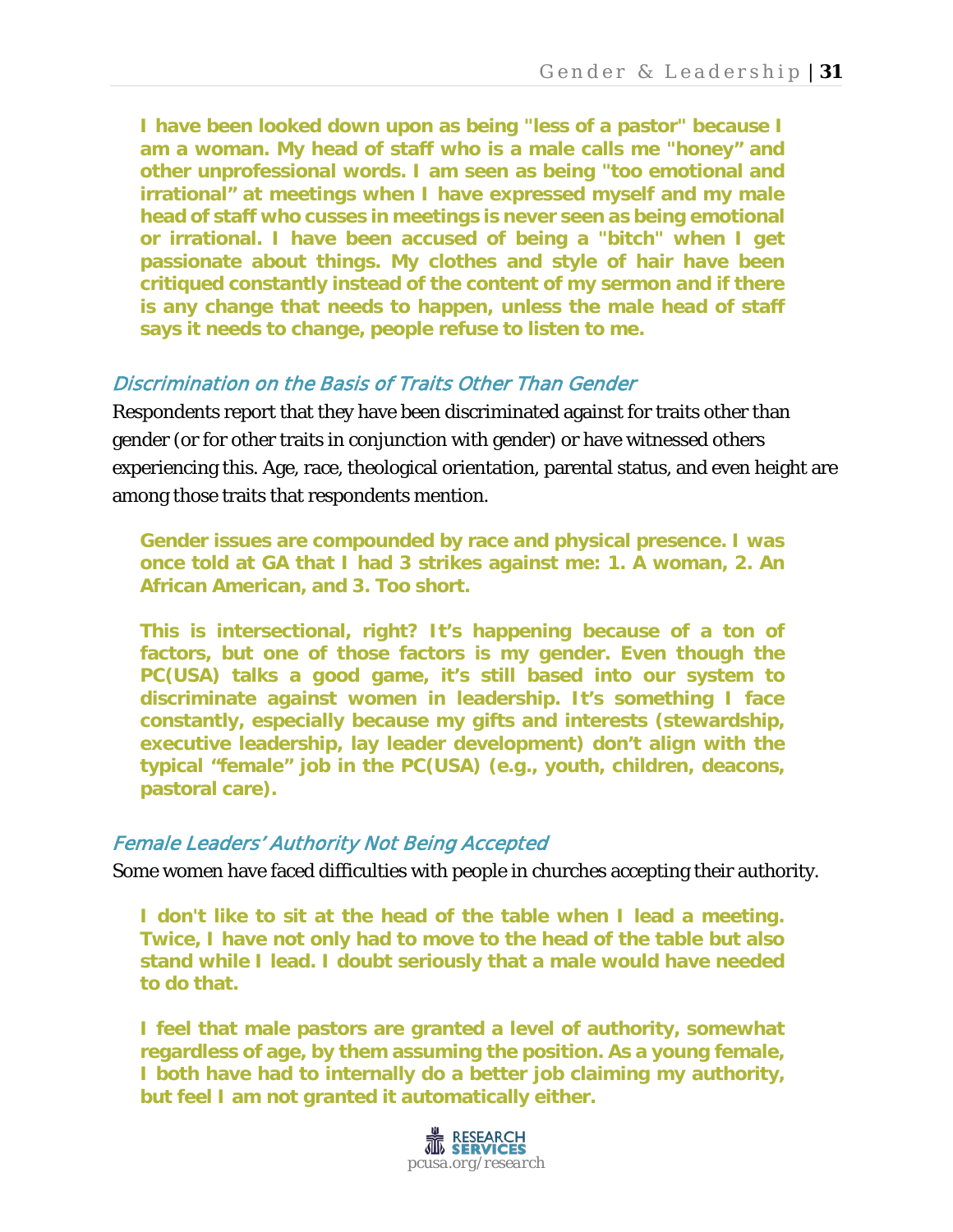**Especially when I was younger, it was more difficult to be taken seriously. Additionally, going to lunch with male colleagues has been frustrating. After a number of attempts and no one talking to me, I stopped going.**

Some men acknowledge this advantage.

**I am 6'5' white and male, intelligent and articulate. I have been given credibility when I shouldn't have and in places where my sisters have not been given it.**

#### Discrimination Against Men

In other cases, male respondents cite cases in which they suffered from gender discrimination or harassment.

**I believe on multiple occasions pastoral nominating committees chose female candidates because they felt it was "time for a woman pastor." (This was mentioned in the interviewing process.)**

**I was a member of the Committee on Women and the Church in [my presbytery] and was told by one of the members that I shouldn't be there because I was a man.** 

#### Harassment Against Women

In some of the most disturbing comments, respondents describe specific kinds of mistreatment they as women (or women they know) have faced. For example, some female respondents discuss the number of times they or others have had to deal with expressions of sexual interest or a lot of unwanted physical touching.

**Demands for physical greetings, i.e. "hugs from a pretty girl"; clothing/hair cut/nail polish commented and/or criticized.**

**Nothing illegal or heinous, but I'm a middle-aged associate pastor and men (and older women!) seem to think it's appropriate to comment on my smile/figure/physical appearance, etc. when I preach. And when I was pregnant people seemed to think it was okay to touch my belly while I greeted people after worship.**

**I have not been considered for pastorate because of my age and gender, have been told countless tasteless jokes by "well-meaning" men and I was sexually assaulted by a youth leader in a church kitchen.**

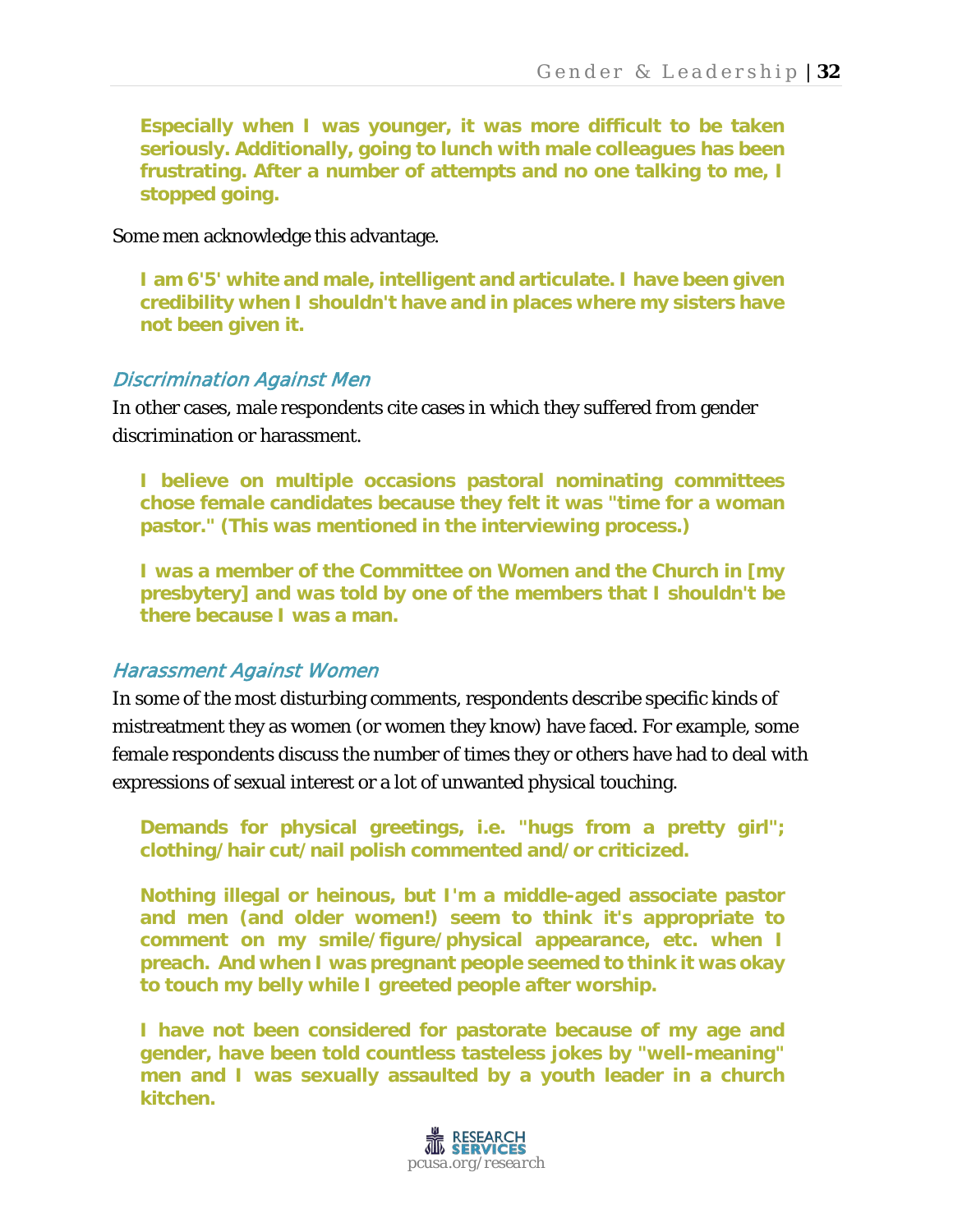#### No Gender Discrimination

Some respondents (including the four women quoted below) argue that neither women nor men face discrimination in the church because of their gender.

**I have been an elder for over 50 years, an administrative assistant for 15 years in a presbytery and was privileged to be a Presbytery Moderator and never felt any sense of discrimination or harassment.**

**My head pastor at my home church is a woman and most of the staff are female so my congregation is used to women in leadership positions.**

**Having worshipped in many different contexts, the PC(USA) is the one place I haven't experienced the prejudice. As a matter of fact, in many churches most of the leadership is women. We could use a few more men.**

**Our congregation is very open to either gender for pretty much any role. I am female and have served as Building Committee Chair, as well as more traditionally female positions. Our current pastor is a young female.**

Other respondents recognize past discrimination but say it has ebbed**.**

```
The key is "ever"—when I was younger—35+ years ago, it was 
harder—now, lots better.
```
Others (including the female teaching elder quoted below) suggest that female church leaders do *not* face discrimination because many challenges that they face are also challenges that male leaders face.

**Loneliness, singleness are factors regardless of gender; pay can be a factor in small churches regardless of gender - those are issues related to being a pastor not being a female or male pastor.**

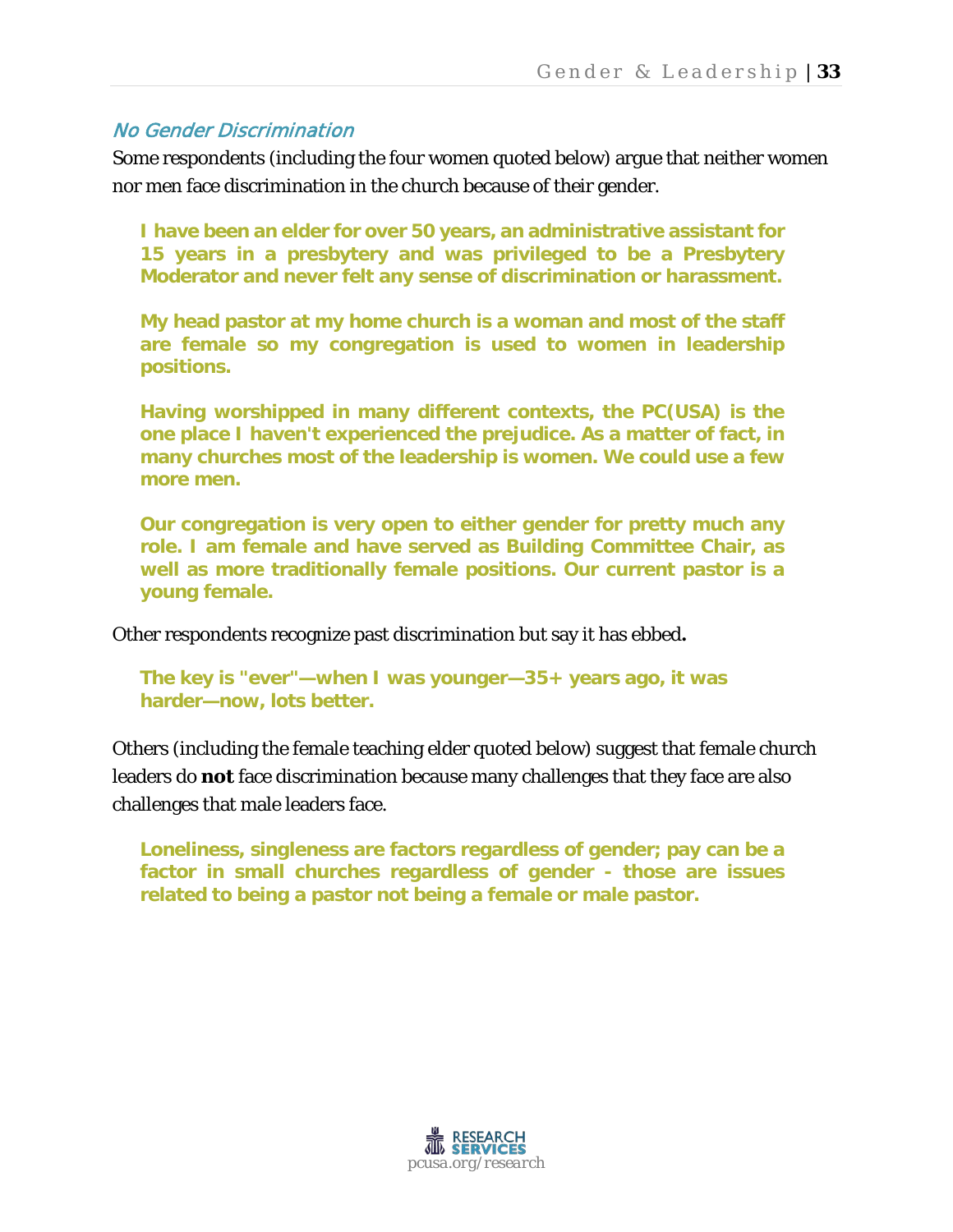## **Appendix A: Methodology**

This study was commissioned by the Racial Ethnic & Women's Ministries office of the Presbyterian Mission Agency. This study is part of a larger research project assessing the status of women at all levels of the church and conducted in two main research areas: theological and sociological. The goals of this broader study are to (1) learn more about how women participate in leadership within the PC(USA); (2) gain a keener grasp of what factors support or constrain women's ministry; and (3) gain deeper insight into the varying experiences of men and women in ministry, including similarities and differences in compensation, career trajectories, and decisions to leave ministry. This study addresses all three of these goals.

#### **Methods**

This is a quantitative study supported with qualitative responses. That is, the surveys included mostly closed-ended questions which were assigned numeric response values, but also included a few open-ended questions to which respondents provided answers in their own words. See Appendix B for exact question wording and detailed survey results.

## Study Design and Implementation

Angie Andriot and Deb Coe, in collaboration with other Research Services staff and the clients, designed the study as the Principal Investigators. Quantitative data analysis was completed by Angie Andriot, and qualitative data analysis was completed by Perry Chang, Bethany Simon, Angie Andriot, and Deb Coe. The final report was written by Angie Andriot and Perry Chang.

This report combines data from a Presbyterian Panel survey with data from a convenience sample survey of Presbyterians in the PC(USA) who consider themselves to be leaders within the denomination.

**Leader Survey:** The survey which was sent to the convenience sample of leaders was delivered through multiple methods, including an email invitation to a selection of individuals known to be leaders in the denomination. This list of leaders was given to Research Services by the Racial Ethnic & Women's Ministries office. Research Services then used *BrightVerify* to clean the list; the resulting 4,156 clean emails were sent one invitation and two reminders in September of 2015. The survey was closed on April 6,

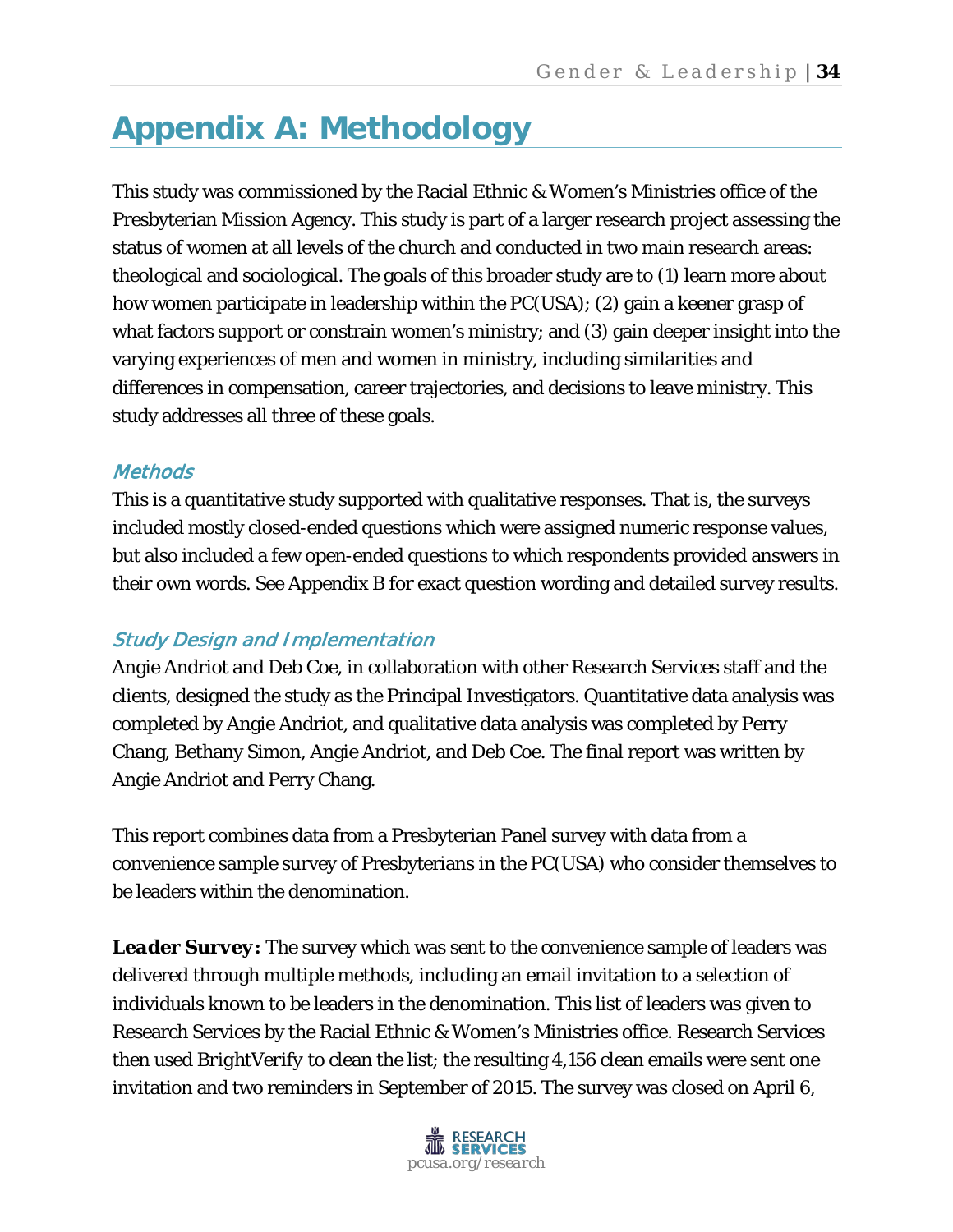2016, after being held open a few extra months so that Racial Ethnic & Women's Ministries could make efforts to elicit more responses from people of color, especially women.

**Presbyterian Panel:** A total of 6,134 panelists (sampled and volunteer) were invited to participate in this survey. Surveys were written in English and Spanish, and were distributed via both web-based and paper questionnaires (however, the Spanish version was only available as a web-based survey). The paper questionnaire was mailed on August 22, 2015 to 4,563 individuals who were sampled to become panelists. The web survey was distributed on September 8, 2015 via email invitation to 1,571 panel volunteers and sampled panelists who have requested web-based surveys. All web nonrespondents were sent email reminders on September 13, 2015 and September 22, 2015. Returns for both versions of the survey were accepted through January 4, 2016.

#### Sample Definition

The Presbyterian Panel survey consists of two nationally representative groups of respondents affiliated with the Presbyterian Church (U.S.A.): members and teaching elders. This particular panel consists of 58% sampled and 42% volunteer respondents. The sample for the second survey is a convenience sample, meaning that any Presbyterian who considers themselves to be a leader within the denomination was able to participate. Because this report includes a convenience sample, a response rate cannot be calculated.

#### Demographics:

- **Gender:** 71% of the members and 52% of the teaching elders who completed the survey are women. Female teaching elders are slightly over-represented here, as women currently make up 38% of all active teaching elders in the PC(USA), and 29% of PC(USA) teaching elders overall (including those who are retired or otherwise inactive). The gender distribution of members in this sample also overrepresents women compared to the population of PC(USA) members, which is 58% female. (Data about the population demographics are obtained from the Office of General Assembly's 2015 Session Annual Statistical Report.)
- *Age*: The average age of respondents is 57, and their median age is 59. The ages of respondents range from 16 to 94. Because the Office of the General Assembly data only provide membership age in ranges, we cannot make a direct

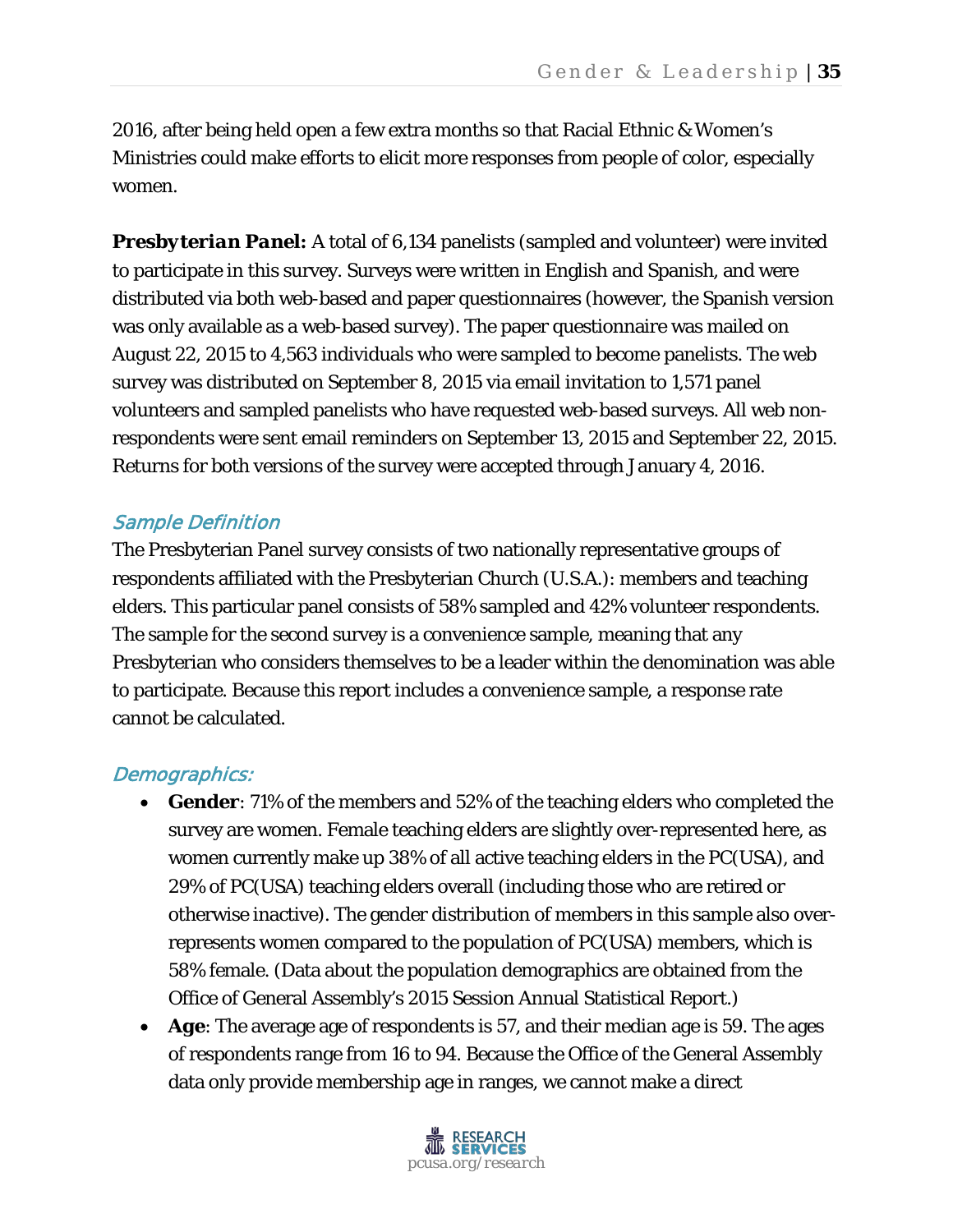comparison to the average age of Presbyterians as a whole; however, the median age range of Presbyterian members is 56-65, and the median age of Presbyterian Panelists is 63.

- *Race*: 90% of respondents identify themselves as White. The second largest groups of respondents identify as Black or African American (3%), followed by Hispanic (2%), Asian (2%), or multiracial (1%). Very few respondents identify with other racial-ethnic groups (Middle Eastern, 0.3%; Native American, 0.2%). This is similar to the overall Presbyterian population, which is 91% White.
- *Role:* 43% of the respondents are members and 57% are teaching elders. In addition, 1% did not provide their role designation. (These percentages do not add up to 100% due to rounding.)

*Weighting:* These data are weighted in two ways: gender and role. For gender, the data are weighted to reflect the gender distribution of the United States population. For role, the data are weighted to represent the proportion of the PC(USA) population that are teaching elders. In the general Presbyterian population of approximately 1.6 million, only 1.2% are teaching elders. Because 57% of the respondents are teaching elders in this Panel, when results are shared for "Presbyterians" or for respondents as a whole, the data from the two roles (member and teaching elder) have been combined and then weighted to reflect the results that would be anticipated if 1.2% of respondents were teaching elders and 98.8% were members. The weights are based on demographic information from the 2015 Session Annual Statistical Report for the Presbyterian Church (U.S.A.), which is denomination-wide data collected every year from congregations by the Office of the General Assembly (a separate entity from the Presbyterian Mission Agency, in which Research Services is housed). The weight adjustment variable is a simple proportion based on percentage of the PC(USA) population divided by gender.

#### *Sampling Error:*

Determining precision of findings/margin of error is complicated by the fact that this study is comprised partially of a convenience sample. The "Demographics" section above notes where respondents are over-represented or under-represented, when compared to known estimates of population demographics based on annual congregational data collected in the Session Annual Statistical Report by the Office of the General Assembly in 2015.

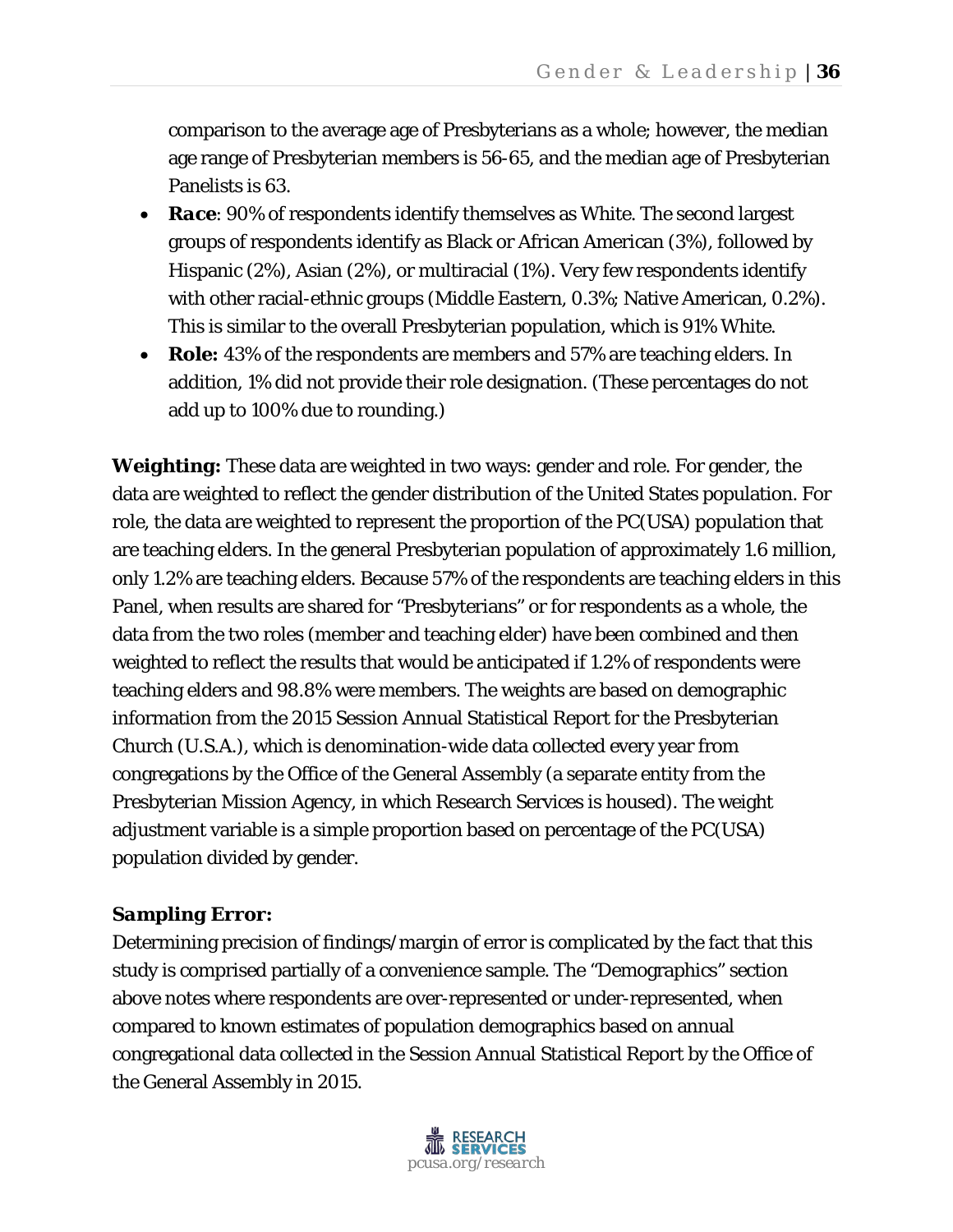If this study had been composed of a simple random sample, the margin of error for this survey as a whole (using a 95% confidence interval) would be 3.8%. If we were to compute a margin of error for each sample within the survey, this margin would be 5.2% for members and 5.9% for teaching elders. We cannot compute a margin of error for the leader study, since it was a convenience sample.

#### Data Analysis

Survey results have been analyzed for demographic differences in respondents' role (member vs. teaching elder) and gender. This analysis helps to identify patterns in responses. Results are presented as descriptive statistics, and are at times accompanied by illustrative comments.

When differences between groups of respondents are noted in results, significance tests have indicated that these differences are statistically significant at the *p*≤.05-level, meaning that there is a 5% or lower chance that the groups are actually statistically equivalent in the area discussed. Qualitative data are analyzed using content analysis (See page 27 for additional details).

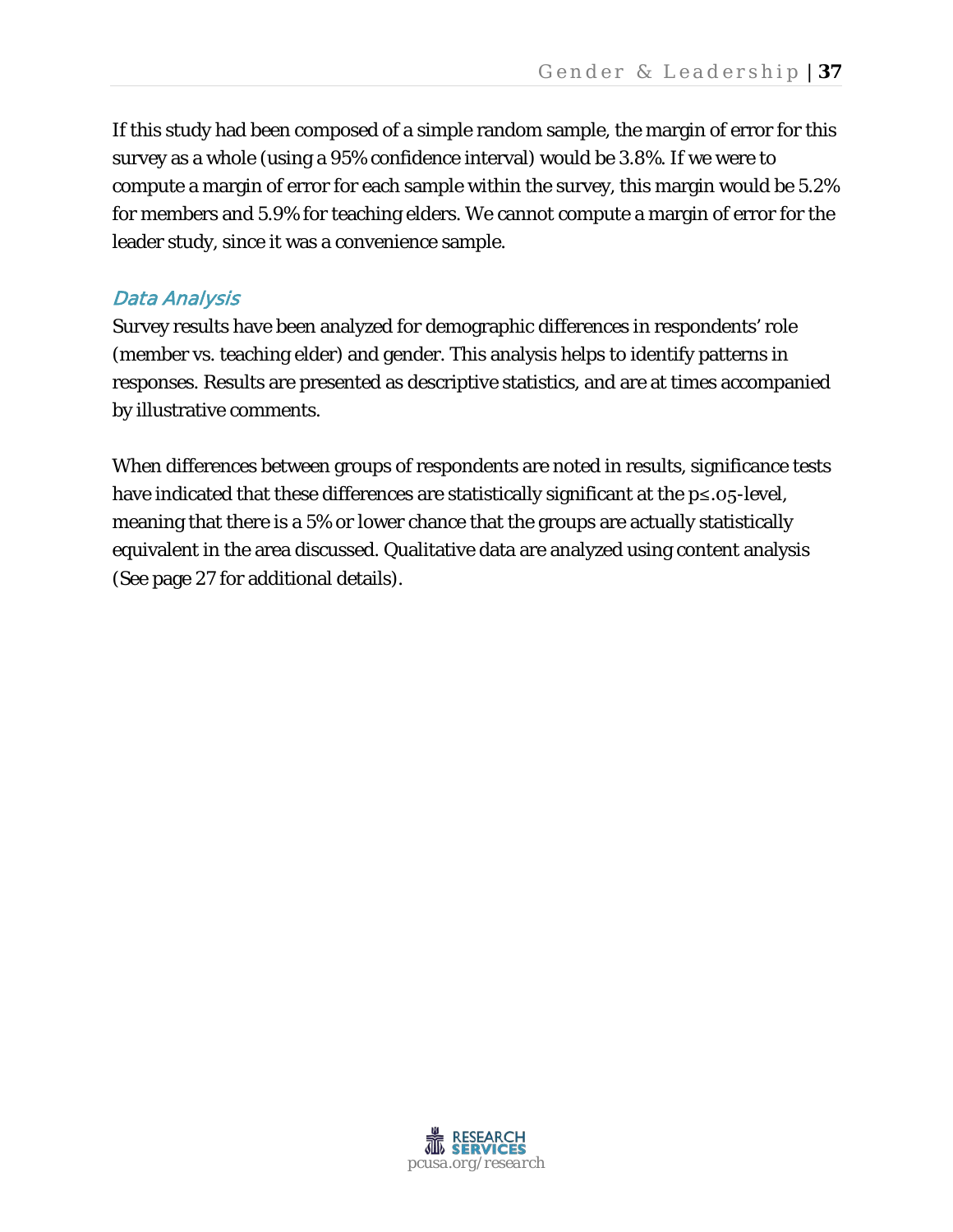## Appendix B: Survey Questions and Responses Gender and Leadership in the PC(USA)

|    | Leadership in the PC(USA)                                                                               | members   | <u>teaching</u><br>elders |
|----|---------------------------------------------------------------------------------------------------------|-----------|---------------------------|
| 1. | In which of the following ways do you act as a leader in the PC(USA)? (Select all that apply.)          |           |                           |
|    |                                                                                                         | $n=1,224$ | $n=1,611$                 |
|    | I have an official leadership role (pastor, stated clerk, ruling elder, etc.) 55%                       |           | 91%                       |
|    |                                                                                                         |           | 44%                       |
|    |                                                                                                         |           | 33%                       |
|    |                                                                                                         |           | 14%                       |
|    |                                                                                                         |           | 8%                        |
|    |                                                                                                         |           | 2%                        |
| 2. | Have you ever been asked to serve in a leadership role in the church and turned it down?                |           |                           |
|    |                                                                                                         | $n=1,224$ | $n=1,603$                 |
|    |                                                                                                         |           | 64%                       |
|    |                                                                                                         |           | 2%                        |
|    |                                                                                                         |           | 33%                       |
|    |                                                                                                         |           | 2%                        |
| 3. | If yes to Q2, why did you turn down the leadership role(s)? (Select all that apply.)                    |           |                           |
|    |                                                                                                         | $n = 784$ | $n = 976$                 |
|    |                                                                                                         |           | 10%                       |
|    |                                                                                                         |           | 12%                       |
|    |                                                                                                         |           | 54%                       |
|    |                                                                                                         |           | 53%                       |
| 4. | How many hours have you spent doing the following activities within the past month? If none, write "0." |           |                           |
|    |                                                                                                         | $n=1,027$ | $n=1,214$                 |
|    |                                                                                                         | mean      | mean                      |
|    |                                                                                                         |           | 8.43                      |
|    | Hours volunteering time at your church in a non-leadership position 6.26                                |           | 3.08                      |
|    | Hours volunteering time outside your church in a leadership position 6.57                               |           | 7.71                      |
|    | Hours volunteering time outside your church in a non-leadership position5.47                            |           | 4.83                      |
| 5. | To what extent do you agree or disagree with the following statements?                                  |           |                           |
|    | A good woman should be set on a pedestal                                                                |           |                           |
|    |                                                                                                         | $n=1,164$ | $n=1,533$                 |
|    |                                                                                                         |           | 51%                       |
|    |                                                                                                         |           | 11%                       |
|    |                                                                                                         |           | 5%                        |
|    |                                                                                                         |           | 22%                       |
|    |                                                                                                         |           | 4%                        |
|    |                                                                                                         |           | 3%                        |
|    |                                                                                                         |           | 3%                        |
|    |                                                                                                         |           |                           |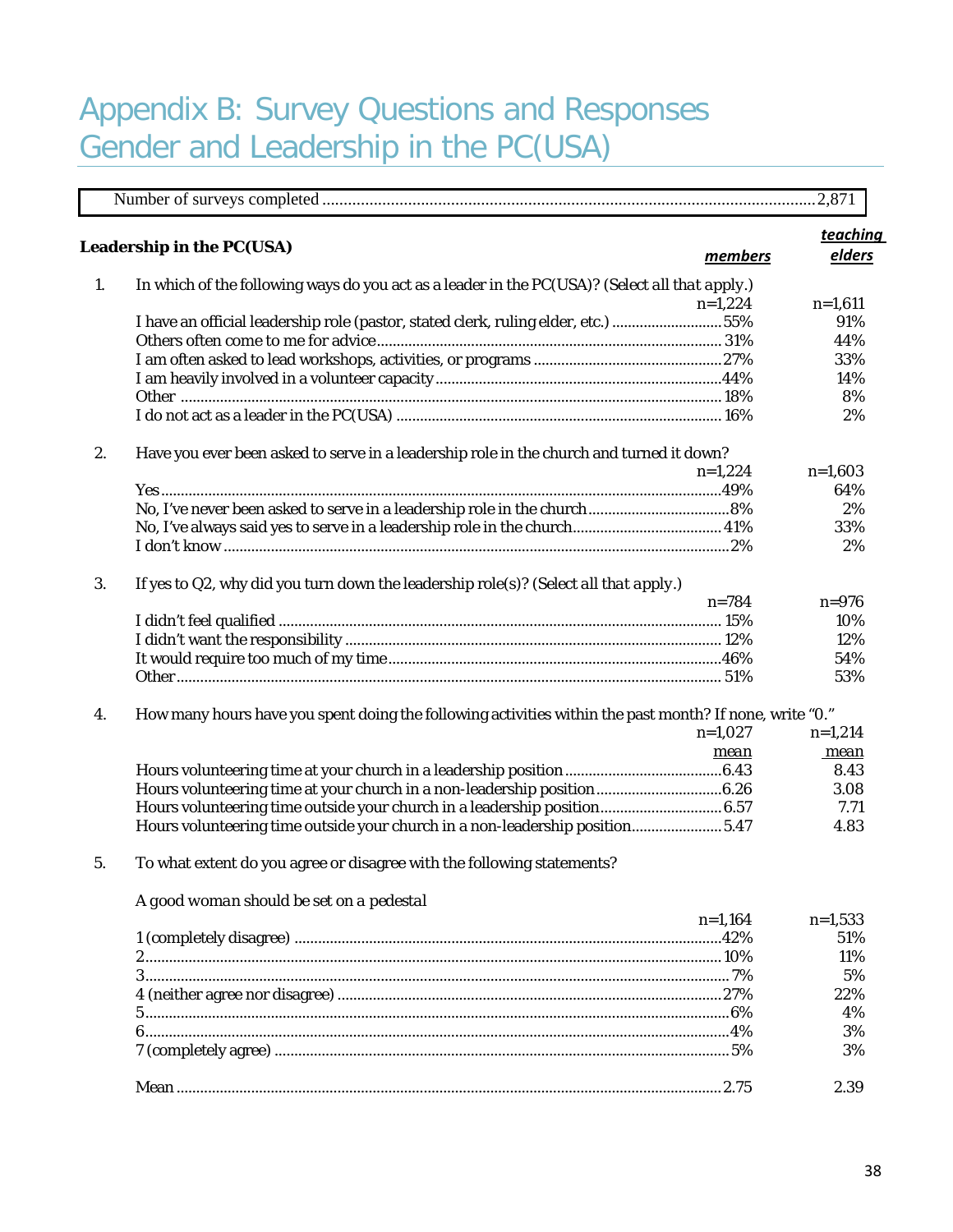|                                                | members   | teaching<br>elders |
|------------------------------------------------|-----------|--------------------|
| Women should be cherished and protected by men |           |                    |
|                                                | $n=1,161$ | $n=1,527$          |
|                                                |           | 23%                |
|                                                |           | 13%                |
|                                                |           | 7%                 |
|                                                |           | 24%                |
|                                                |           | 16%                |
|                                                |           | 8%                 |
|                                                |           | 10%                |
|                                                |           | 3.60               |
| Men should sacrifice to provide for women      |           |                    |
|                                                | $n=1,161$ | $n=1,528$          |
|                                                |           | 27%                |
|                                                |           | 12%                |
|                                                |           | 7%                 |
|                                                |           | 27%                |
|                                                |           | 13%                |
|                                                |           | 7%                 |
|                                                |           | 7%                 |
|                                                |           | 3.36               |
| In a disaster, women need not be rescued first |           |                    |
|                                                | $n=1,160$ | $n=1,529$          |
|                                                |           | 15%                |
|                                                |           | 11%                |
|                                                |           | 12%                |
|                                                |           | 30%                |
|                                                |           | 9%                 |
|                                                |           | 9%                 |
|                                                |           | 14%                |
|                                                |           | 3.90               |
| Women have a superior moral sensibility        |           |                    |
|                                                | $n=1,152$ | $n=1,535$          |
|                                                |           | 39%                |
|                                                |           | 16%                |
|                                                |           | 8%                 |
|                                                |           | 26%                |
|                                                |           | 7%                 |
|                                                |           | 3%                 |
|                                                |           | 1%                 |
|                                                |           | 2.58               |
| Women have a quality of purity few men possess |           |                    |
|                                                | $n=1,155$ | $n=1,532$          |
|                                                |           | 49%                |
|                                                |           | 17%                |
|                                                |           | 6%                 |
|                                                |           | 22%                |
|                                                |           | 4%                 |
|                                                |           | 1%                 |
|                                                |           | 1%                 |
|                                                |           | 2.21               |
|                                                |           |                    |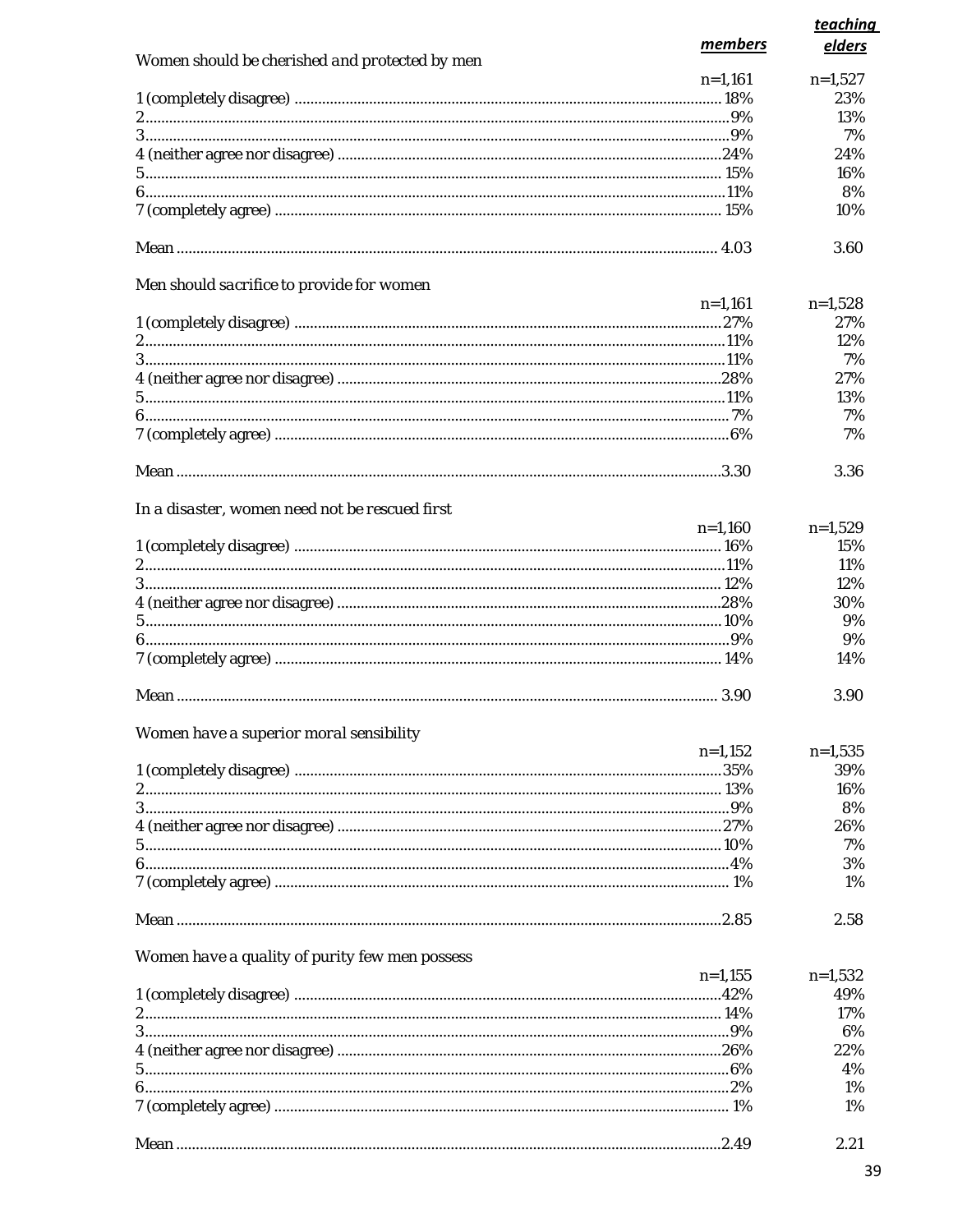|                                                                                        |           | teaching  |
|----------------------------------------------------------------------------------------|-----------|-----------|
| Women have a more refined sense of culture, taste                                      | members   | elders    |
|                                                                                        | $n=1,155$ | $n=1,529$ |
|                                                                                        |           | 41%       |
|                                                                                        |           | 16%       |
|                                                                                        |           | 7%        |
|                                                                                        |           | 24%       |
|                                                                                        |           | 8%        |
|                                                                                        |           | 3%        |
|                                                                                        |           | 1%        |
|                                                                                        |           | 2.57      |
| Do you think the following traits are generally a greater strength of women or of men? |           |           |
| Able to adapt leadership style for different people and situations                     |           |           |
|                                                                                        | $n=1,161$ | $n=1,530$ |
|                                                                                        |           | 7%        |
|                                                                                        |           | 11%       |
|                                                                                        |           | 19%       |
|                                                                                        |           | 59%       |
|                                                                                        |           | 2%        |
|                                                                                        |           | 1%        |
|                                                                                        |           | 1%        |
|                                                                                        |           | 3.43      |
| Able to lead change                                                                    |           |           |
|                                                                                        | $n=1,161$ | $n=1,531$ |
|                                                                                        |           | $2\%$     |
|                                                                                        |           | 3%        |
|                                                                                        |           | 8%        |
|                                                                                        |           | 76%       |
|                                                                                        |           | 8%        |
|                                                                                        |           | 2%        |
|                                                                                        |           | 1%        |
|                                                                                        |           | 3.94      |
| <b>Active listener</b>                                                                 |           |           |
|                                                                                        | $n=1,154$ | $n=1,529$ |
|                                                                                        |           | 7%        |
|                                                                                        |           | 17%       |
|                                                                                        |           | 29%       |
|                                                                                        |           | 45%       |
|                                                                                        |           | 1%        |
|                                                                                        |           | $<$ 1%    |
|                                                                                        |           | $<$ 1%    |
|                                                                                        |           | 3.18      |
| Available, approachable, and warm person with good "people skills"                     |           |           |
|                                                                                        | $n=1,161$ | $n=1,527$ |
|                                                                                        |           | 4%        |
|                                                                                        |           | 9%        |
|                                                                                        |           | 24%       |
|                                                                                        |           | 62%       |
|                                                                                        |           | 1%        |
|                                                                                        |           | $<$ 1%    |
|                                                                                        |           | $<$ 1%    |
|                                                                                        |           | 3.49      |
|                                                                                        |           |           |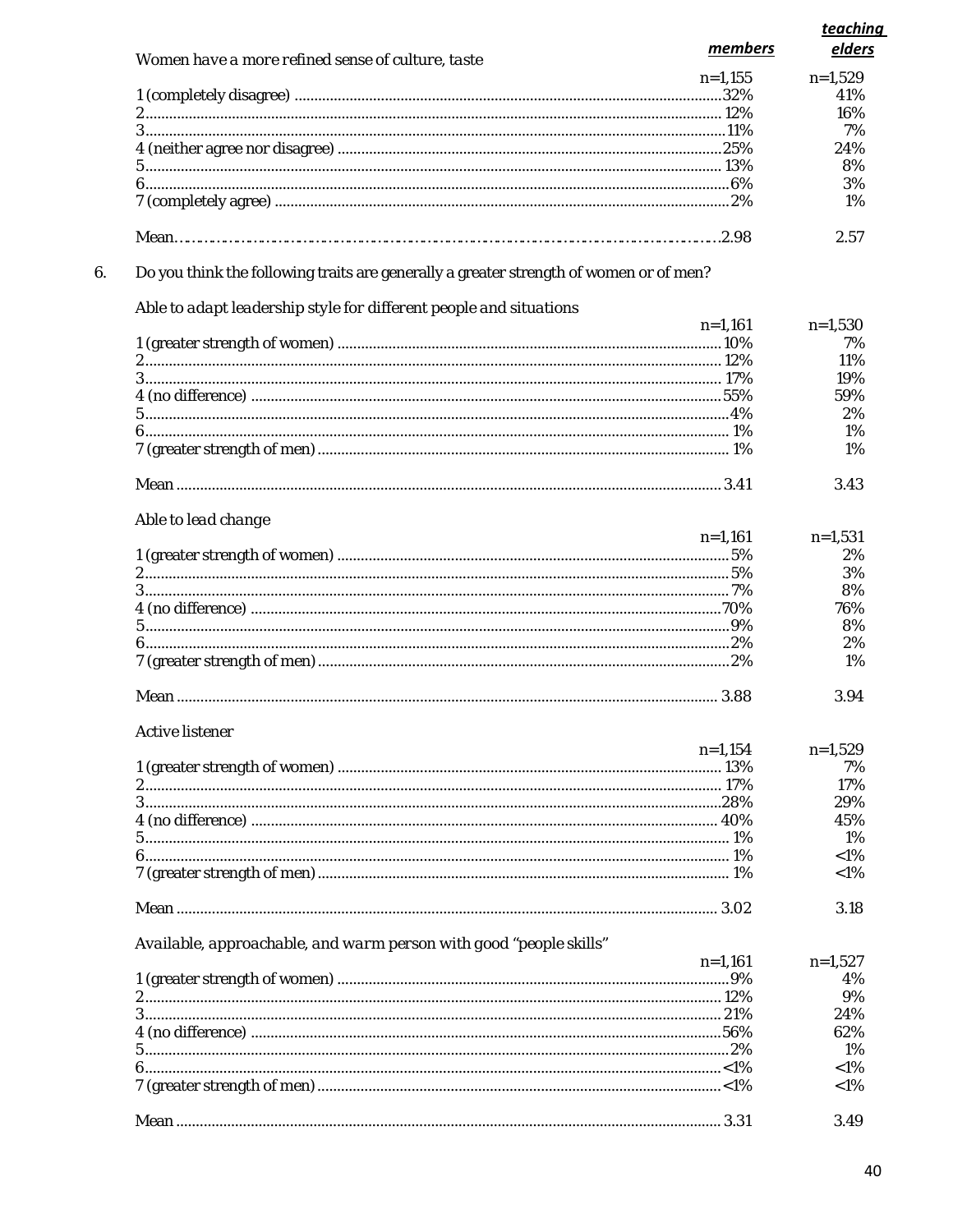|                                      |           | <b>teaching</b> |
|--------------------------------------|-----------|-----------------|
| Competent                            | members   | elders          |
|                                      | $n=1,160$ | $n=1,531$       |
|                                      |           | 1%              |
|                                      |           | 2%              |
|                                      |           | 4%              |
|                                      |           | 91%             |
|                                      |           | 1%              |
|                                      |           | 1%              |
|                                      |           | $<$ 1%          |
|                                      |           | 3.91            |
| Confident                            |           |                 |
|                                      | $n=1,161$ | $n=1,527$       |
|                                      |           | 1%              |
|                                      |           | 1%              |
|                                      |           | 2%              |
|                                      |           | 62%             |
|                                      |           | 24%             |
|                                      |           | 8%              |
|                                      |           | 1%              |
|                                      |           | 4.39            |
| <b>Emotionally healthy</b>           |           |                 |
|                                      | $n=1,158$ | $n=1,526$       |
|                                      |           | 2%              |
|                                      |           | 4%              |
|                                      |           | 15%<br>77%      |
|                                      |           | 3%              |
|                                      |           | 1%              |
|                                      |           | $<$ 1%          |
|                                      |           |                 |
|                                      |           | 3.77            |
| Genuine and heartfelt spiritual life |           |                 |
|                                      | $n=1.157$ | $n=1,528$       |
|                                      |           | 2%              |
|                                      |           | 5%              |
|                                      |           | 12%<br>80%      |
|                                      |           | 1%              |
|                                      |           | $<$ 1%          |
|                                      |           | $<$ 1%          |
|                                      |           | 3.74            |
| Strong spiritual leader              |           |                 |
|                                      | $n=1,154$ | $n=1,528$       |
|                                      |           | 2%              |
|                                      |           | 2%              |
|                                      |           | 7%              |
|                                      |           | 85%             |
|                                      |           | 3%              |
|                                      |           | 1%<br>$<$ 1%    |
|                                      |           |                 |
|                                      |           | 3.90            |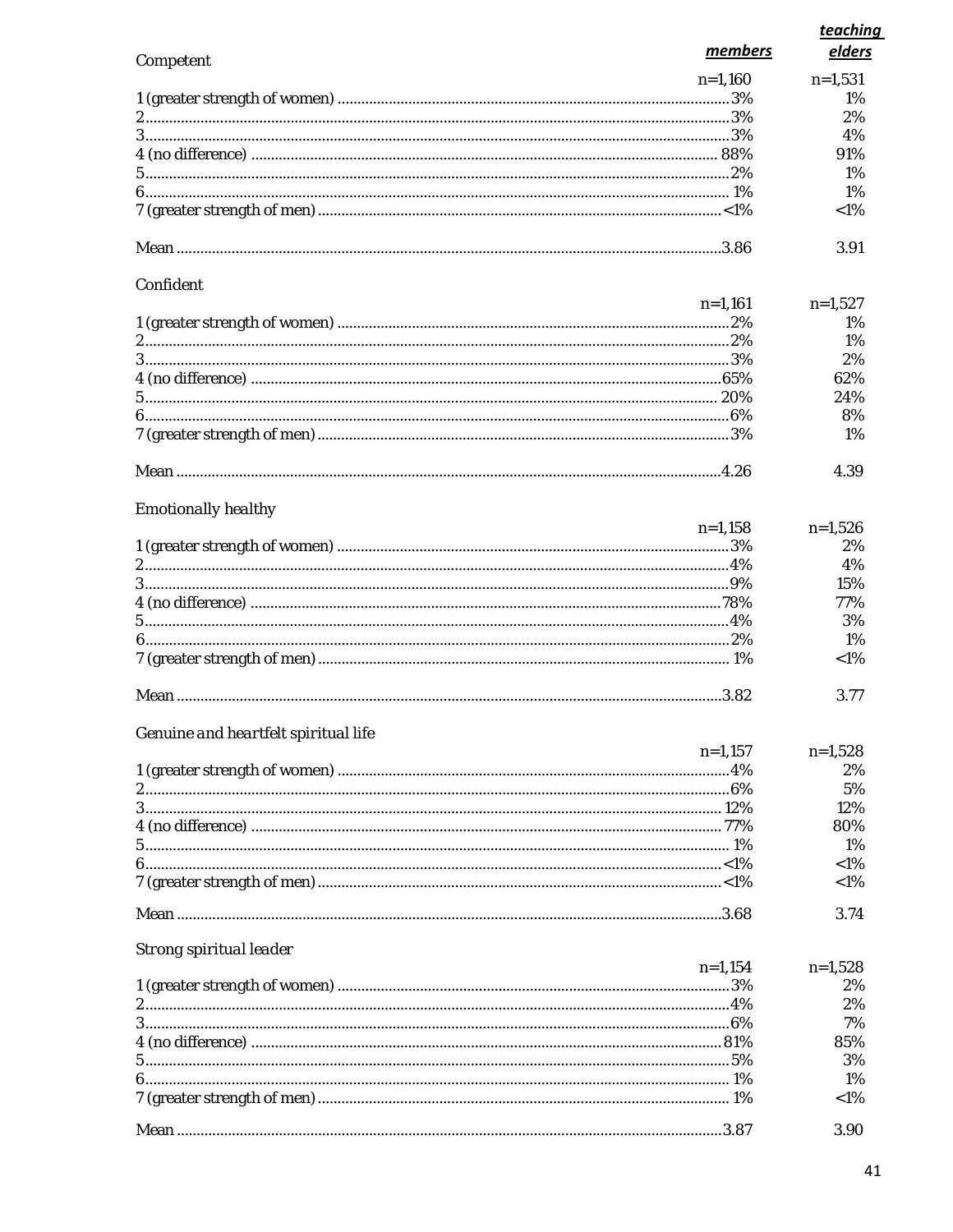| To what extent do you agree or disagree with the following statements?                             |           | teaching   |
|----------------------------------------------------------------------------------------------------|-----------|------------|
|                                                                                                    | members   | elders     |
| Discrimination against women is no longer a problem in the United States                           |           |            |
|                                                                                                    | $n=1,163$ | $n=1,549$  |
|                                                                                                    |           | 53%        |
|                                                                                                    |           | 28%        |
|                                                                                                    |           | 12%        |
|                                                                                                    |           | 2%         |
|                                                                                                    |           | 3%         |
|                                                                                                    |           | 1%         |
|                                                                                                    |           | 1%         |
|                                                                                                    |           | 1.83       |
| Discrimination against women is no longer a problem in the PC(USA)                                 |           |            |
|                                                                                                    | $n=1,156$ | $n=1,544$  |
|                                                                                                    |           | 37%        |
|                                                                                                    |           | 27%        |
|                                                                                                    |           |            |
|                                                                                                    |           | 20%        |
|                                                                                                    |           | 5%         |
|                                                                                                    |           | 5%         |
|                                                                                                    |           | 4%         |
|                                                                                                    |           | 2%         |
|                                                                                                    |           | 2.33       |
| Women often miss out on good jobs in the PC(USA) due to gender discrimination                      |           |            |
|                                                                                                    | $n=1,147$ | $n=1,537$  |
|                                                                                                    |           | 6%         |
|                                                                                                    |           | 9%         |
|                                                                                                    |           | 12%        |
|                                                                                                    |           | 15%        |
|                                                                                                    |           | 17%        |
|                                                                                                    |           | 18%        |
|                                                                                                    |           | 23%        |
|                                                                                                    |           | 4.74       |
|                                                                                                    |           |            |
| The PC(USA) has not reached the point where women and men have equal opportunities for achievement |           |            |
|                                                                                                    | $n=1,148$ | $n=1,543$  |
|                                                                                                    |           | 4%         |
|                                                                                                    |           | 5%         |
|                                                                                                    |           | 6%         |
|                                                                                                    |           | 11%        |
|                                                                                                    |           | 20%        |
|                                                                                                    |           |            |
|                                                                                                    |           |            |
|                                                                                                    |           | 19%<br>35% |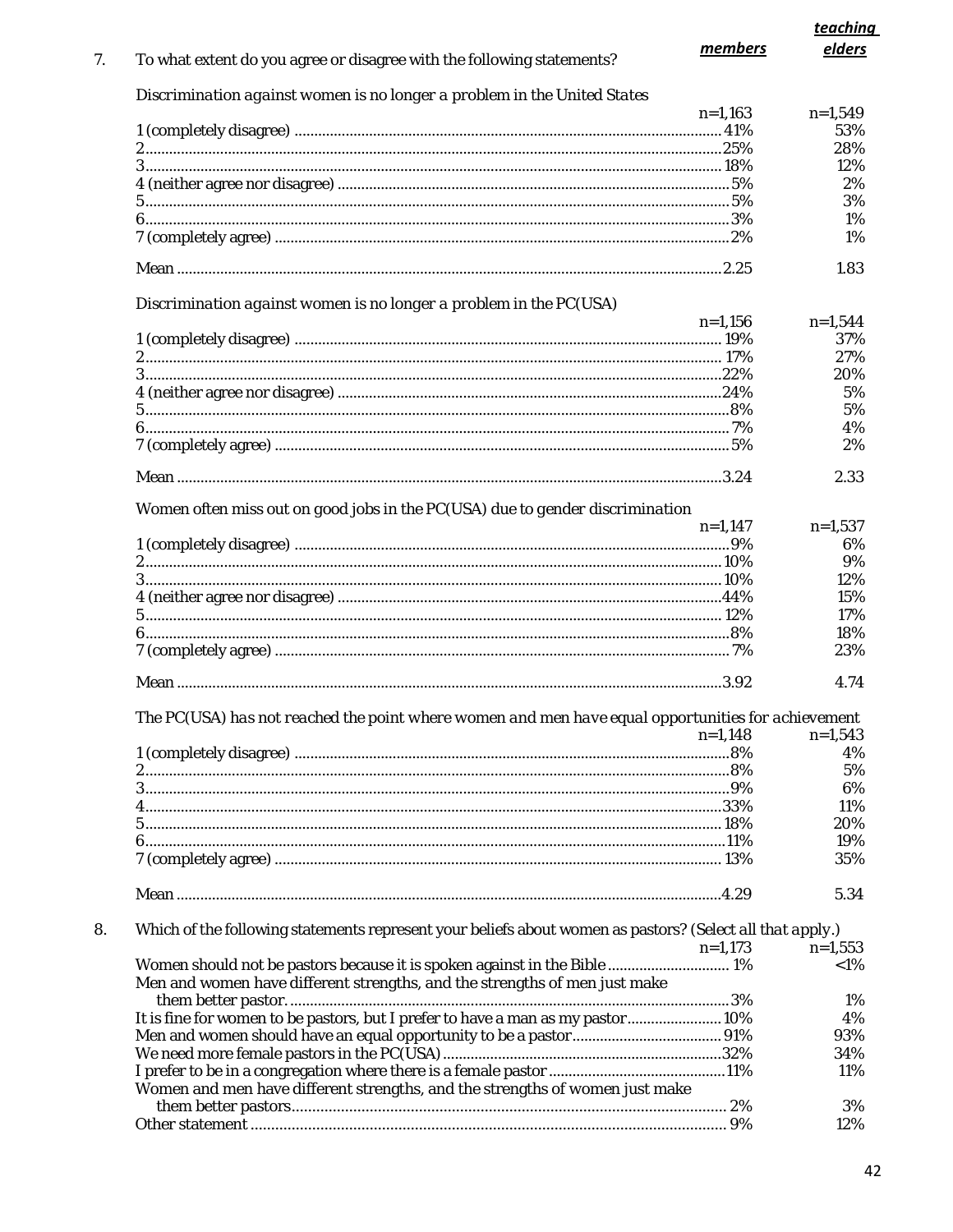9. In general, when it comes to getting, or being elected to, a position in the PC(USA) for which they are qualified, how do you think the chances of women and men compare?

```
Head pastor
```

| $n=1.152$ | $n=1,537$ |
|-----------|-----------|
|           | ${<}1\%$  |
|           | $<1\%$    |
|           | 1%        |
|           | 8%        |
|           | 16%       |
|           | 26%       |
|           | 48%       |
|           | $1\%$     |
|           | 6.12      |

#### Associate pastor

| $n=1,147$ | $n=1,534$ |
|-----------|-----------|
|           | 7%        |
|           | 8%        |
|           | 14%       |
|           | 49%       |
|           | 13%       |
|           | 4%        |
|           | 4%        |
|           | 1%        |
|           | 3.85      |

#### Youth director and/or Christian educator

| n=1.150 | $n=1,537$ |
|---------|-----------|
|         | 13%       |
|         | 14%       |
|         | 21%       |
|         | 42%       |
|         | 6%        |
|         | 1%        |
|         | 2%        |
|         | $1\%$     |
|         | 3.32      |

#### **Ruling elder**

| <b>Thursday</b> |           |           |
|-----------------|-----------|-----------|
|                 | $n=1.155$ | $n=1,536$ |
|                 |           | $1\%$     |
|                 |           | 3%        |
|                 |           | 5%        |
|                 |           | 66%       |
|                 |           | 17%       |
|                 |           | 5%        |
|                 |           | 4%        |
|                 |           | $1\%$     |
|                 |           | 1 26.     |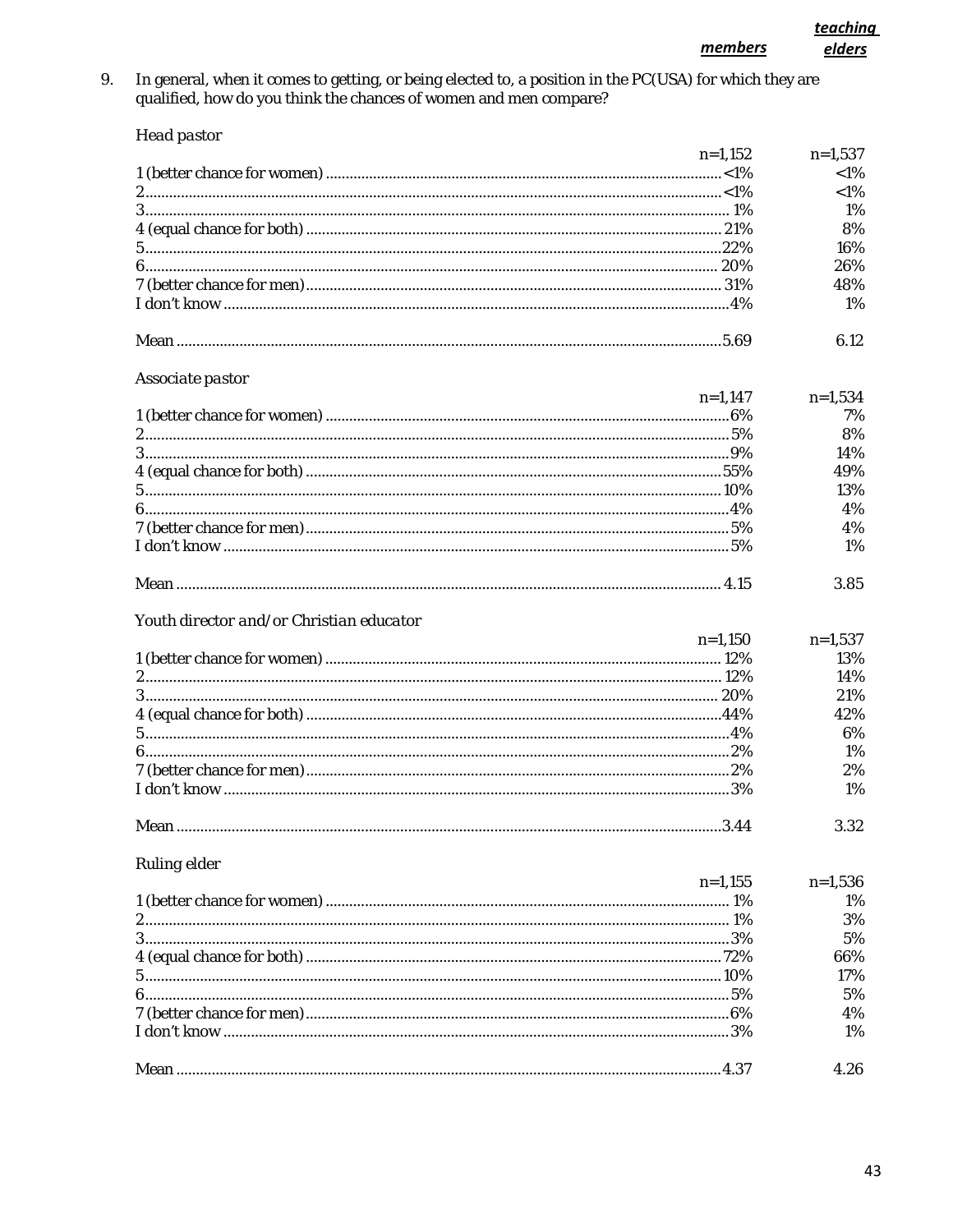| Deacon                                                                                                        | members   | <b>teaching</b><br>elders |
|---------------------------------------------------------------------------------------------------------------|-----------|---------------------------|
|                                                                                                               | $n=1.149$ | $n=1,537$                 |
|                                                                                                               |           | 11%                       |
|                                                                                                               |           | 17%                       |
|                                                                                                               |           | 26%                       |
|                                                                                                               |           | 41%                       |
|                                                                                                               |           |                           |
|                                                                                                               |           | 3%                        |
|                                                                                                               |           | 1%                        |
|                                                                                                               |           | 1%                        |
|                                                                                                               |           | 1%                        |
|                                                                                                               |           | 3.18                      |
| <b>Trustee</b>                                                                                                |           |                           |
|                                                                                                               | $n=1,140$ | $n=1,529$                 |
|                                                                                                               |           | $<$ 1%                    |
|                                                                                                               |           | 1%                        |
|                                                                                                               |           | 1%                        |
|                                                                                                               |           |                           |
|                                                                                                               |           | 28%                       |
|                                                                                                               |           | 32%                       |
|                                                                                                               |           | 21%                       |
|                                                                                                               |           | 15%                       |
|                                                                                                               |           | 3%                        |
|                                                                                                               |           | 5.26                      |
| Sunday school teacher                                                                                         |           |                           |
|                                                                                                               | $n=1,152$ | $n=1,535$                 |
|                                                                                                               |           | 20%                       |
|                                                                                                               |           | 26%                       |
|                                                                                                               |           |                           |
|                                                                                                               |           | 24%                       |
|                                                                                                               |           | 28%                       |
|                                                                                                               |           | 1%                        |
|                                                                                                               |           | $<$ 1%                    |
|                                                                                                               |           | 1%                        |
|                                                                                                               |           | 1%                        |
|                                                                                                               |           | 2.69                      |
| In general, do you think it is harder for women than men in the PC(USA) to be accepted in leadership roles?   |           |                           |
|                                                                                                               | $n=1,127$ | $n=1,501$                 |
|                                                                                                               |           | 13%                       |
|                                                                                                               |           | 24%                       |
|                                                                                                               |           | 36%                       |
|                                                                                                               |           |                           |
|                                                                                                               |           | 12%                       |
|                                                                                                               |           | 7%                        |
|                                                                                                               |           | 6%                        |
|                                                                                                               |           | 3%                        |
|                                                                                                               |           | 3.03                      |
| In general, do you think people in leadership positions in the PC(USA) are treated differently based on their |           |                           |
| gender?                                                                                                       | $n=1.133$ | $n=1,507$                 |
|                                                                                                               |           | 10%                       |
|                                                                                                               |           | 20%                       |
|                                                                                                               |           | 33%                       |
|                                                                                                               |           |                           |
|                                                                                                               |           | 17%                       |
|                                                                                                               |           | 9%                        |
|                                                                                                               |           | 9%                        |
|                                                                                                               |           | 3%                        |
|                                                                                                               |           |                           |
|                                                                                                               |           | 3.32                      |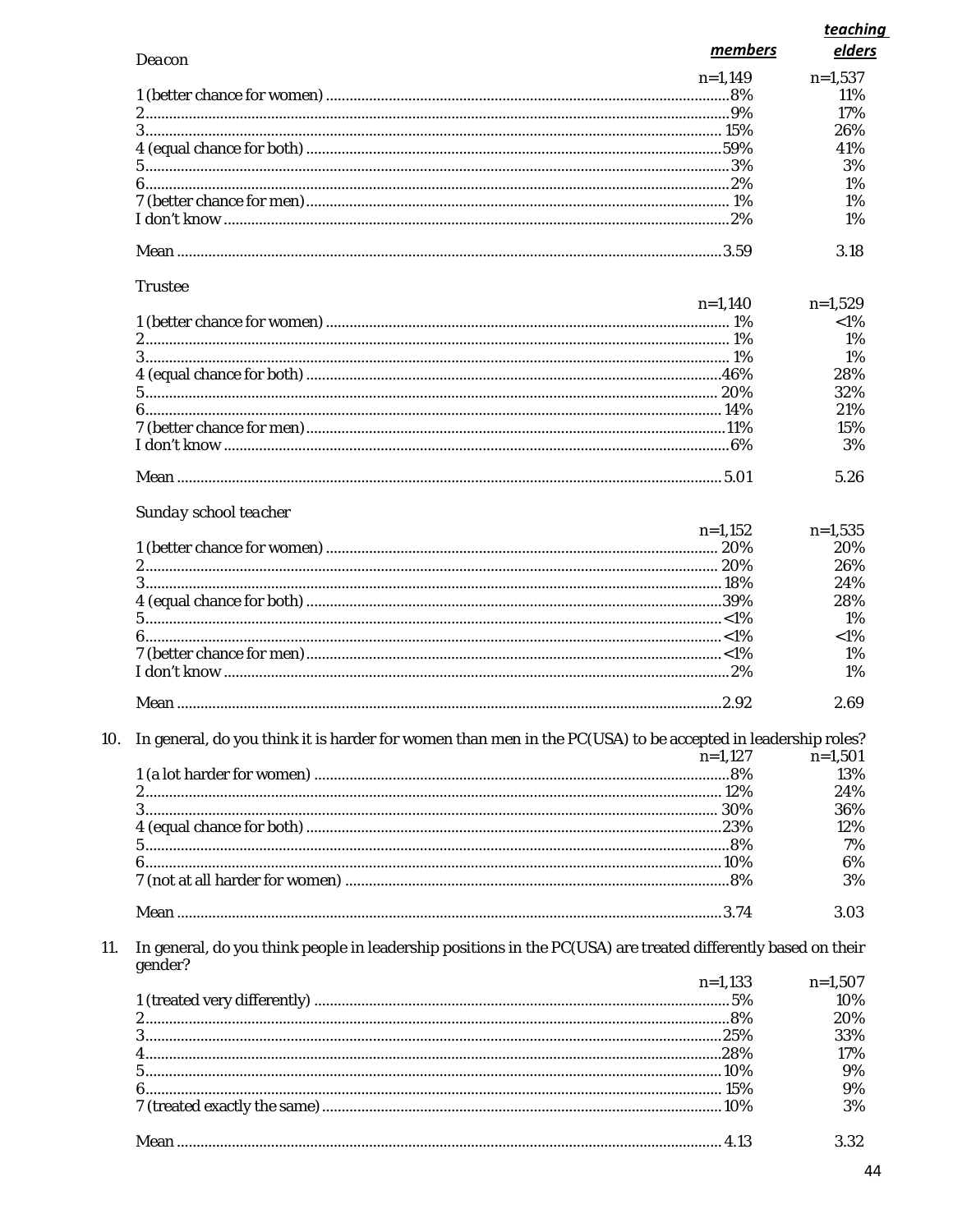12. Do you think people in leadership positions in the PC(USA) should be treated differently based on their gender?  $\overline{1}$ سمدي

| $n=1.153$ $n=1.537$ |
|---------------------|
| $1\%$               |
| 84%                 |
| 15%                 |
| $1\%$               |
|                     |

13. Have you ever experienced discrimination, harassment, or prejudicial statements within the PC(USA) because of your gender? (Select all that apply.)

| $n=1.171$ $n=1.555$ |
|---------------------|
| 35%                 |
| 18%                 |
| 40%                 |
| 40%                 |
| 5%                  |

14. Have you ever personally had a harder time being accepted in a leadership role in the PC(USA) due to your gender?

| $n=1.158$ $n=1.539$ |
|---------------------|
| 38%                 |
| 50%                 |
| 11%                 |
| $1\%$               |

15. Do you feel like your gender has contributed to your being overlooked for a promotion or higher status position within the PC(USA)? المائية الم

| $\frac{1}{2}$ |                     |     |
|---------------|---------------------|-----|
|               | $n=1.151$ $n=1.536$ |     |
|               |                     | 24% |
|               |                     | 54% |
|               |                     | 16% |
|               |                     | 6%  |
|               |                     |     |

16. To what extent have you personally struggled with the following as a leader in the PC(USA)?

#### Being accepted as an authority figure

| <u>bong</u> accepted as an authority ngure |           |
|--------------------------------------------|-----------|
| $n = 911$                                  | $n=1,486$ |
|                                            | 18%       |
|                                            | 16%       |
|                                            | 13%       |
|                                            | 12%       |
|                                            | 23%       |
|                                            | 12%       |
|                                            | 6%        |
|                                            | $1\%$     |
|                                            | 3.67      |

#### Being included by other leaders

| being included by other reducts |           |           |
|---------------------------------|-----------|-----------|
|                                 | $n = 915$ | $n=1,488$ |
|                                 |           | 20%       |
|                                 |           | 22%       |
|                                 |           | 14%       |
|                                 |           | 11%       |
|                                 |           | 19%       |
|                                 |           | 10%       |
|                                 |           | 5%        |
|                                 |           | 1%        |
|                                 |           |           |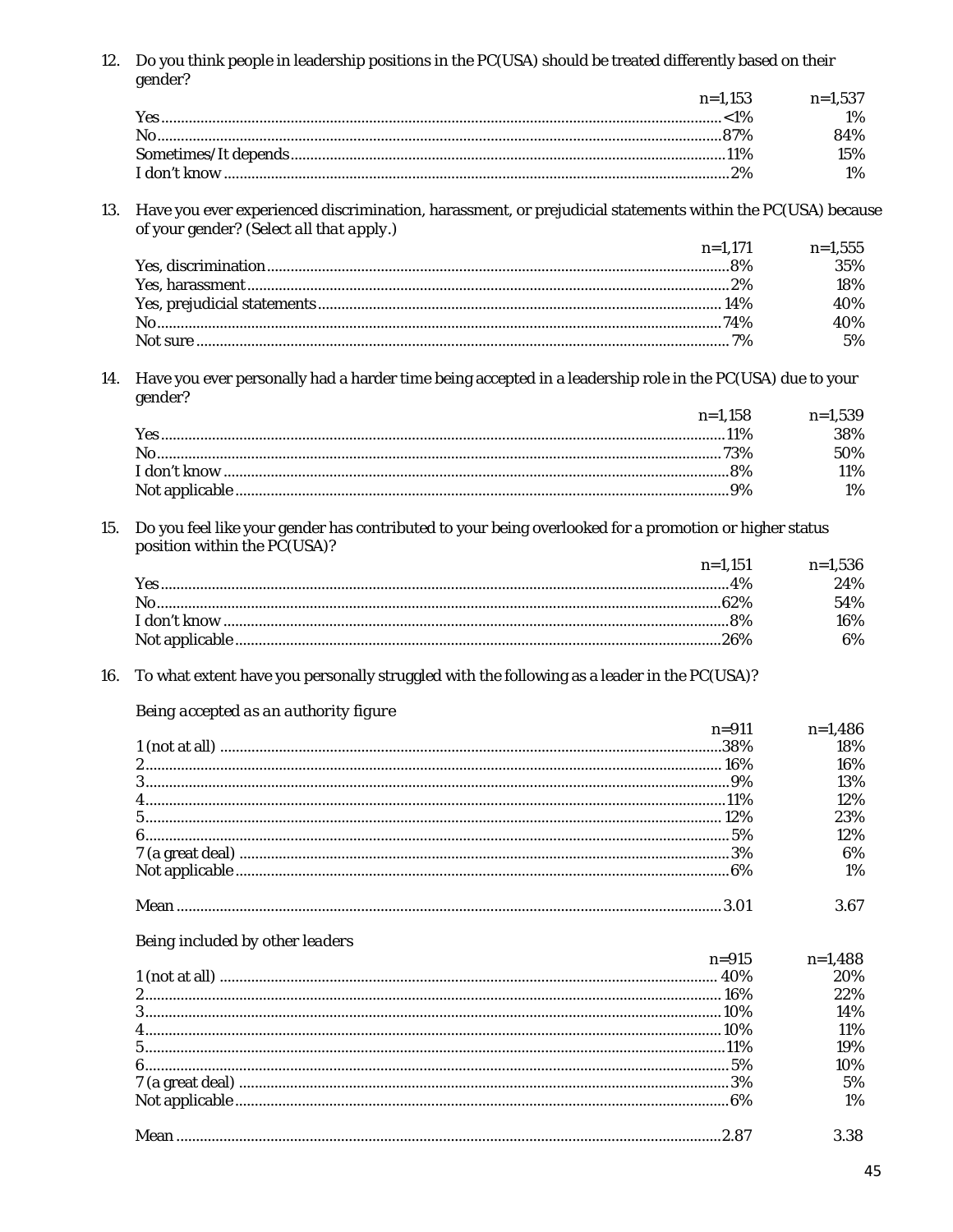|                                              |           | teaching  |
|----------------------------------------------|-----------|-----------|
| Being recognized for my leadership abilities | members   | elders    |
|                                              | $n = 917$ | $n=1,488$ |
|                                              |           | 20%       |
|                                              |           | 22%       |
|                                              |           | 13%       |
|                                              |           | 13%       |
|                                              |           | 18%       |
|                                              |           | 10%       |
|                                              |           | 5%        |
|                                              |           | $<$ 1%    |
|                                              |           | 3.38      |
| Distrust due to my marital status            |           |           |
|                                              | $n = 913$ | $n=1,490$ |
|                                              |           | 55%       |
|                                              |           | 11%       |
|                                              |           | 5%        |
|                                              |           | 8%        |
|                                              |           | 9%        |
|                                              |           | 6%        |
|                                              |           | 5%        |
|                                              |           | 2%        |
|                                              |           | 2.48      |
| Inappropriate comments or questions          |           |           |
|                                              | $n = 914$ | $n=1,484$ |
|                                              |           | 26%       |
|                                              |           | 15%       |
|                                              |           | 8%        |
|                                              |           | 11%       |
|                                              |           | 20%       |
|                                              | 5%        | 12%       |
|                                              |           | 8%        |
|                                              |           | 1%        |
|                                              |           | 3.57      |
| <b>Loneliness</b>                            |           |           |
|                                              | $n=910$   | $n=1,488$ |
|                                              |           | 16%       |
|                                              |           | 10%       |
|                                              |           | 9%        |
|                                              |           | 14%       |
|                                              |           | 20%       |
|                                              |           | 17%       |
|                                              |           | 14%       |
|                                              |           | 1%        |
|                                              |           | 4.20      |
| Low pay                                      |           |           |
|                                              | $n = 856$ | $n=1,486$ |
|                                              |           | 11%       |
|                                              |           | 10%       |
|                                              |           | 9%        |
|                                              |           | 15%       |
|                                              |           | 18%       |
|                                              |           | 19%       |
|                                              |           | 17%       |
|                                              |           | 2%        |
|                                              |           | 4.50      |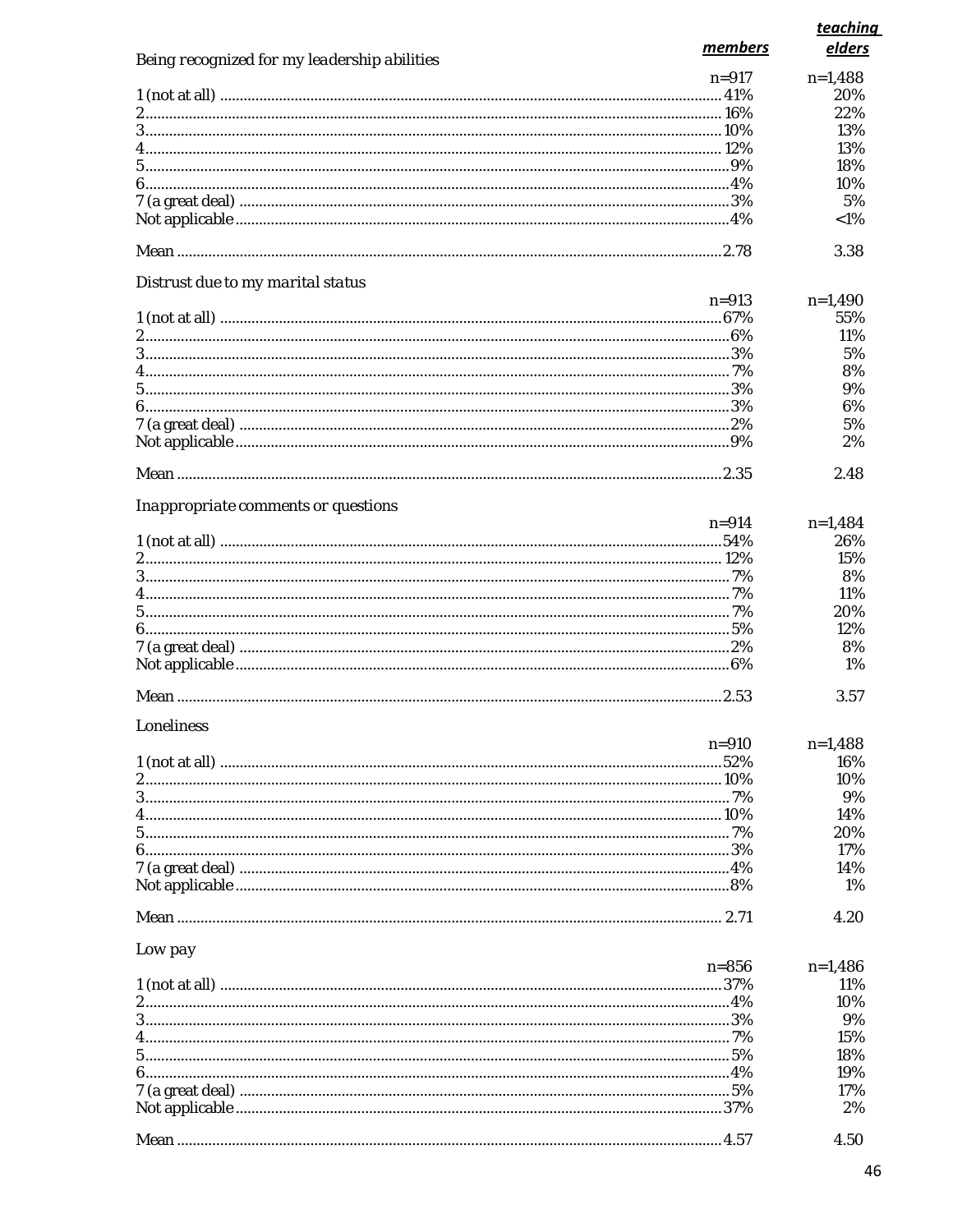|                                                                                                                                                                                                                                               |           | <b>teaching</b> |
|-----------------------------------------------------------------------------------------------------------------------------------------------------------------------------------------------------------------------------------------------|-----------|-----------------|
| Not having my work be validated by others                                                                                                                                                                                                     | members   | elders          |
|                                                                                                                                                                                                                                               | $n = 907$ | $n=1,483$       |
|                                                                                                                                                                                                                                               |           | 17%             |
|                                                                                                                                                                                                                                               |           | 20%             |
|                                                                                                                                                                                                                                               |           | 12%             |
|                                                                                                                                                                                                                                               |           | 16%             |
|                                                                                                                                                                                                                                               |           | 18%             |
|                                                                                                                                                                                                                                               |           | 10%             |
|                                                                                                                                                                                                                                               |           | 7%              |
|                                                                                                                                                                                                                                               |           | 1%              |
|                                                                                                                                                                                                                                               |           | 3.59            |
| Work/life balance                                                                                                                                                                                                                             |           |                 |
|                                                                                                                                                                                                                                               | $n = 376$ | $n = 560$       |
|                                                                                                                                                                                                                                               |           | 7%              |
|                                                                                                                                                                                                                                               |           | 6%              |
|                                                                                                                                                                                                                                               |           | 6%              |
|                                                                                                                                                                                                                                               |           | 17%             |
|                                                                                                                                                                                                                                               |           | 23%             |
|                                                                                                                                                                                                                                               |           | 24%             |
|                                                                                                                                                                                                                                               |           | 18%             |
|                                                                                                                                                                                                                                               |           | 0%              |
|                                                                                                                                                                                                                                               |           | 4.87            |
| Surprise or disbelief when I tell people what I do                                                                                                                                                                                            |           |                 |
|                                                                                                                                                                                                                                               | $n = 897$ | $n=1,476$       |
|                                                                                                                                                                                                                                               |           | 14%             |
|                                                                                                                                                                                                                                               |           | 14%             |
|                                                                                                                                                                                                                                               |           | 9%              |
|                                                                                                                                                                                                                                               |           | 14%             |
|                                                                                                                                                                                                                                               |           | 17%             |
|                                                                                                                                                                                                                                               |           | 18%             |
|                                                                                                                                                                                                                                               |           | 15%             |
|                                                                                                                                                                                                                                               |           | 1%              |
| Mean.                                                                                                                                                                                                                                         | .3.22     | 4.21            |
| Do you feel like these issues (or lack thereof) have anything to do with your gender? That is, do you feel you<br>would have similar problems (or the absence of similar problems) as a leader in the PC(USA) if you were not<br>your gender? |           |                 |
|                                                                                                                                                                                                                                               | $n = 539$ | $n = 917$       |
|                                                                                                                                                                                                                                               |           | 17%             |
|                                                                                                                                                                                                                                               | 00/       | 1.40/           |

| 17%   |
|-------|
| 14%   |
| 2.7%  |
| 30%   |
| $9\%$ |
| 4%    |
|       |

 $17.$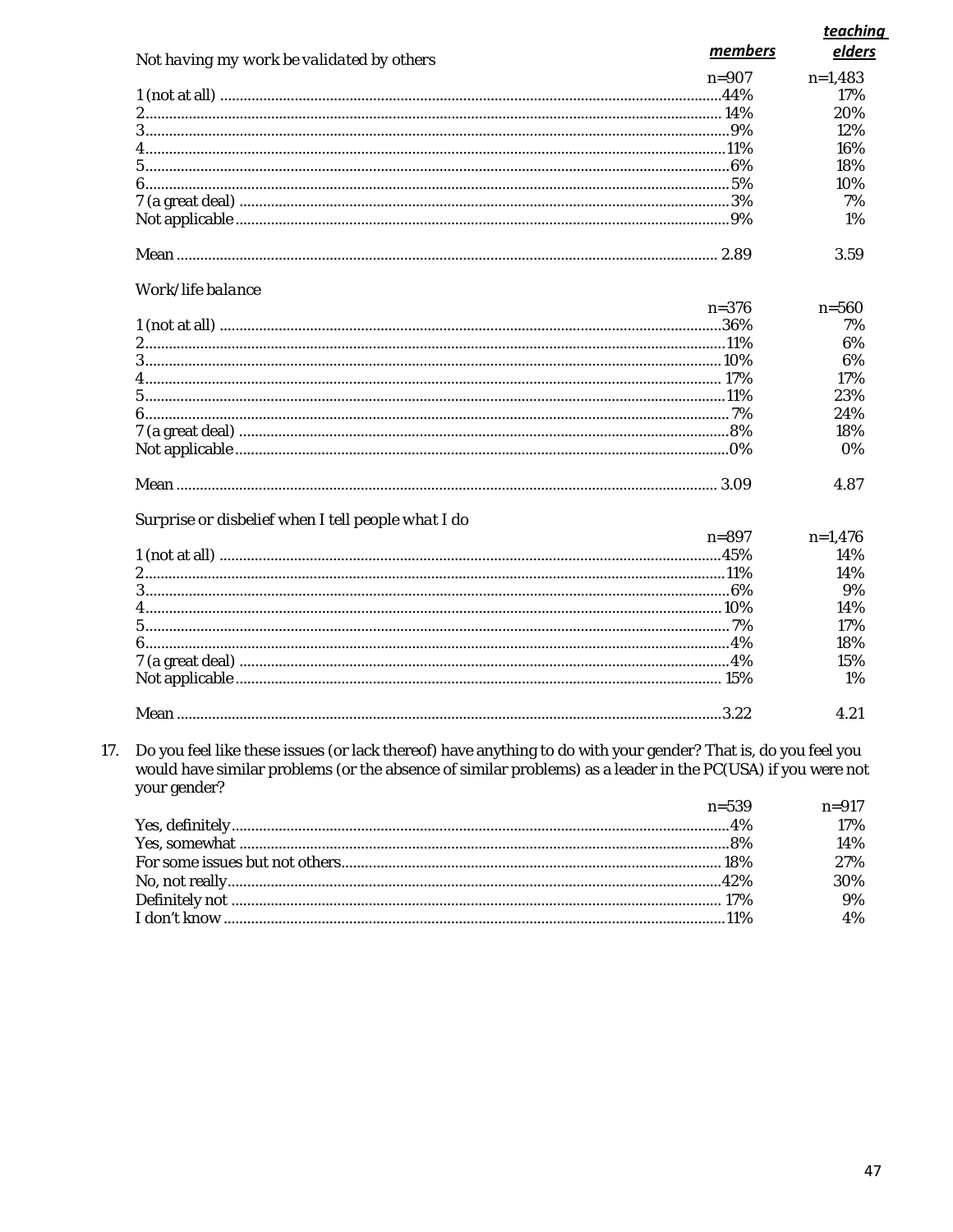| <b>Demographics</b>                                                           | members   | <b>teaching</b><br>elders |
|-------------------------------------------------------------------------------|-----------|---------------------------|
| Which of the following best describes your gender?                            |           |                           |
|                                                                               | $n=1,169$ | $n=1,545$                 |
|                                                                               |           | 48%                       |
|                                                                               |           | 52%                       |
| What is your current age?                                                     |           |                           |
|                                                                               | $n=1,091$ | $n=1,460$<br>54           |
| What is your race and/or ethnicity? (Select all that apply.)                  |           |                           |
|                                                                               | $n=1,100$ | $n=1,473$                 |
|                                                                               |           | 2%                        |
|                                                                               |           | 91%                       |
|                                                                               |           | 2%                        |
|                                                                               |           | $<$ 1%                    |
|                                                                               |           | 2%                        |
|                                                                               |           | 1%                        |
|                                                                               |           | $<$ 1%                    |
|                                                                               |           | $<$ 1%                    |
| Multiracial (recoded from those who selected more than one race-ethnicity) 1% |           | 2%                        |
|                                                                               |           |                           |
| What is your current relationship status?                                     |           |                           |
|                                                                               | $n=1,063$ | $n=1,382$                 |
|                                                                               |           | 10%                       |
|                                                                               |           | 80%                       |
|                                                                               |           | 1%                        |
|                                                                               |           | 7%                        |
|                                                                               |           | 2%<br>$<$ 1%              |
| How many dependents and/or children do you have?                              |           |                           |
| Number of children living with me                                             |           |                           |
|                                                                               | $n = 971$ | $n=1,305$                 |
| 0                                                                             | 73%       | 60%                       |
|                                                                               |           | 18%                       |
|                                                                               |           | 15%                       |
|                                                                               |           | 6%                        |
|                                                                               |           | 2%                        |
|                                                                               |           | $<$ 1%                    |
|                                                                               |           | 0%                        |
| Number of children living elsewhere                                           |           |                           |
|                                                                               | $n=1,016$ | $n=1,286$                 |
|                                                                               |           | 46%                       |
|                                                                               |           | 14%                       |
|                                                                               |           | 23%                       |
|                                                                               |           | 11%                       |
|                                                                               |           | 4%                        |
|                                                                               |           | 1%                        |
|                                                                               |           | 1%                        |
|                                                                               |           | $<$ 1%                    |
|                                                                               |           |                           |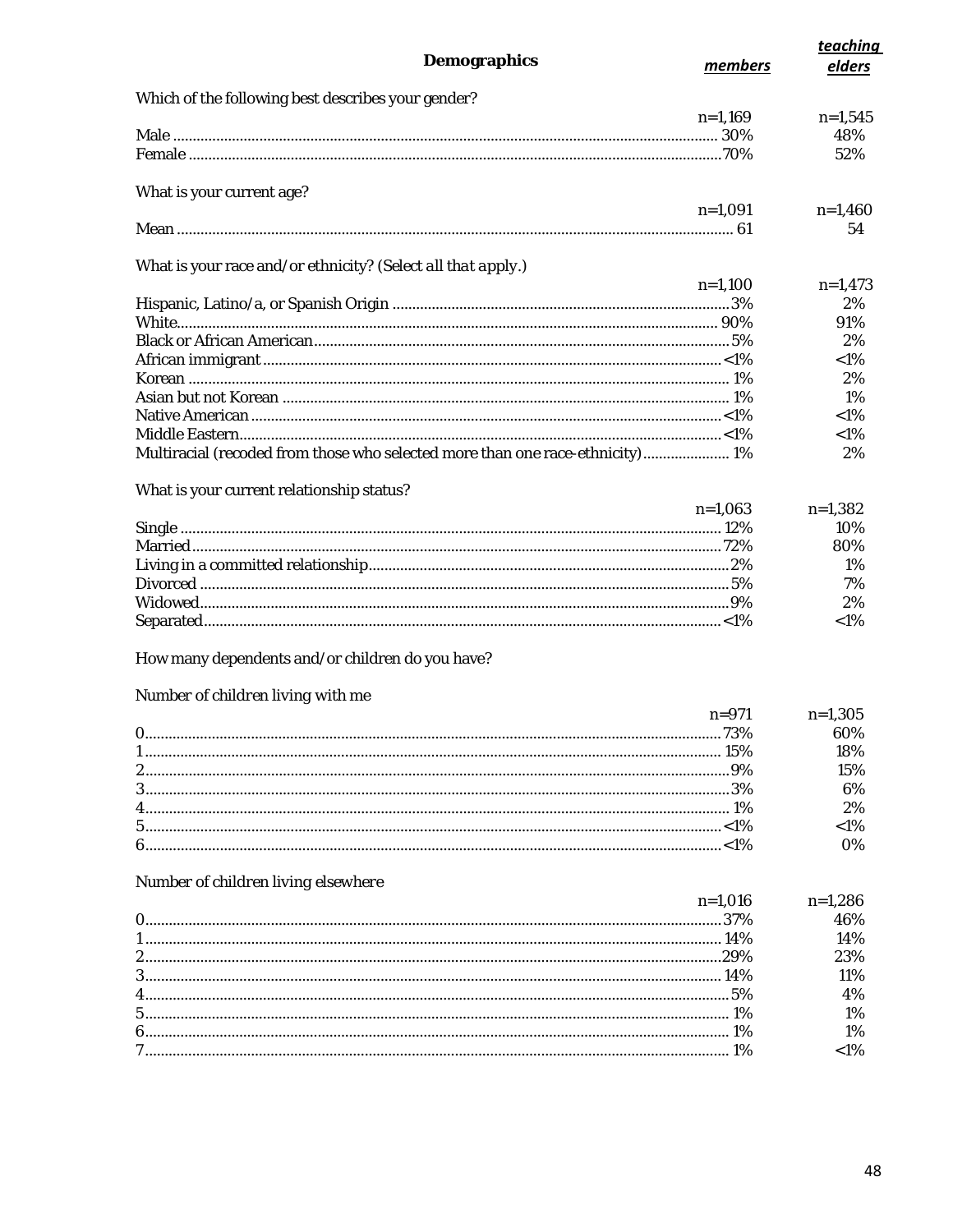|                                                                     | members   | <b>teaching</b><br>elders |
|---------------------------------------------------------------------|-----------|---------------------------|
| Number of dependents that are NOT my children                       | $n = 928$ | $n=1,178$                 |
|                                                                     |           | 93%                       |
|                                                                     |           | 6%                        |
|                                                                     |           | 1%                        |
|                                                                     |           | $<$ 1%                    |
|                                                                     |           | $<$ 1%                    |
|                                                                     |           |                           |
| What is the highest level of education you have?                    |           |                           |
|                                                                     | $n=1.062$ | $n = 578$                 |
|                                                                     |           | 0%                        |
|                                                                     |           | 0%                        |
|                                                                     |           | ${<}1\%$                  |
|                                                                     |           | 0%                        |
|                                                                     |           | $<$ 1%                    |
|                                                                     |           | 1%                        |
|                                                                     |           | 1%                        |
|                                                                     |           | 74%                       |
|                                                                     |           | 24%                       |
| Which seminary degrees do you currently have?                       |           |                           |
|                                                                     | $n = 431$ | $n=1,389$                 |
|                                                                     |           | 2%                        |
|                                                                     |           | 90%                       |
|                                                                     |           | 5%                        |
|                                                                     |           | 6%                        |
|                                                                     |           | 1%                        |
|                                                                     |           | 20%                       |
|                                                                     |           | 1%                        |
|                                                                     |           | 5%                        |
|                                                                     |           | 3%                        |
|                                                                     |           | 2%                        |
| Are you ordained as any of the following?                           |           |                           |
|                                                                     | $n=1,228$ | $n=1,612$                 |
|                                                                     |           | 100%                      |
|                                                                     |           | 1%                        |
|                                                                     |           | 6%                        |
|                                                                     |           | 3%                        |
|                                                                     |           | 0%                        |
| Please indicate your employment status (Select all that apply.)     |           |                           |
|                                                                     | $n=1,118$ | $n = 633$                 |
|                                                                     |           | 63%                       |
|                                                                     |           | 20%                       |
|                                                                     |           | 4%                        |
|                                                                     |           | 3%                        |
|                                                                     |           | 10%                       |
|                                                                     |           | 2%                        |
|                                                                     |           | 1%                        |
|                                                                     |           | 5%                        |
| About how many hours per week do you work in total paid employment? |           |                           |
|                                                                     | $n = 526$ | $n=1,125$                 |
|                                                                     |           | 45.12                     |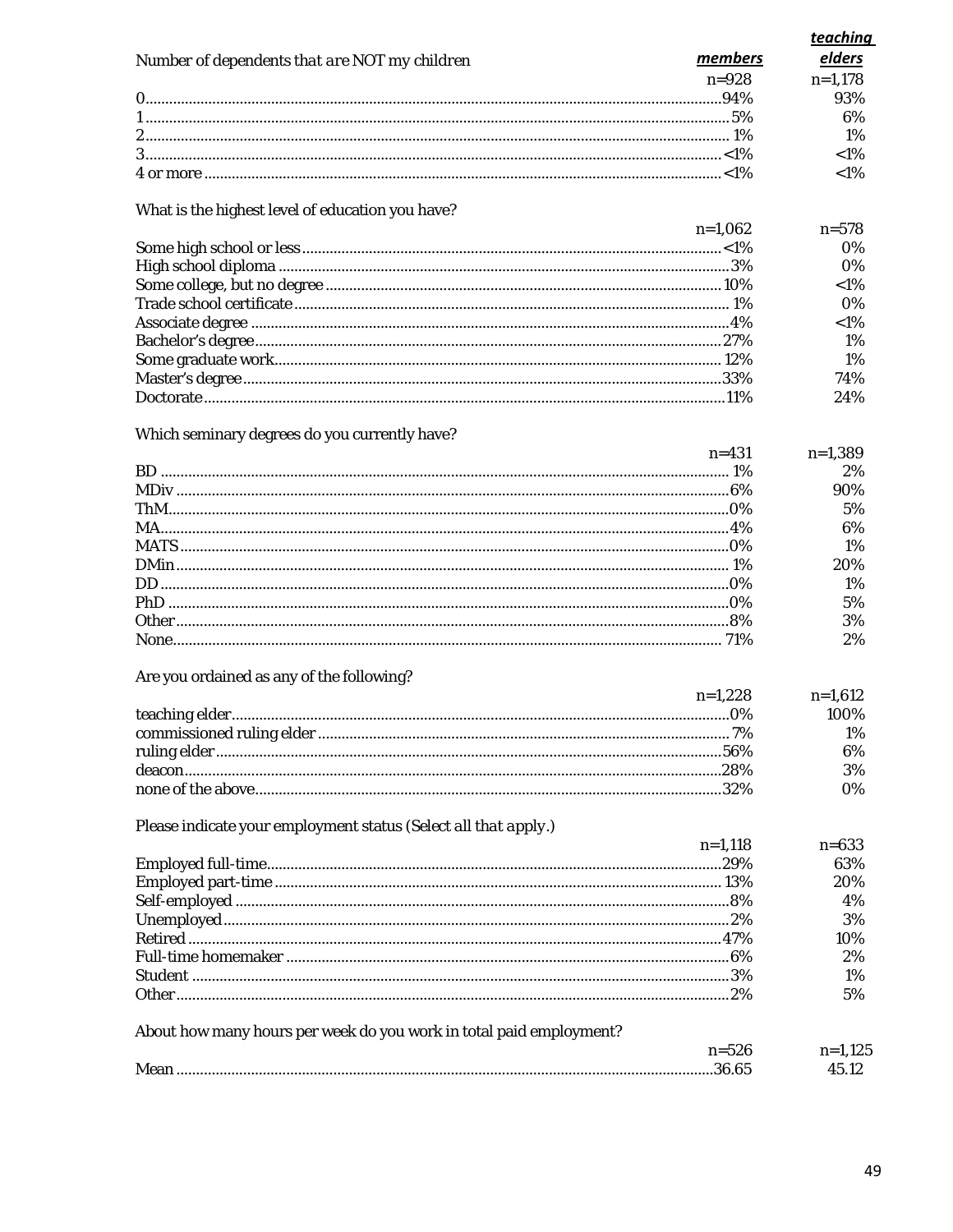|                                                                                                                                                  | members   | <b>teaching</b><br>elders |
|--------------------------------------------------------------------------------------------------------------------------------------------------|-----------|---------------------------|
| Which of the following categories describe your current paid employment? (Select all that apply.)                                                |           |                           |
|                                                                                                                                                  | $n=197$   | $n=1,329$                 |
|                                                                                                                                                  |           | 73%                       |
|                                                                                                                                                  |           | 2%                        |
|                                                                                                                                                  |           | 3%                        |
|                                                                                                                                                  |           | 3%                        |
|                                                                                                                                                  |           | 1%                        |
|                                                                                                                                                  |           | 5%                        |
|                                                                                                                                                  |           | 2%                        |
|                                                                                                                                                  |           | 8%                        |
|                                                                                                                                                  |           | 1%                        |
|                                                                                                                                                  |           | 1%                        |
|                                                                                                                                                  |           | 5%                        |
|                                                                                                                                                  |           | 7%                        |
| IF PASTORAL LEADER OF A CONGREGATION: Is your position in a PC(USA) congregation?                                                                | $n=197$   | $n=1,329$<br>97%<br>3%    |
| IF PASTORAL LEADER OF A CONGREGATION OR A NON-PASTORAL POSITION IN A CONGREGATION:<br>Is your position in a PC(USA) congregation?                |           |                           |
|                                                                                                                                                  | $n = 28$  | $n=1,179$                 |
|                                                                                                                                                  |           | 52%                       |
|                                                                                                                                                  |           | 12%                       |
|                                                                                                                                                  |           | 2%                        |
|                                                                                                                                                  |           | 3%                        |
|                                                                                                                                                  |           | 0%                        |
|                                                                                                                                                  |           | 7%                        |
|                                                                                                                                                  |           | 8%                        |
|                                                                                                                                                  |           | 1%                        |
|                                                                                                                                                  |           | 2%                        |
|                                                                                                                                                  |           | 2%                        |
| Do you currently hold any of the following positions in your congregation? (Select all that apply.)<br>Christian education and/or youth director | $n=1,126$ | $n = 638$                 |
|                                                                                                                                                  |           |                           |
|                                                                                                                                                  |           | 8%                        |
|                                                                                                                                                  |           | 5%                        |
| Mid council executive or stated clerk                                                                                                            |           |                           |
|                                                                                                                                                  |           | 7%                        |
|                                                                                                                                                  |           | 2%                        |
|                                                                                                                                                  |           |                           |
| Clerk of session                                                                                                                                 |           |                           |
|                                                                                                                                                  |           | 0%                        |
|                                                                                                                                                  |           | 2%                        |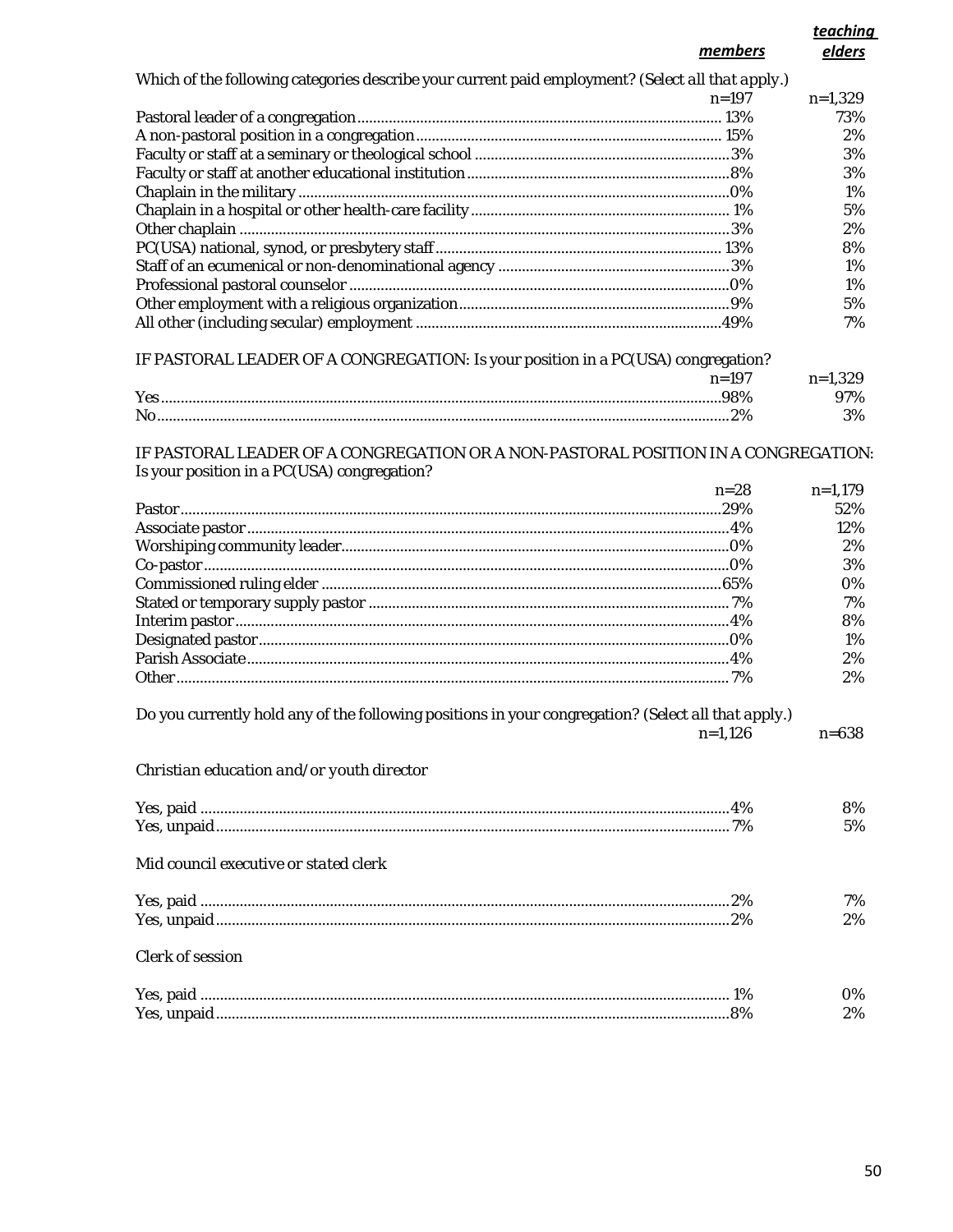| Elder commissioner to presbytery, synod, or GA                                                                                                                                                                                 | members | teaching<br>elders |
|--------------------------------------------------------------------------------------------------------------------------------------------------------------------------------------------------------------------------------|---------|--------------------|
|                                                                                                                                                                                                                                |         |                    |
|                                                                                                                                                                                                                                |         | 2%                 |
| ${\bf Yes,\ paid\  \  \  \  \  \  \  \  \ 1\%$                                                                                                                                                                                 |         | 5%                 |
| Music director, choir director, or praise team leader                                                                                                                                                                          |         |                    |
| ${\bf Yes,\ paid\  \  \  \  \  \  \  \ 2\%$                                                                                                                                                                                    |         | $1\%$              |
|                                                                                                                                                                                                                                |         | $2\%$              |
| Organist or other musician                                                                                                                                                                                                     |         |                    |
| Example 1 and 1 and 1 and 1 and 1 and 1 and 1 and 1 and 1 and 1 and 1 and 1 and 1 and 1 and 1 and 1 and 1 and 1 and 1 and 1 and 1 and 1 and 1 and 1 and 1 and 1 and 1 and 1 and 1 and 1 and 1 and 1 and 1 and 1 and 1 and 1 an |         | $1\%$              |
|                                                                                                                                                                                                                                |         | 3%                 |
| Sunday school teacher or leader                                                                                                                                                                                                |         |                    |
|                                                                                                                                                                                                                                |         | 8%                 |
|                                                                                                                                                                                                                                |         | 10%                |